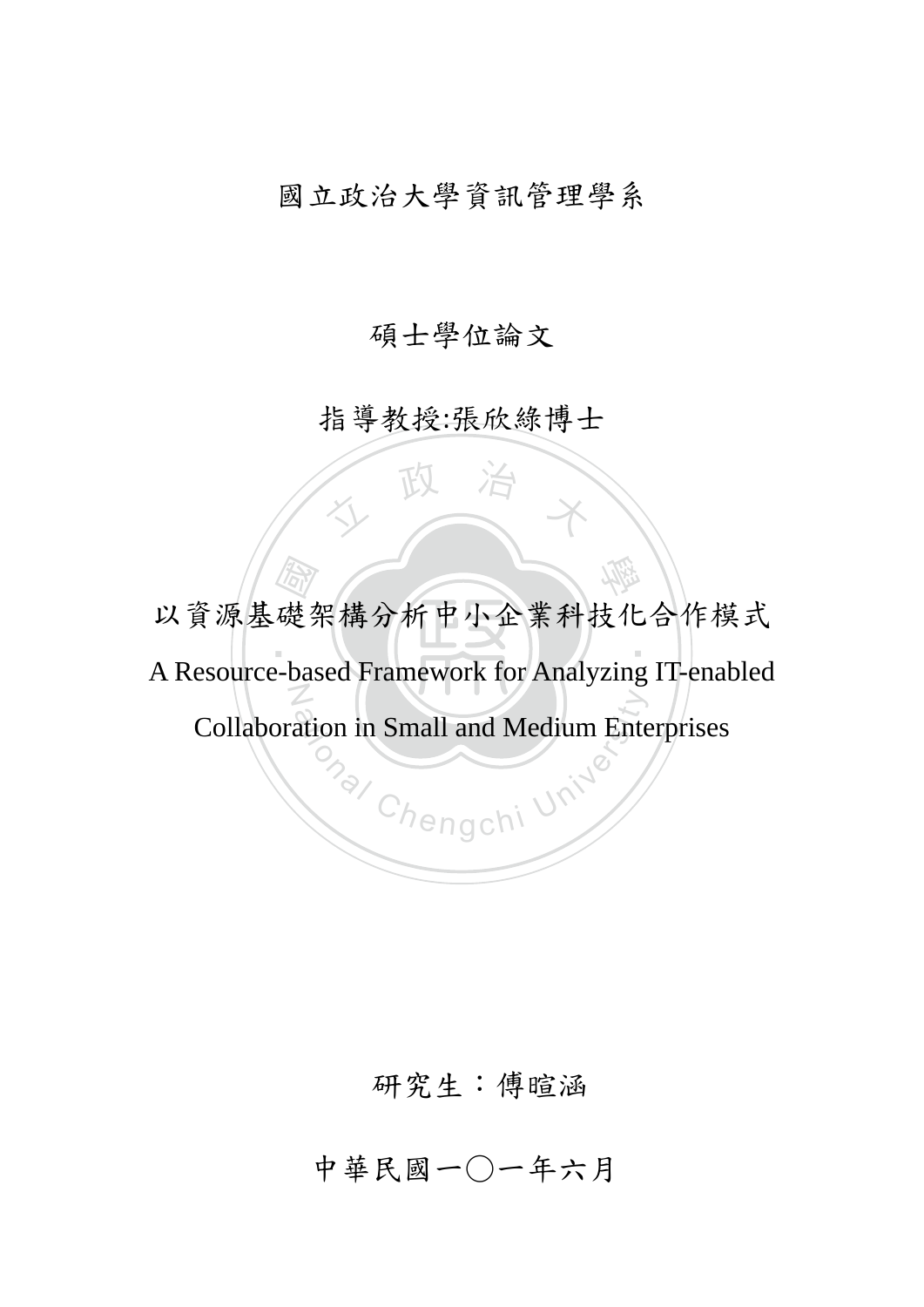### 以資源基礎架構分析中小企業科技化合作模式

摘要

机項山体間長素區的ペジャケヱォ<br>本研究發現 operand 資源與 opera<br>·作的參與,其中又以 operant 資源<br>:化合作能促成中小企業績效的提? 究將 operant 資源視為影響中小企業導入科技化合作模式進而達成績效提升的主要關鍵資源。 中小企業一向是經濟成長的主力,然而受限其資源的短缺,往往無法提供顧客更 好的商品或服務。雖然文獻指出中小企業可以透過資訊科技與夥伴和顧客合作來 克服它先天的弱勢並提供更好的服務,但仍有許多模糊未解的問題。例如,哪一 種中小企業較願意導入以資訊科技為 基礎的協同合作模式 (IT-enabled Collaboration)?而這樣的合作模式是否能真正的提升他們的績效表現呢?本研 究以資源基礎理論和服務導向邏輯理論(service-dominant logic)為基礎,將資源分 為 operant 資源、operand 資源、資源互補性及資源相似性, 試圖找出在何種資源 模式下,中小企業會偏向使用以資訊科技為基礎的協同合作模式。研究方法採用 個案研究,並以宜蘭縣枕頭山休閒農業區的八家中小型業者為目標進行訪談。在 資料蒐集和分析之後,本研究發現 operand 資源與 operant 資源皆會正向的影響 到中小企業對科技化合作的參與,其中又以 operant 資源的影響為更大。此外, 從研究中也驗證了科技化合作能促成中小企業績效的提升。根據研究結果,本研 要關鍵資源。

關鍵詞:資訊科技、協同合作、資源基礎理論、服務導向邏輯理論、中小企業

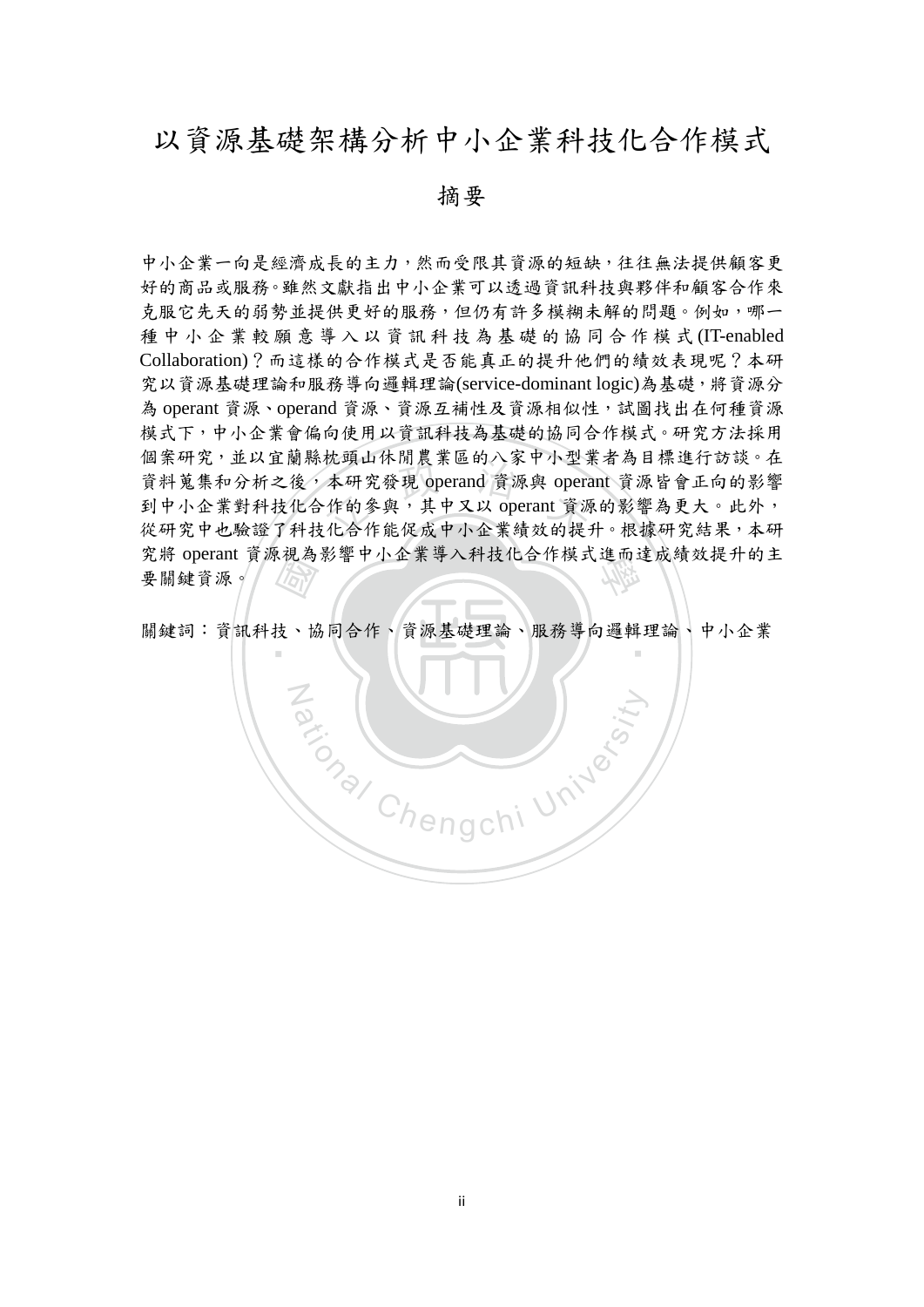# A Resource-based Framework for Analyzing IT-enabled Collaboration in Small and Medium Enterprises **ABSTRACT**

‧‧ figure out that both operand and operant resources have positive impact on IT-enabled attempt to find out what key resources in SMEs are related to the usage of IT-enabled collaboration and the contributions to SME performance. We conduct case study with 8 SMEs in Mt. Pillow Leisure Agriculture Area. After n? Will II-enabled collaboration<br>search framework based on res<br>categorizing SME resources into (1 collaboration; furthermore, operant resources contribute more for SMEs to bordinate with each other and customers. In a<br>strate that IT-enabled collaboration helps SMEs<br>st operant resources as important resources for S<br>tion and consequently enhancing their performa Small and medium sized enterprises (SMEs) are the main force to economic growth, but they usually restricted by resource shortage when they want to upgrade goods or services. Past literature has indicated collaboration with partners and customers through information technology (IT) may overcome their weakness and serve better. However, there still are blurs, like what kind of SMEs are more likely to engage IT-enabled collaboration? Will IT-enabled collaboration really enhance SMEs performance? Our research framework based on resource-based view and service-dominant logic categorizing SME resources into (1) operand resources, (2) operant resources, (3) resource complementarity and (4) resource similarity. We collaboration and the contributions to SME performance. We conduct case study with 8 SMEs in Mt. Pillow Leisure Agriculture Area. After data collection and analysis, we communicate and coordinate with each other and customers. In addition, from our research, we demonstrate that IT-enabled collaboration helps SMEs to perform better. Therefore, we suggest operant resources as important resources for SMEs engaging in IT-enabled collaboration and consequently enhancing their performance.

Keywords: IT-enabled collaboration, resource-based view, service-dominant logic, small and medium sized enterprises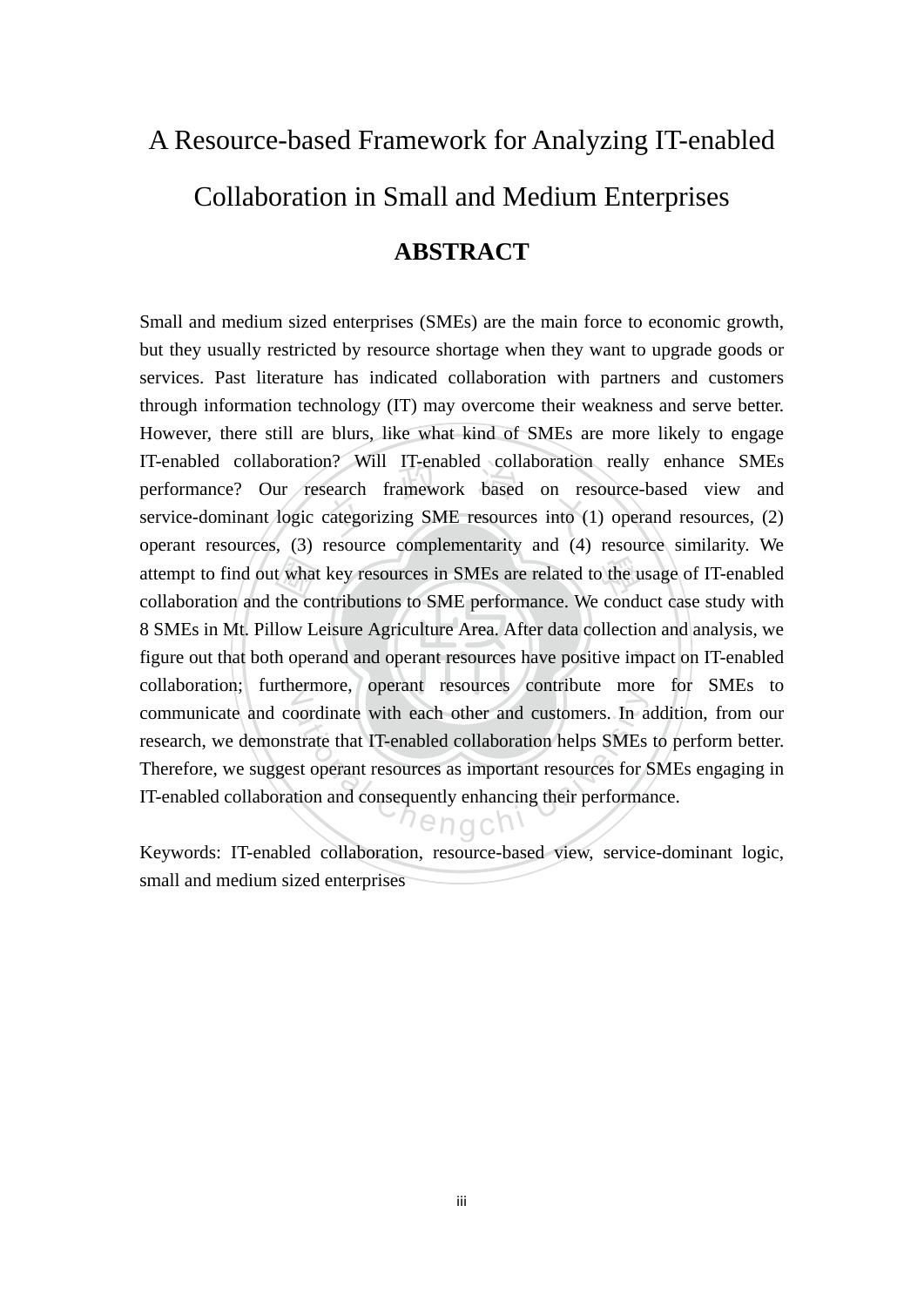| 2.2.2 Service-oriented view                                                 |  |
|-----------------------------------------------------------------------------|--|
| 2.2.3 Summary >>>                                                           |  |
|                                                                             |  |
|                                                                             |  |
| 3.1.1 Operand resources.                                                    |  |
|                                                                             |  |
|                                                                             |  |
| 3.1.4 Resource similarity                                                   |  |
|                                                                             |  |
|                                                                             |  |
|                                                                             |  |
|                                                                             |  |
|                                                                             |  |
|                                                                             |  |
|                                                                             |  |
|                                                                             |  |
|                                                                             |  |
| 5.2.1 Impact of operand and operant resource on IT-enabled collaboration 27 |  |
| 5.2.2 Impact of resource complementarity and similarity on IT-enabled       |  |
|                                                                             |  |
| 5.2.3 Impact of IT-enabled collaboration on SME performance 30              |  |
|                                                                             |  |
|                                                                             |  |
|                                                                             |  |
|                                                                             |  |

### **CONTENT**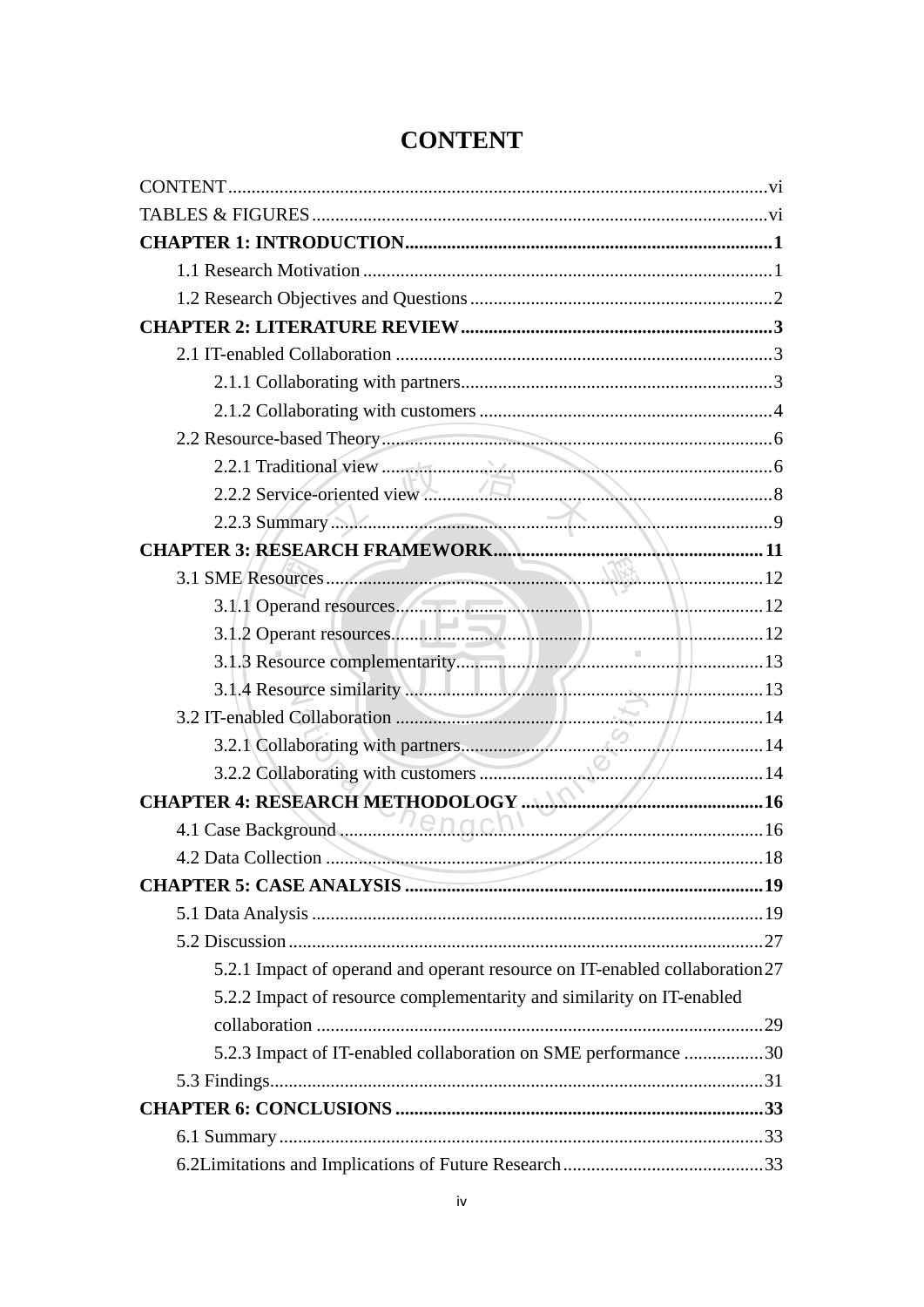| Appendix A: Question List for the Interview (Chinese version) 41      |  |
|-----------------------------------------------------------------------|--|
| Appendix B: Interview Contents and Data Analysis (Chinese version) 42 |  |

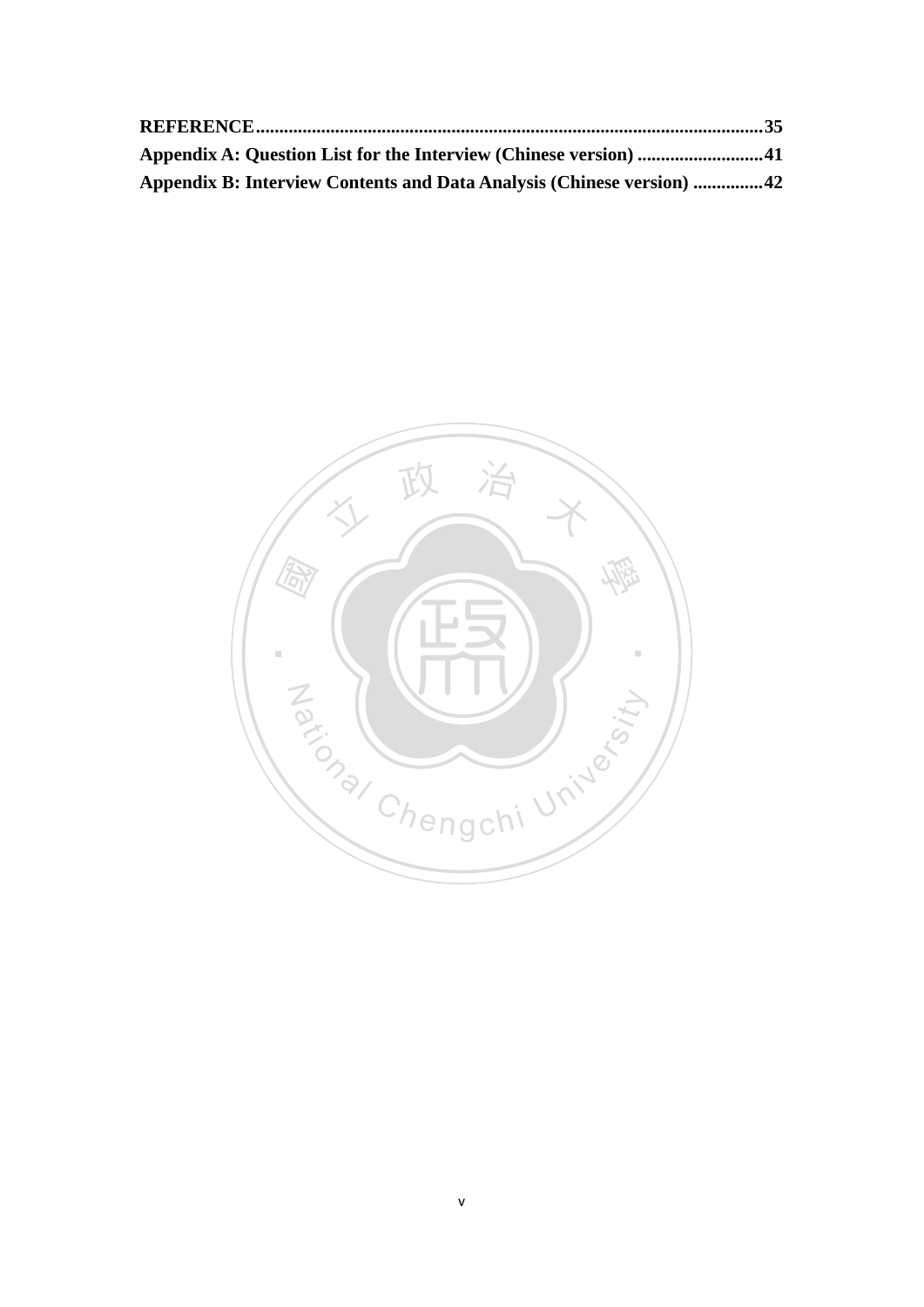### **TABLES & FIGURES**

|                       | .28 |
|-----------------------|-----|
|                       | .28 |
|                       | .29 |
|                       | .29 |
|                       | .29 |
| Figure 5-3-b $\ldots$ | .29 |
|                       |     |
|                       | .30 |
|                       | 31  |
|                       | .31 |
| <u>tan a m</u>        |     |

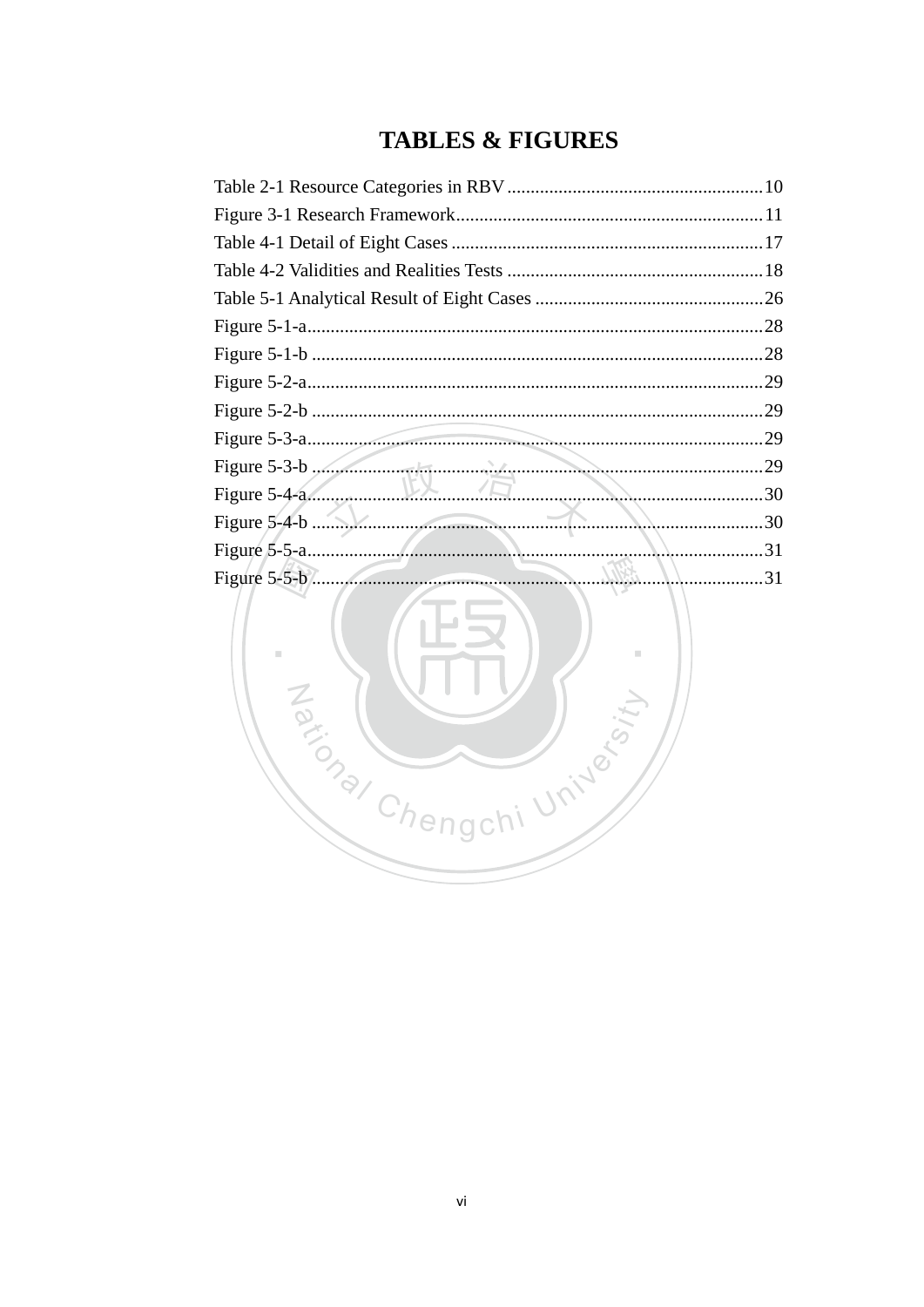### **CHAPTER 1: INTRODUCTION**

#### **1.1 Research Motivation**

Small- and medium-sized enterprises (SMEs) play an important role in world economic growth by increasing employment opportunities and consequently generating income (Tambunan, 2000; Madrid-Guijarro et al., 2009). For example, according to the Organization for Economic Co-operation and Development (OECD), on average, SMEs represent a major share of all firms (99%), employment (approximately two-thirds) and value added (over one half) within participating areas (OECD, 2010).

However, the performance of SMEs is usually limited by their poor resources, such as low financial budgets, few qualified employees, barriers of managerial and technological competencies, and lack of insight into long-term However, the performance of SMEs is usually limited by their poor resources, such as low financial budgets, few qualified employees, barriers of managerial and 2010). For these reasons, researchers and governments have widely discussed how

for SMEs to ameliorate performance (Davenport, 2005; Dollinger and Golden, 1992; 2010). For these reasons, researchers and governments have widely dis SMEs can become more sustainable and develop competitive advantages.<br>Many studies demonstrate that forming a strategic alliance is an e<br>for SMEs to amel Gomes-Casseres, 1997; OECD, 2010). For instance, Davenport (2005) claimed that The SMEs supports SME growth through knowlst SMEs supports SME growth through knowlst SMEs may be colling resources with other firms. Cooperation come a common strategy in the tourism sector, the collaborations, SMEs can Many studies demonstrate that forming a strategic alliance is an effective way the collaboration of SMEs supports SME growth through knowledge acquisition; Dollinger and Golden (1992) pointed out that SMEs may be able to enhance performance by pooling resources with other firms. Cooperating and forming partnerships has become a common strategy in the tourism sector, for example (Reid et al., 2008). Through collaborations, SMEs can diversify their service portfolios to fit a variety of customers' expectations.

As information technology (IT) is flourishing in the 2000s, it often enables collaborations among enterprises (Skipper et al., 2008). IT is the tool that makes coordination more feasible (Kumar and Dissel, 1996), as it effectively facilitates the sharing of knowledge between partners (Füller et al., 2009). With IT, SMEs have radically changed; for example, they are able to directly connect to and collaborate with potential customers, which provide them with opportunities to compete with large firms (OECD, 2008).

Although IT-enabled collaboration is important to SMEs, most of them still fail to collaborate. The resource-based view (RBV) may provide an explanation for this phenomenon. According to resource-based theory, a firm gains strategic advantages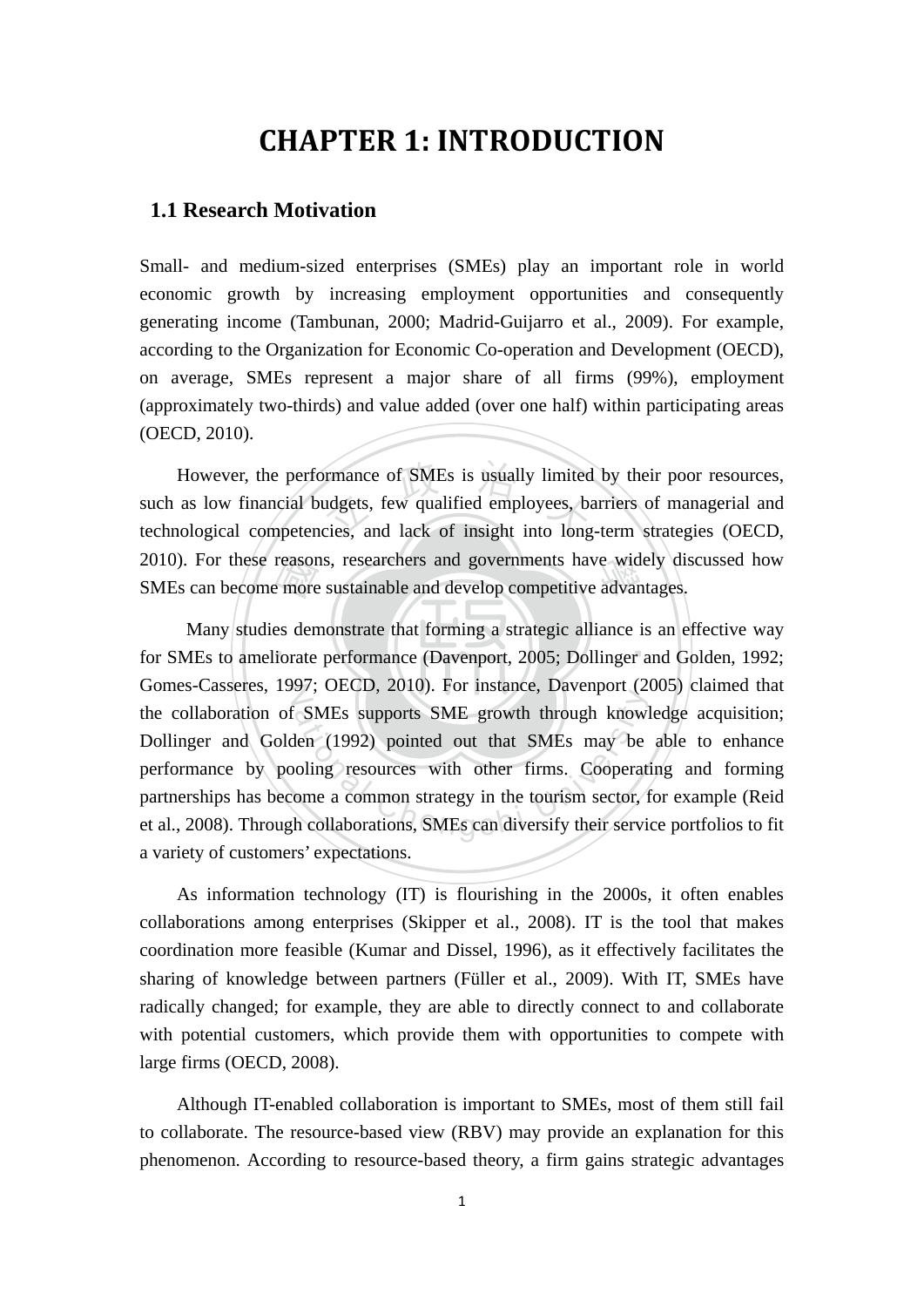from resources that are rare, valuable, inimitable, and not easily substituted (Barney, 1991). Therefore, SMEs must use their modest resources in effective and innovative ways to provide competitive services. Many researchers have tried to categorize resources to analyze them (Grant, 1991; Hall, 1992; Srivastava et al., 2001). With a resource-based view that adopts service-dominant (S-D) logic, resources can be classified as either operand or operant (Vargo and Lusch, 2004a).

nabled collaboration directly impaction<br>of our research objectives. In summary, we recognized that collaborations among SMEs are essential, and SMEs will benefit when they use IT for these activities. Then, we briefly explored resource-based theory to explain the foundation on which SMEs can build competitive advantages. However, there are still many interesting and valuable questions that have remained unanswered in the literature. What resources does an SME need to significantly benefit from IT-enabled collaboration? Does an SME's decision to employ IT-enabled collaboration directly impact its performance? These questions led to the development of our research objectives.

#### **1.2 Research Objectives and Questions**

resources of SMEs, understand SMEs' use of IT to form alliances, and evaluate the The overall goal of this research was to build a resource-based framework with which<br>to analyze SMEs engaged in IT-enabled collaboration. We sought to examine the<br>resources of SMEs, understand SMEs' use of IT to form allia performances that result from these alliances. In the process, we proposed to answer to analyze SMEs engaged in IT-enabled collaboration. We sought to examine the the following questions:

the following questions:<br>
1. What important resources must SMEs have to participate in and benefit from<br>
IT-enabled collaboration?<br>
2. After an SME participates in IT-enabled collaboration, does its performance 1. What important resources must SMEs have to participate in and benefit from IT-enabled collaboration?

improve enough to recommend that it collaborate with other SMEs and customers?

In answering these questions, we sought to construct an effective framework to which SMEs can refer. The hope is that SMEs will be able to establish better strategies when they learn which key resources are significant to IT-enabled collaboration and performance.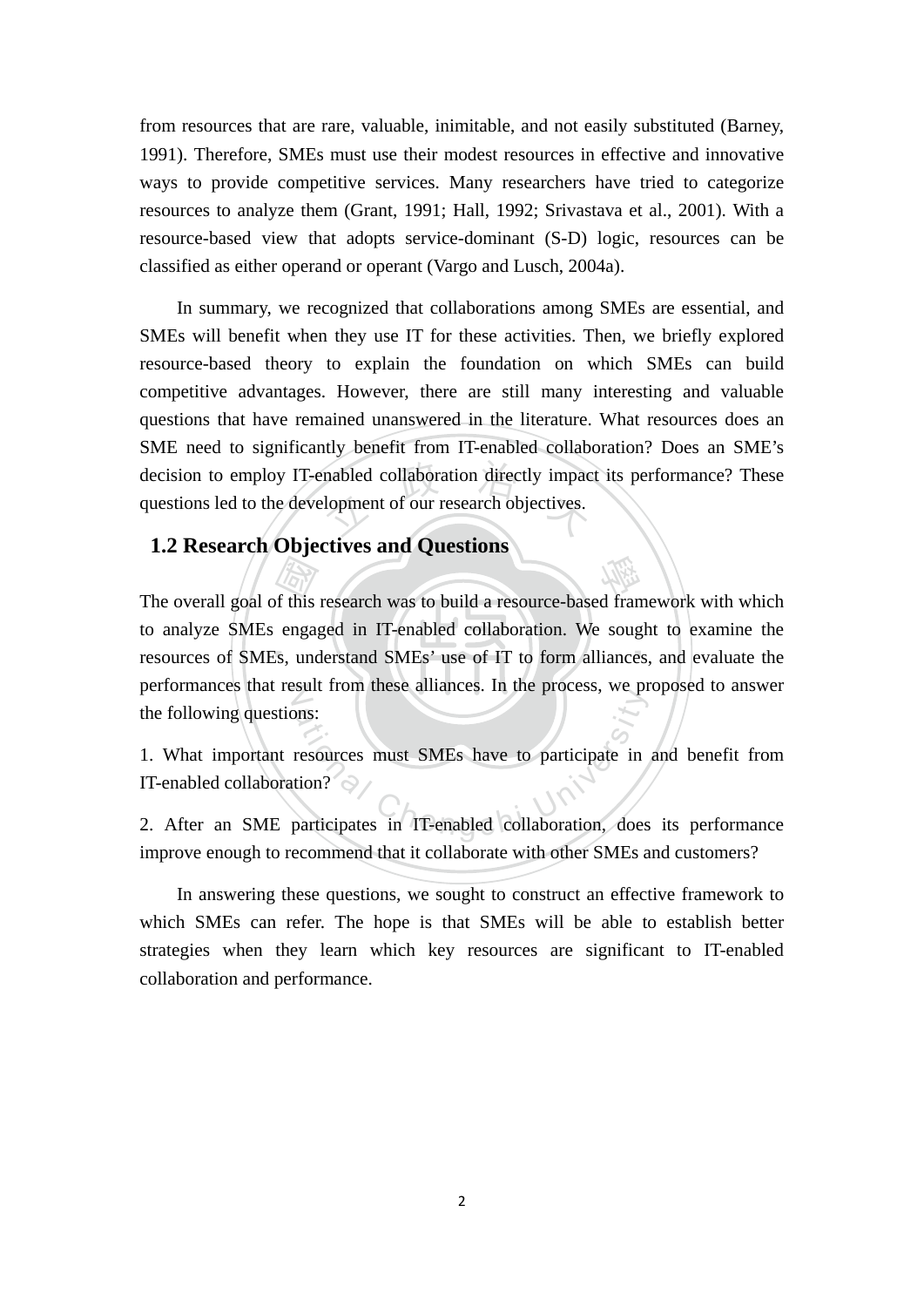### **CHAPTER 2: LITERATURE REVIEW**

In this study, we used resource-based theory to explore how SMEs can enhance their performance through IT-enabled collaboration. Before we propose our own model, we will review related literature. In this chapter, we will first focus on studies regarding IT-enabled collaboration and then turn to research on the resource-based view.

#### **2.1 IT-enabled Collaboration**

We will illustrate the importance of IT-enabled collaboration in terms of an SME's<br>interactions with each of these groups. A firm can collaborate with two distinctly separate groups: partners and customers. interactions with each of these groups.

#### **2.1.1 Collaborating with partners**

or co-development (Gulati, 1995a; Kale et al., 2002). few d<br>ities.<br>lepend<br>t (Gul During the past few decades, alliances have become one of the most important defined as any independently initiated inter-firm link that involves exchange, sharing organizational entities. Collaboration with partners, also known as an "alliance," is

The motivations for a firm to form an alliance include, for example, being able to at for a firm to form an alliance include, for exam problems caused by resource specificity, streng<br>problems caused by resource specificity, streng<br>a, and absorbing extra knowledge from partners (<br>986; Kogut, 1988). By for solve market failure problems caused by resource specificity, strengthening the firm's competitive position, and absorbing extra knowledge from partners (Williamson, 1985; Porter and Fuller, 1986; Kogut, 1988). By forming a strategic alliance, a firm can increase its product complexity and variety and supplement its core competencies by allying with other providers of complementary competencies to satisfy customers (McIvor et al., 2003). An alliance could influence not only a firm's capabilities, but also others' perceptions of its capabilities (Baum et al., 2000). Deciding on a partner is complicated and depends on the size of each SME, resource constraints, strategic position, social structure, level of trust, and prior experiences with alliances (Powell et al., 1996; Eisenhardt and Schoonhoven, 1996; Gulati, 1995a; Gulati, 1995b).

Because SMEs have limited resources, they are in particular jeopardy in environments that are becoming increasingly complex and turbulent. Collaborating with partners in their sector is especially important to SMEs overcoming their resource shortages and increasing their viability in difficult economic times (Hoffmann and Schlosser, 2001). Fernández and Nieto (2005) also indicated that SMEs can make alliances to obtain necessary resources from other firms through the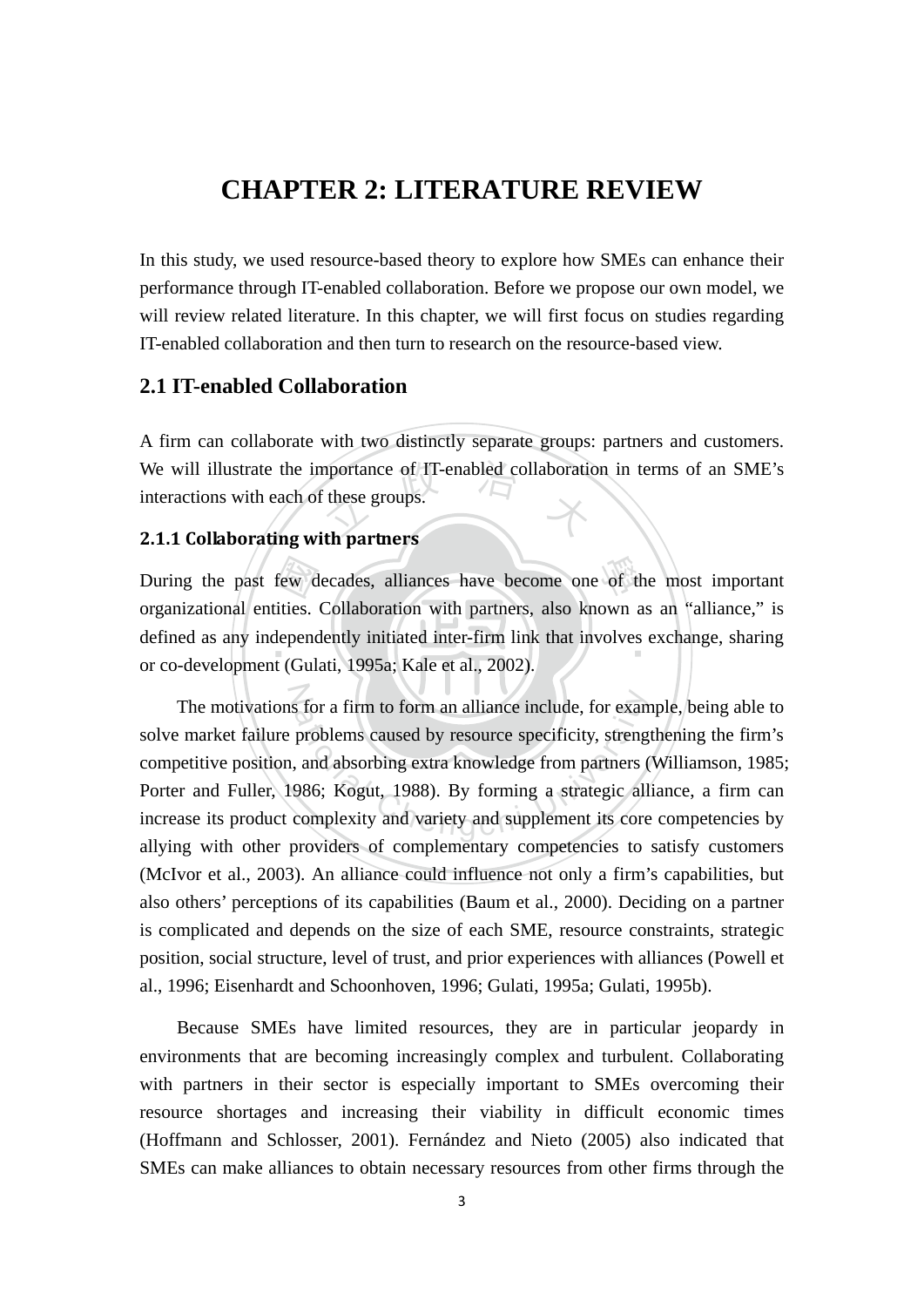development of stable relationships. In addition, through collaborations, SMEs are able to build innovative capability and technological competence (Jarratt, 1998; Forrest, 1990) and overcome weaknesses such as a poor financial budget or a lower level of expertise in production, marketing and management. By pooling partners' resources and acquiring knowledge from others (Davenport, 2005; Dollinger and Golden, 1992), SMEs can enhance their performance.

essing<br>her te<br>ledge,<br>matio Brynjolfsson (1993) noted that sear<br>of IT. Bensaou (1997) identified<br>ecause IT can be used to incre information processing capabilities and thereby enhance cooperation with product<br>suppliers with higher technological unpredictability. IT also enables and mediates the providing of information in real time (Paulraj and Chen, 2007; Sexton et al., 2003). and establish inter-firm communications (Stump and Sriram, 1997), and it reinforces rm communications (Stump and Sriram, 1997)<br>ag inter-organizational structures and arrangem<br>MEs benefit from forming alliances with part<br>IT enables this cooperation and makes it m As new technology continues to emerge, IT is the primary tool with which to facilitate communication and collaboration (Olesen and Myers, 1999). IT-enabled collaboration is a technology-based, collaborative system that provides opportunities for both local and geographically dispersed groups to communicate (Hossain and Wigand, 2006). IT is widely used to enable collaboration with partners, especially in supply chain management (Chae et al., 2005; Subramani, 2004; Li, 2006; Paulraj and Chen, 2007). Bakos and Brynjolfsson (1993) noted that search and coordination costs decline due to the use of IT. Bensaou (1997) identified IT as a mechanism that reduces uncertainty because IT can be used to increase inter-organizational information processing capabilities and thereby enhance cooperation with product sharing of knowledge, the transcending of legal enterprise boundaries, and the Therefore, it helps partners to develop trust (Scott, 2000; Hossain and Wigand, 2006) and stabilizes existing inter-organizational structures and arrangements (Chae et al., 2005).

In summary, SMEs benefit from forming alliances with partners to conquer disadvantages, and IT enables this cooperation and makes it more effective and efficient. Therefore, IT plays an important role in the collaboration among partners in SME sectors.

#### **2.1.2 Collaborating with customers**

According to service-dominant logic, the customer is a co-producer of service who must interact with either a service or tangible goods over some time period that extends beyond the transaction (Vargo and Lusch, 2004a). Thus, collaboration with customers - or, in other words, value co-creation cannot be ignored in the context of a firm's strategy. Value co-creation refers to innovations jointly undertaken by a company and its current and potential consumers (West, 2010). In contrast with traditional marketing approaches, in which value is created for average consumers, the primary purpose of value co-creation is to create unique and specific value for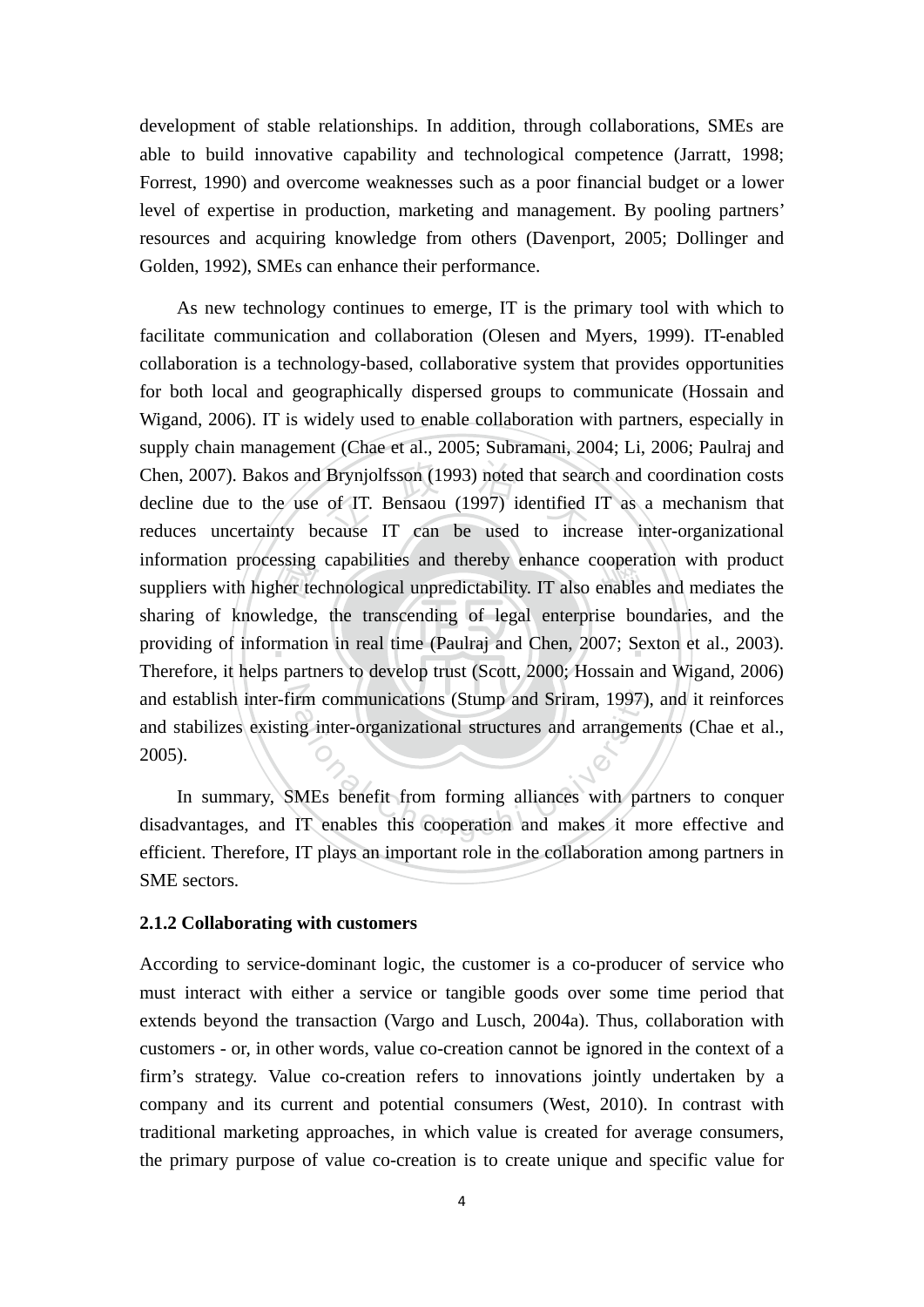individual consumers (Bhalla, 2010).

coordinating with customers is highly resource demanding and time consuming, the benefits are highly valued. An enhanced value offering only works when the customer appreciates it and value can be gained. SMEs are not typically the central players in an industry, so it might be difficult for them to offer integrated solutions. However, co-evolving with customers and emphasizing fitness-for-use could help (Matthyssens et al., 2009). Philipsen et al. (2007) examined the relationships of small- and medium-sized suppliers with customers. They identified one group of suppliers as "partnership-suppliers," or suppliers who cooperate closely with customers through regular meetings and co-working to deliver customer-adapted products and services. Consider InercityCom, for example; its relationships with customers have positively contributed to its development of technological capabilities and both the broadening of the scope and strengthening of the focus of its product portfolio. Although benefits are highly valued.

experiment with and co-develop products. ed, an<br>s, net<br>sociate<br>nd coconnected, informed, and active customers who have a global view and participate in ‧ According to Prahalad and Ramaswamy (2004), the power of co-valuation lies in information access, networking and experimentation with products. These activities are somewhat associated with IT; for instance, customers can use the Internet to

IT enables new forms of producer-consumer collaboration in new product w forms of producer-consumer collaboration<br>ses (Füller et al., 2009). For example, a platform<br>ners to effectively share their knowledge with p<br>are autonomously contributing and that the<br>. IT can integrate physical and virt development processes (Füller et al., 2009). For example, a platform for collaborative design allows customers to effectively share their knowledge with producers, making them feel that they are autonomously contributing and that their input will be seriously considered. IT can integrate physical and virtual channels to co-create value for customers. Oh and Teo (2010) stated that the service-delivery system in retail can be adapted for use in IT to improve information access, order fulfillment and customer service, which will generate high customer value. The incorporation of technologies can greatly customize service offerings through the development of new types of services and new ways to provide services (Sheehan, 2006; Froehle et al., 2000).

Due to the limited size of SMEs, it is difficult for them to compete against large firms that have large-scale economies and can reduce prices. An alternative method for SMEs to establish advantages is to provide an excellent experience for customers (OECD, 2008). Although it requires time and resources to connect with customers, IT can help make communication faster and accurate. As it provides a channel for information sharing with customers, IT-enabled collaboration is becoming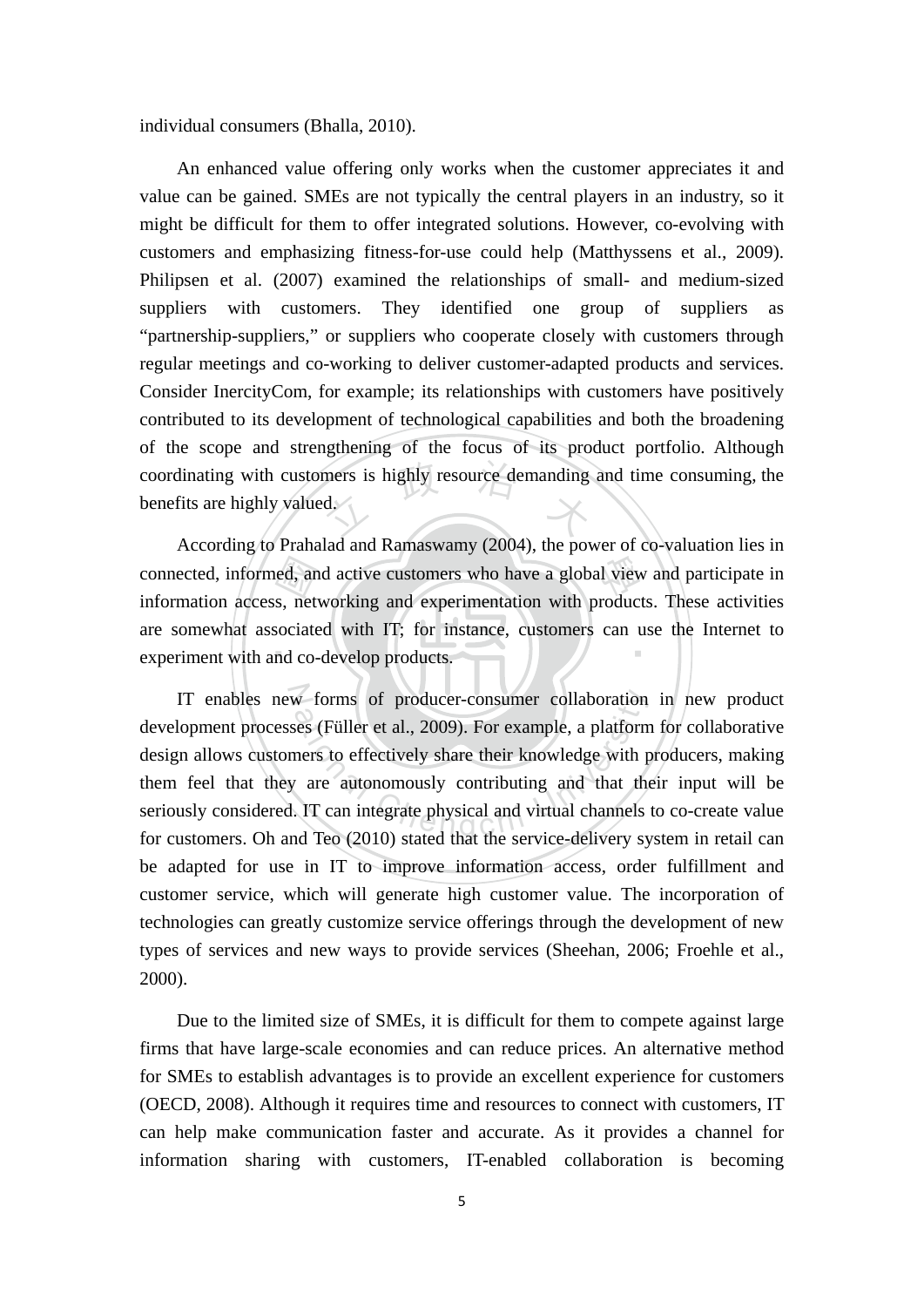increasingly important to SMEs.

Although IT-enabled collaboration is important to all SMEs, the execution gaps in SMEs that conduct IT-enabled collaboration vary. How does one SME cooperate more effectively than another? The emphasis of the resource-based view on a firm's resources and capabilities may provide an explanation.

#### **2.2 Resource-based Theory**

In this section, we will review traditional and service-oriented RBV to identify trends in service and summarize our understanding after reviewing literatures.

#### **2.2.1 Traditional view**

above debate, researchers agree that a firm can evaluate its potential competitive "resources" (along with assets, processes, and information), but other researchers<br>(Grant, 1991; Hall, 1992) separated these categories so that resources are defined as<br>the inputs and capabilities are the performances of t ional view of resourced-based theory<br>of its specific resources and capabili<br>is some disagreement regarding th advantages by identifying internal resources and capabilities and formulating a According to the traditional view of resourced-based theory, a firm's competitive advantages are a result of its specific resources and capabilities (Grant, 1991; Barney 1991). However, there is some disagreement regarding the roles of resources and capabilities in a firm. Barney (1991) combined the categories of "capabilities" and (Grant, 1991; Hall, 1992) separated these categories so that resources are defined as the inputs and capabilities are the performances of tasks or activities. Despite the suitable strategy to reduce resource gaps and increase profits (Grant, 1991).

educe resource gaps and increase profits (Grant,<br>dentifying and appraising a firm's resources is<br>ure of firm resources, researchers have tried to<br>by (1991) and Grant (1991), resources can b<br>physical human technological org Nevertheless, identifying and appraising a firm's resources is a major obstacle. To see the full picture of firm resources, researchers have tried to categorize them. According to Barney (1991) and Grant (1991), resources can be sorted into six categories: financial, physical, human, technological, organizational, and reputation. When both tangible and intangible resources are rare, valuable, durable, irreplaceable, and difficult to imitate or substitute, the firm can generate a sustained competitive advantage.

Although resources were categorized in previous studies, it remained unclear how these categorizations were related to Barney's (1991) criteria for resources, namely, that they should be valuable, rare, and difficult to imitate and substitute. Therefore, Miller and Shamsie (1996) revisited one of the criteria, namely, that the resource should be difficult to imitate, to develop the concepts of property-based and knowledge-based resources. Property-based resources are specific and fixed; they protect a firm from competition by creating and guarding assets that are not available to rivals. Knowledge-based resources are less specific and more flexible. Knowledge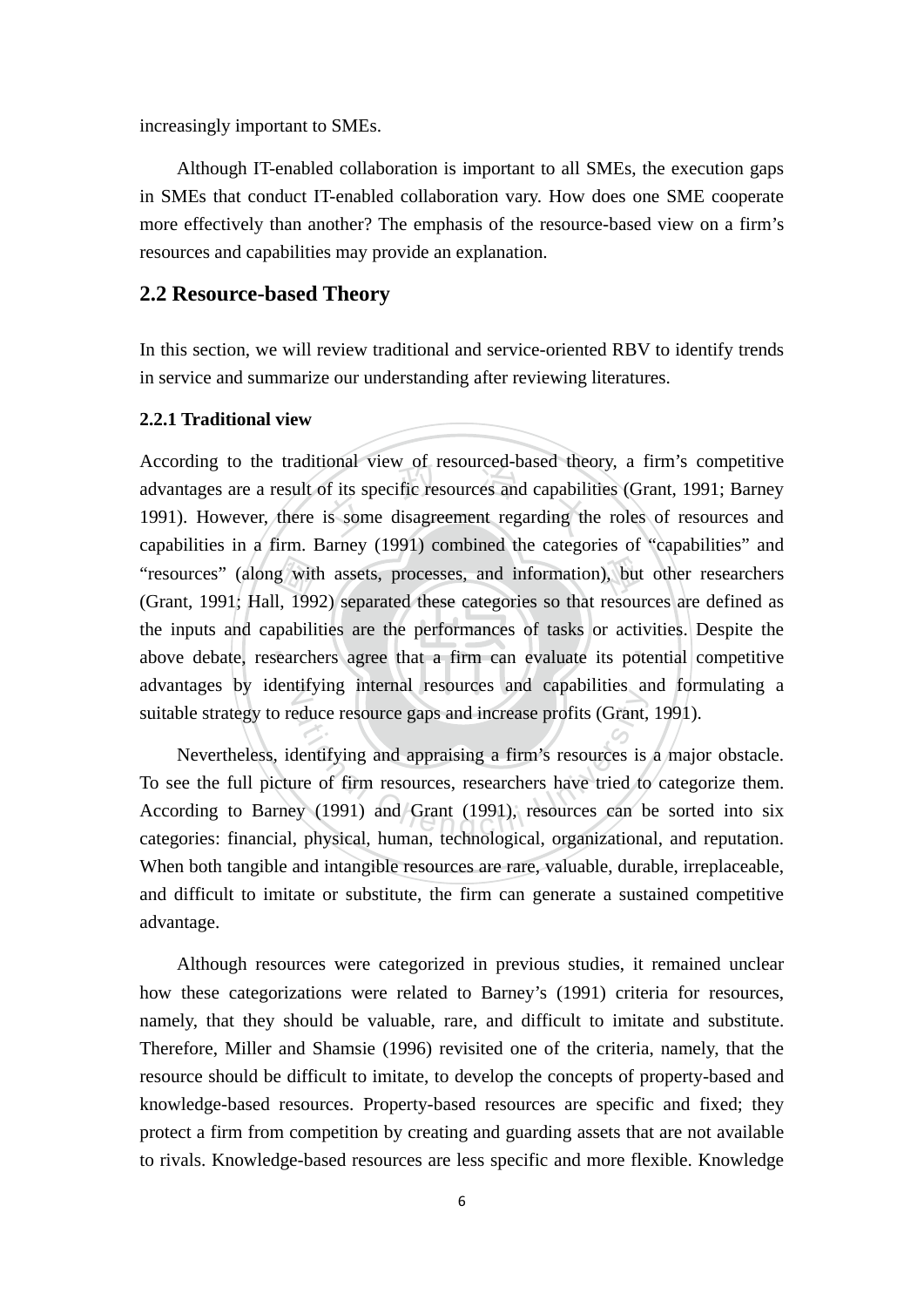barriers that are subtle and hard for competitors to understand protect these resources from imitation.

Moreover, Hall (1992, 1993) claimed that intangible resources play a major role in the strategic management process. He defined four types of intangible resources: assets within the legal context (contracts, licenses, and intellectual property), assets outside of the legal context (reputation, networks, and databases), know-how (of employees, suppliers, and distributors), and organizational culture (perception of quality and service). Intangible resources are the feedstock of capability differentials, which create a firm's sustainable competitive advantages. Therefore, after the key resources of a business are identified, they need to be explored, protected and developed.

networks, and ecosystems. Intellectual market-based assets are internal knowledge performance. Market-based assets, which are identified as both marketing-specific<br>and RBV attributes, principally consist of two related types: relational and intellectual.<br>Relational market-based assets are external relat 2001) applied the RBV to market<br>customer value. They proposed<br>expressed via market-facing proce that a firm possesses regarding the competitive environment. Srivastava et al. (2001) applied the RBV to marketing to accurately project, perceive and translate customer value. They proposed a framework in which market-based assets are leveraged via market-facing processes to deliver superior customer value, which contributes to competitive advantages and financial and RBV attributes, principally consist of two related types: relational and intellectual. Relational market-based assets are external relationships with channels, customers,

Example to the alignment.<br>BY in a strategic alliance, the alignment between the alliance affects collective strengths or cand Teng (2000) defined resource complements<br>are a complementarity is widely discussed in the comple When using RBV in a strategic alliance, the alignment between inter-partner resources indicates how the alliance affects collective strengths or conflicts (Das and Teng, 2000). Das and Teng (2000) defined resource complementarity with two conditions: the resources have to be dissimilar and used to perform effective service. The issue of resource complementarity is widely discussed in the context of alliances. For instant, Hamel et al. (1989) suggested that partners can complement each other's weaknesses by realizing when their resources are complementary and using them to achieve mutual gains. In addition, Teece (1986) indicated that when imitation is easy, the owner of complementary assets may accrue profits. Additionally, complementary resources present opportunities for the enhancement of learning and the development of capabilities (Harrison et al., 2001).

Past literature showed not only that potential partner firms' resource complementarity contributes to partnerships but also that firms seriously consider similarity of resource statuses before forming an alliance and evaluating how the alliance performs. Resource similarity is defined as the degree to which two partner firms can contribute comparable resources, in terms of both type and amount, to the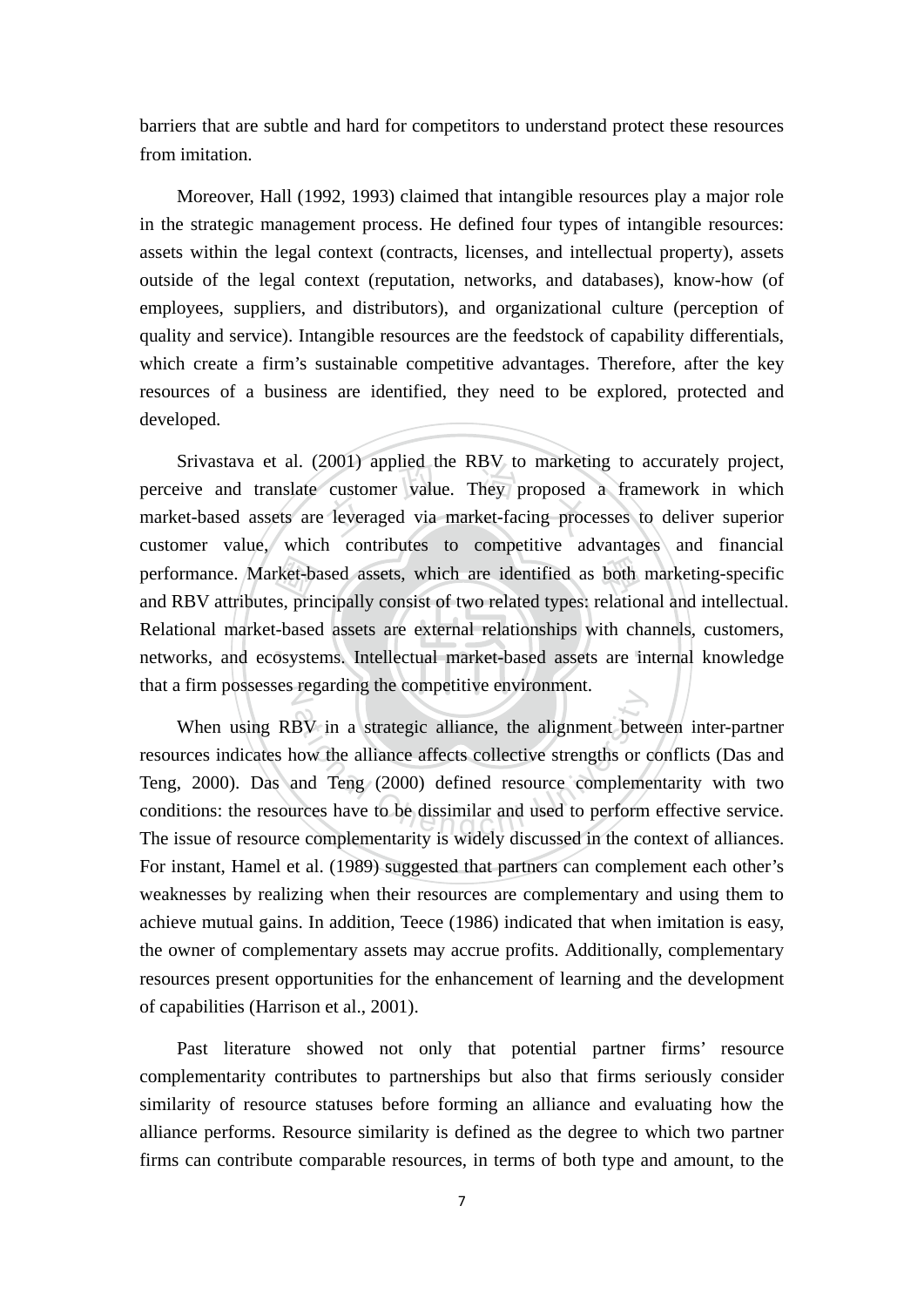alliance (Chen, 1996). The similarity is high if two partners in an alliance contribute comparable quantities of similar types of resources. Despite Chen's (1996) focus on the similarity of resource content, Chung et al. (2000) emphasized the similarity of resources "status", that is, firms will consider the status of potential partners when forming an alliance and are likely to ally with firms of similar status (Podonly, 1994). Chung et al. (2000) argued that firms of a similar status ally with each other because of the signaling role of social interaction and because it is easier to evaluate, communicate and coordinate inter-firm activities, as well as to increase the levels of fairness and commitment in sharing both the costs and benefits of an alliance, in a similar competitive environment.

#### **2.2.2 Service-oriented view**

Service-centered, called "service-dominant (S-D) logic," which is customer-centric has<br>ve bee<br>rgo a olution, marketing was built<br>bnomic exchange model, which is k<br>d Lusch, 2004a; 2004b). G-D lo service market has emerged. Distinguishing services from goods, service and market-driven, and focused on intangible resources, co-creation of value, and After Industrial Revolution, marketing was built on a goods-centered, manufacturing-based economic exchange model, which is known as goods-dominant (G-D) logic (Vargo and Lusch, 2004a; 2004b). G-D logic focuses on tangible resources, embedded value, and transactions. However, in the past few decades, a new characteristics have been identified as intangibility, inseparability, heterogeneity and perishability (Vargo and Lusch, 2004b). Thus, the dominant logic became relationships (Vargo and Lusch, 2004a).

and Lusch, 2004a).<br>
and Lusch, 2004a).<br>
fined as the application of resources for the b<br>
i. When RBV is approached from an S-D perspe<br>
of a firm's skills, knowledge and cultural computately understand the relationship betw Service was defined as the application of resources for the benefit of another (Spohrer et al., 2008). When RBV is approached from an S-D perspective, it considers the strategic value of a firm's skills, knowledge and cultural competency (Arnould, 2008). To more accurately understand the relationship between resources and the service-centered view, Vargo and Lusch (2004a) extended usage of operand and operant resources to fit G-D and S-D logic. Operand resources are the resources with which an operation or act is performed to produce effects, and operant resources are employed to act on operand resources and/or other operant resources (Constantin and Lusch, 1994). The former resource type is considered primary according to G-D logic, and the latter is primary according to S-D logic (Vargo and Lusch, 2004a).

According to Madhavaram and Hunt (2008), operand resources are typically physical (e.g., plants and equipment), financial (e.g., cash resources and access to financial markets), and legal (e.g., trademarks and licenses), while operant resources are typically human (e.g., individual employees' skills and knowledge), organizational (e.g., controls, routines, cultures, and competences), informational (e.g., knowledge of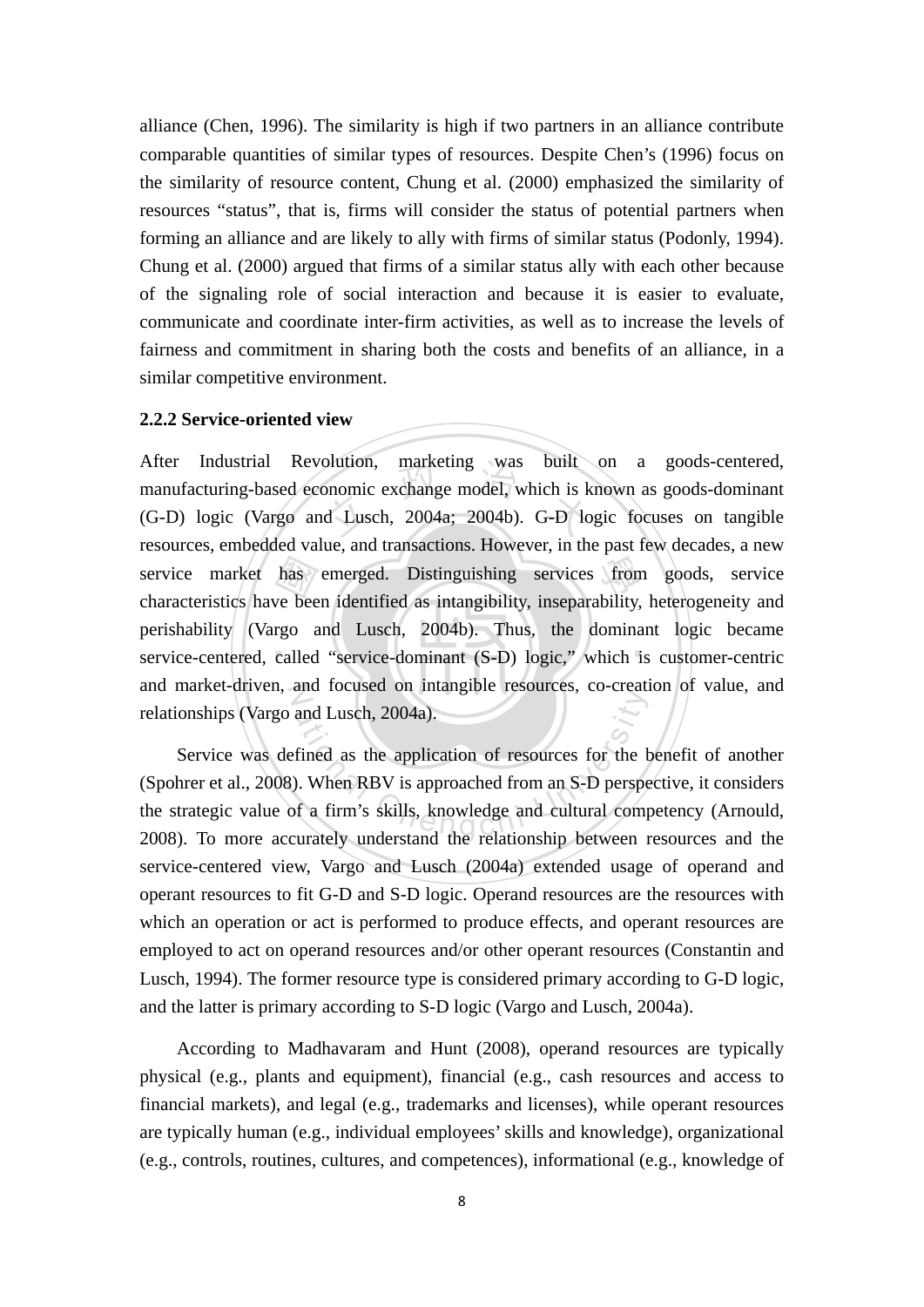market segments, competitors, and technology), and relational (e.g., relationships with competitors, suppliers, and customers).

#### **2.2.3 Summary**

An overview of RBV (see Table 2-1) confirmed the importance of resources to formulating strategies and developing competitive advantages. We then introduced a new resource construct to apply to our research object; namely, we combined operand resources (including financial, physical, and legal/contract resources) and operant resources (including technological, human, organizational, informational, and relational resources), joining resource complementarity and similarity to measure the form of strategic alliance.

| Author                         | Type of resources                            | Definition/Example                                                                                                                         |
|--------------------------------|----------------------------------------------|--------------------------------------------------------------------------------------------------------------------------------------------|
|                                | Physical capital                             | Physical technology,<br>plant<br>and<br>equipment,<br>geographic location, and raw materials                                               |
| <b>Barney</b> (1991)           | Human capital                                | Training, experience, judgment,<br>intelligence,<br>relationships, and the insight of individual managers<br>and workers                   |
|                                | Organizational capital                       | Formal reporting structure, formal and informal<br>planning, controlling and coordinating systems.                                         |
|                                | Financial                                    | Financial balance sheet                                                                                                                    |
|                                | Physical                                     | Plant and machinery                                                                                                                        |
| Grant(1991)                    | Human                                        | People, employee skills                                                                                                                    |
|                                | Technological                                | Process technology, manufacturing capability                                                                                               |
|                                | Reputation                                   | <b>Brand reputation</b>                                                                                                                    |
|                                | Organizational                               | Organizational routines                                                                                                                    |
|                                | Intangible assets within a<br>legal context  | Trademarks, Patents, Copyright, Registered designs                                                                                         |
|                                | Intangible assets without<br>a legal context | Information in the public domain, Reputation,<br>Organizational &personal networks                                                         |
| Hall (1992)                    | Know-how                                     | Know- how of employee, supplier, distributor                                                                                               |
|                                | Organizational culture                       | Perception of quality standards, perception of<br>customer service, ability to manage change, ability to<br>innovate, team working ability |
| Constantin and<br>Lusch (1994) | Operand resource                             | The resources on which an operation or an act is<br>performed to produce an effect                                                         |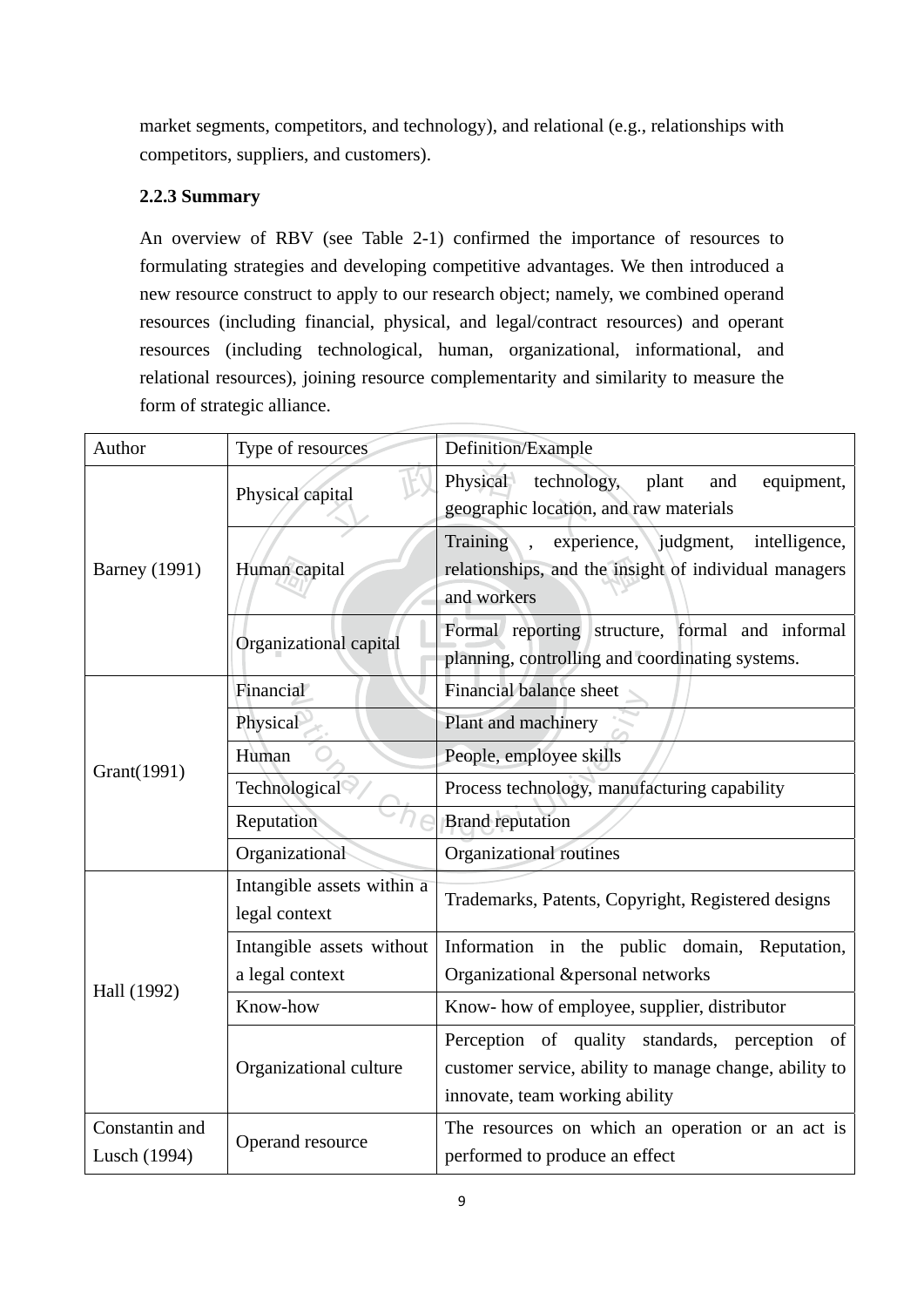|                       | Operant resource | The resources are employed to act on operand<br>resources and/or other operant resources. |  |  |  |  |
|-----------------------|------------------|-------------------------------------------------------------------------------------------|--|--|--|--|
| Miller and            | Property-based   | Legal properties owned by firms                                                           |  |  |  |  |
| <b>Shamsie</b> (1996) | Knowledge-based  | A firm's intangible know-how and skills                                                   |  |  |  |  |
| Srivastava et al.     | Relational       | Relationships with external stakeholder                                                   |  |  |  |  |
| (2001)                | Intellectual     | The type of knowledge a firm processes in its<br>competitive environment                  |  |  |  |  |
|                       | Financial        | Cash, access to financial market                                                          |  |  |  |  |
|                       | Physical         | Plant, equip                                                                              |  |  |  |  |
|                       | Legal            | Trademarks, licenses                                                                      |  |  |  |  |
| Madhavaram            | Human            | The skills and knowledge of individual employees                                          |  |  |  |  |
| and Hunt $(2008)$     | Organizational   | Controls, routines, culture, competences                                                  |  |  |  |  |
|                       | Informational    | Knowledge about market segment,<br>competitor,<br>technology                              |  |  |  |  |
|                       | Relational       | Relationships with competitor, supplier, customer                                         |  |  |  |  |

# Table 2-1 Resource Categories in RBV

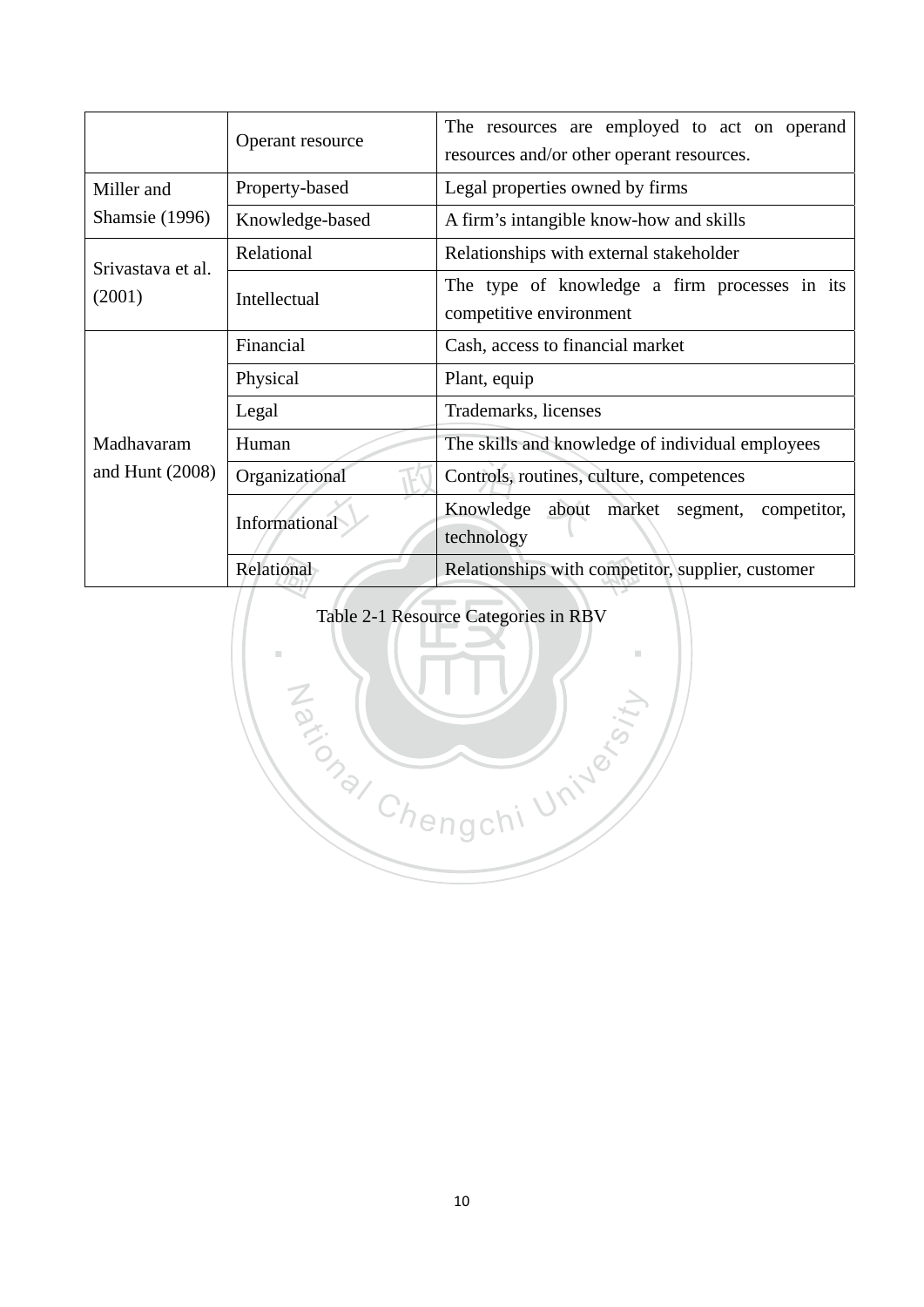### **CHAPTER 3: RESEARCH FRAMEWORK**

We developed our research framework, as shown below (see Figure 3-1), according to the existing literature regarding resource-based theory and IT-enabled collaboration. In this research framework, we attempt to examine the relationship between SMEs' resources, IT-enabled collaboration, and firm performance and to answer the following two questions: (1) what type of SME resources will contribute to IT-enabled collaboration, and (2) will SMEs grow through IT-enabled collaboration?



Figure 3-1 Research Framework

‧ numerous methods have been proposed. In Dess and Robinson's research (1984), two ave been proposed. In Dess and Robinson's res<br>nic performance were used: after-tax return of<br>former is commonly viewed as the measure of a<br>table use of total assets, and the latter reflects<br>vironments. In addition, Youndt measures of economic performance were used: after-tax return on total assets and growth in sales. The former is commonly viewed as the measure of a firm's efficiency with regard to profitable use of total assets, and the latter reflects how well a firm relates to market environments. In addition, Youndt et al. (1996) proposed multiple dimensions of operational performance in terms of product quality, employee morale and productivity, on-time delivery, inventory management, equipment utilization, production lead time, and scrap minimization. Furthermore, Reinartz et al. (2004) investigated the organizational practice of implementing CRM processes through relationship initiation, maintenance, and termination. Measures of firm performance can be divided into three parts: financial, operational and relational, and these criteria will be used in the following analysis to judge the performance of SMEs.

We propose four items in the RBV sector with which to evaluate SMEs' resources: (1) operand resources, (2) operant resources, (3) resource complementarity and (4) resource similarity. In addition, we will evaluate IT-enabled collaboration with (1) partners and (2) customers. We will discuss in detail each construct and hypothesis in the following sections.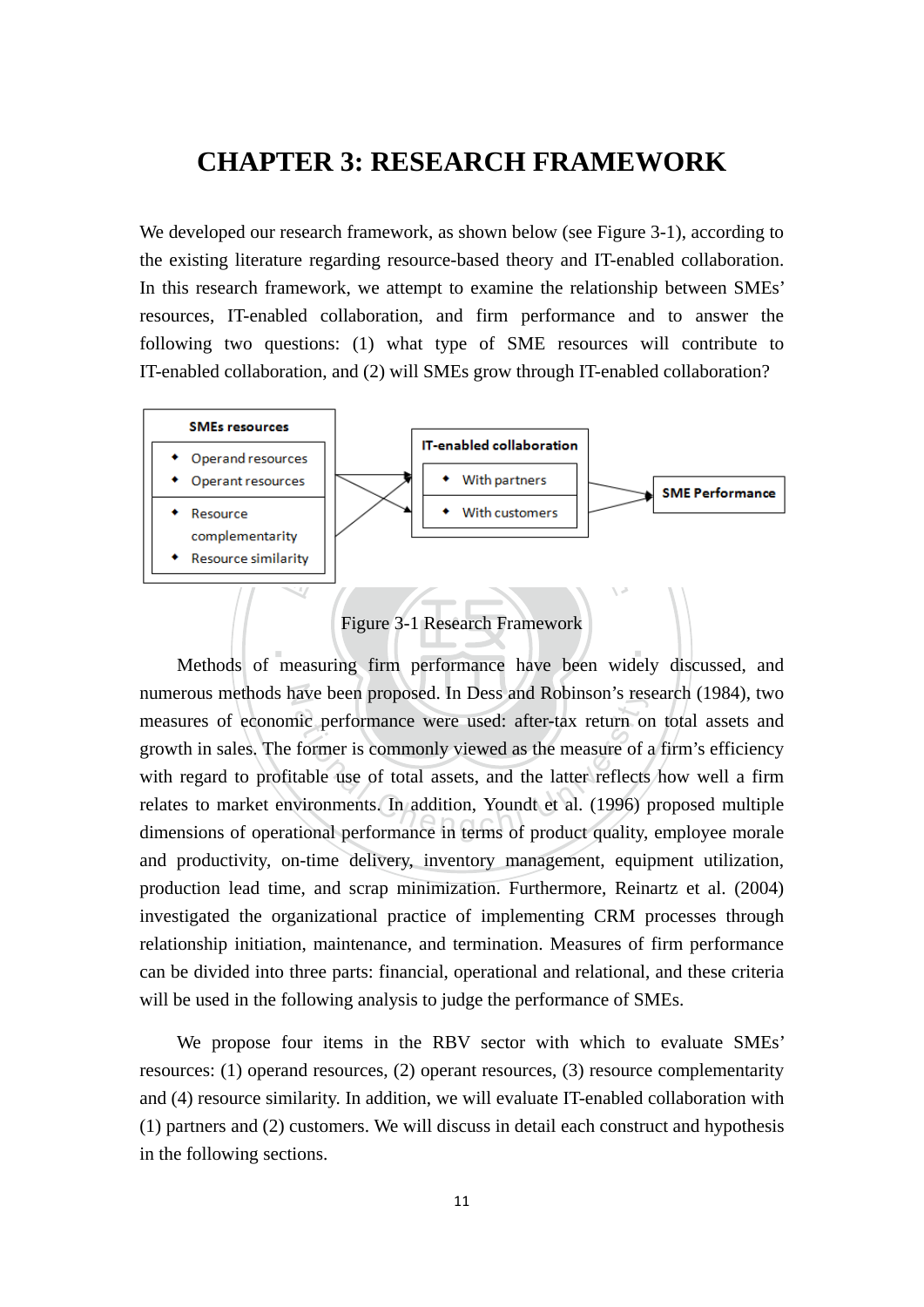#### **3.1 SME Resources**

#### **3.1.1 Operand resources**

Operand resources are identified as the resources with which an operation or act is performed to produce effects. They typically include physical, financial and legal resources (Madhavaram and Hunt, 2008), such as cash, plants, equipment, trademarks, and licenses.

y have a greater opportunity to<br>t access. Accordingly, when SM<br>repossibilities for them to develop To implement IT-enabled collaboration, SMEs should have not only aspirations to collaborate with partners and customers but also IT support. When SMEs have rich financial resources, they can conduct business with no financial worries; therefore, they can use excess resources to build up IT infrastructures. SMEs with superior physical resources may have a greater opportunity to purchase, for example, computers and Internet access. Accordingly, when SMEs have more operand resources, there are more possibilities for them to develop IT-enabled collaborations either with partners or customers. Thus, our hypotheses were formed as follows:

H1a. SMEs with a greater amount of operand resources are able to participate in<br>better IT-enabled collaborations with partners.<br>H1b. SMEs with a greater amount of operand resources are able to participate in *better IT-enabled collaborations with partners.* 

**H1b.** SMEs with a greater amount of operand resources are able to participate in N *better IT-enabled collaborations with customers.*

#### **3.1.2 Operant resources**

Frees<br>
September 2008 of the person of the series of the person of Madhavaram and Hunt (2008) and RBV theory<br>
The Madhavaram and Hunt (2008) and RBV theory As discussed in the previous chapter, operant resources are employed to act on operand resources and/or other operant resources (Constantin and Lusch, 1994). Based on the work of Madhavaram and Hunt (2008) and RBV theory, we propose five types of operant resources: technological, human, organizational, informational, and relational. Relational resources are firms' relationships with external stakeholders such as competitors, suppliers and customers.

The attitude of SMEs toward collaboration is especially important to IT-enabled collaboration. If SMEs have better relationships (relational resources) and know more (informational resources) about partners and customers, they are more likely to cooperate. In addition, when SMEs have IT skills (technological resources) and are open to new knowledge (informational resources), it is much easier to introduce new IT platforms to assist collaboration. Consequently, the second set of hypotheses is as follows:

*H2a. SMEs with a greater amount of operant resources are able to participate in*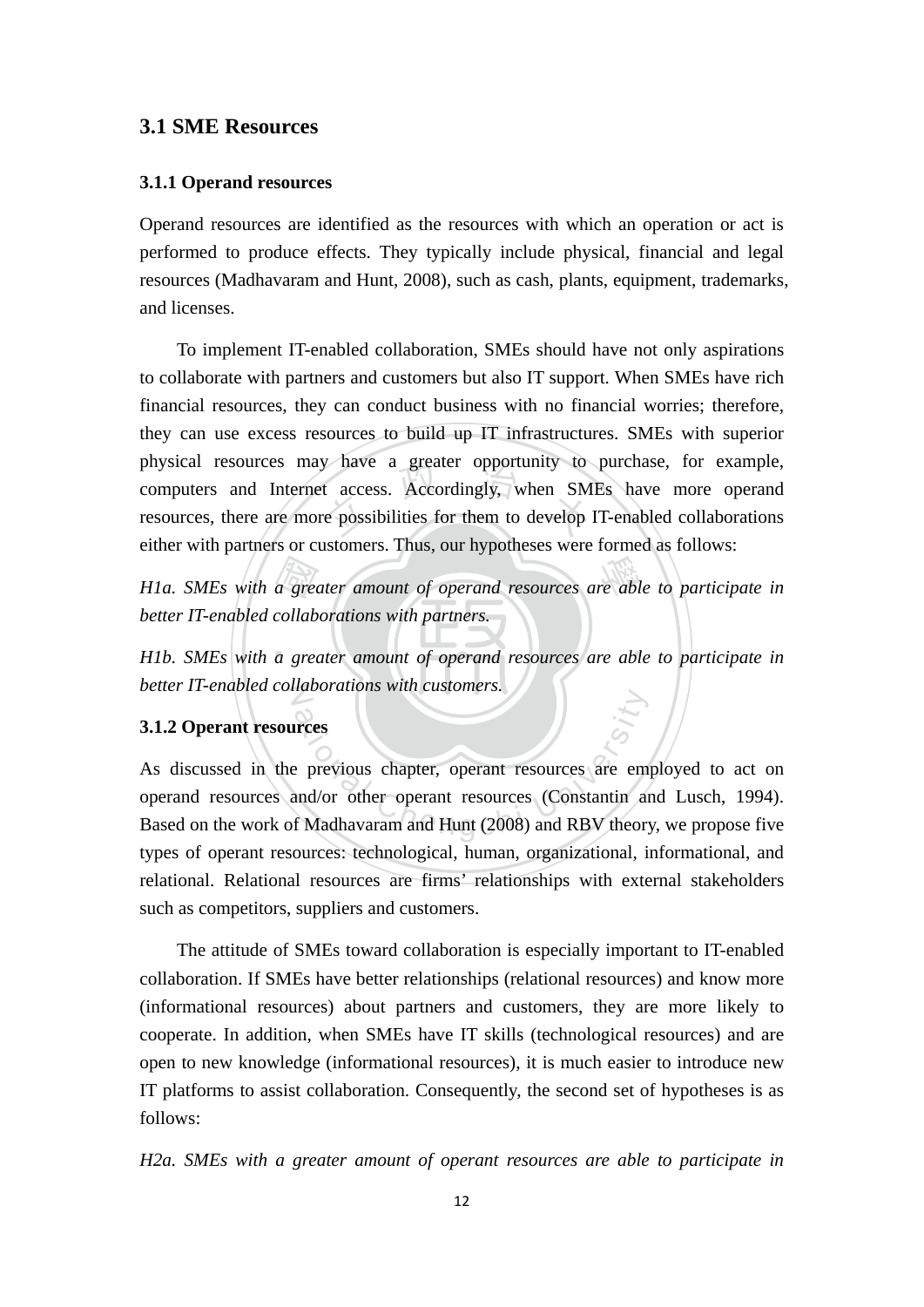*better IT-enabled collaborations with partners.* 

*H2b. SMEs with a greater amount of operant resources are able to participate in better IT-enabled collaborations with customers.* 

According to S-D logic, service is the application of specialized operant resources (e.g., knowledge and skills) through the use of tools and distribution mechanisms (e.g., operand resources) to benefit an entity (Chen et al., 2009). Madhavaram and Hunt (2008) suggested that operant resources are higher on the hierarchy of resources than operand resources and that operant resources are more powerful in helping a firm to achieve a competitive advantage. Moreover, operant resources, which include relational and technological resources, are more directly related to partnership and IT capabilities, which are the two elements of IT-enabled collaboration. Therefore, we hypothesize that:

we hypothesize that:<br>contribute to IT-enabled collaboral H3. Operant resources contribute to IT-enabled collaborations more than operand *resources.* 

學

**3.1.3 Resource complementarity**<br>
According to Faems et al. (2005)<br>
process whereby a firm exchang<br>
Generally firms are forced to contract process whereby a firm exchanges complementary assets with external partners. necessary resources internally. Firms tend to collaborate with those who have internally. Firms tend to collaborate with<br>urces and capabilities (Tether, 2002). Thus, we<br>ntial partners have complementary resources, th<br>ach other through IT platforms. Our hypothesis<br>plementary resources are more likely According to Faems et al. (2005), partner collaboration is defined as an interaction Generally, firms are forced to cooperate because they often do not have all of the complementary resources and capabilities (Tether, 2002). Thus, we expect that when SMEs and their potential partners have complementary resources, they are more likely to collaborate with each other through IT platforms. Our hypothesis is as follows:

*H4. SMEs with complementary resources are more likely to engage in IT-enabled collaborations with each other.*

#### **3.1.4 Resource similarity**

Resource similarity is viewed as the degree to which two partnering firms can contribute resources that are comparable in both type and amount (Chen, 1996). In our research, we focus on the status of firms to evaluate resource similarity. Podonly (1994) claimed that when firms seek partners to form an alliance, they are likely to ally with firms of similar status. According to Lorange and Roos (1993), when firms compete with each other on the basis of their status, firms of similar status will be in a similar competitive environment and have similar operational systems and practices, which will lead to the more effective cooperation of partner firms. In addition, a firm tends to seek partners with a similar status because doing so may increase fairness and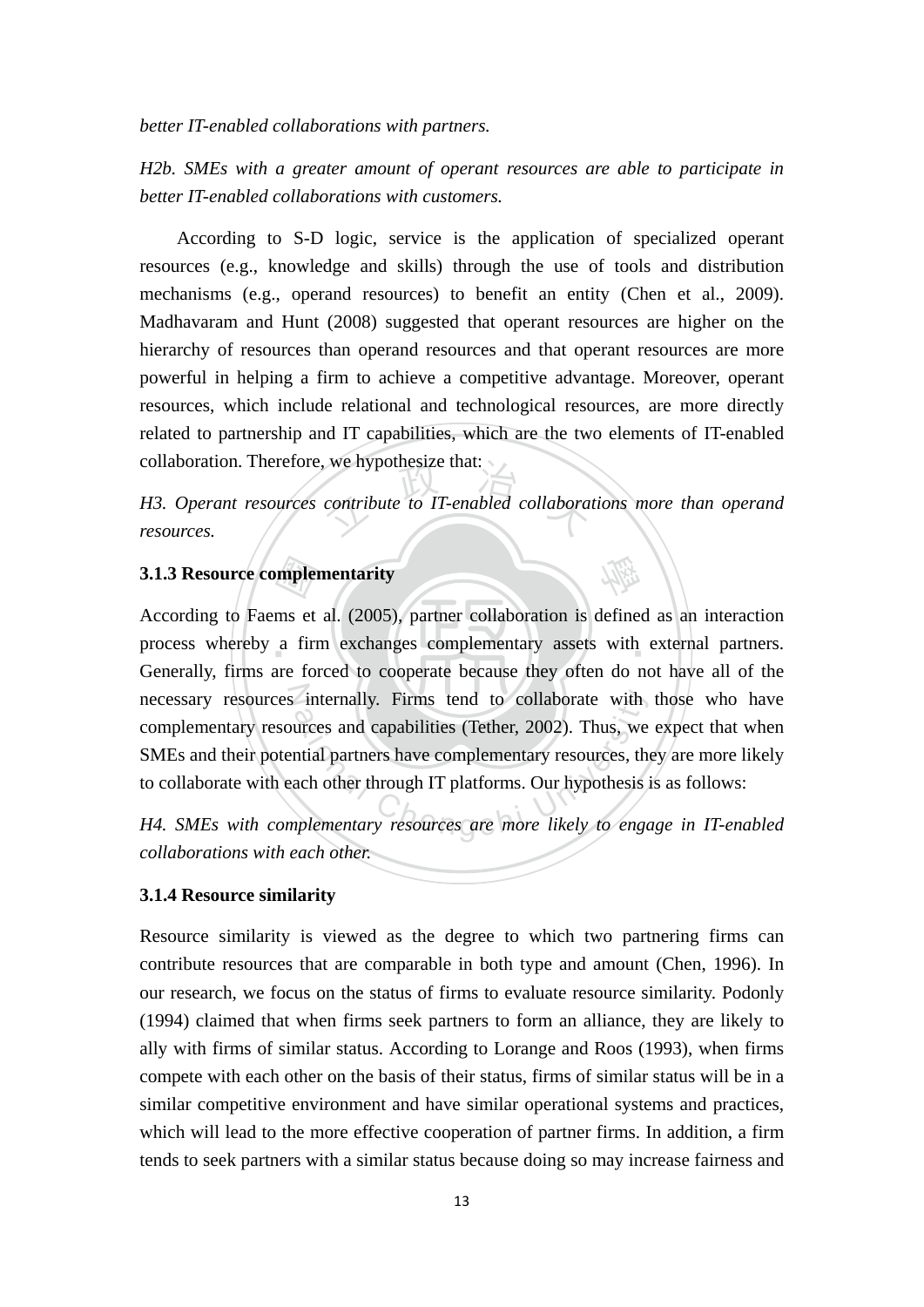the commitment of all parties to share costs and benefits. If the partner status is dissimilar, then the alliance is unequal. The partner of higher status may not satisfy the expectations of the firm of lower status, and the latter may not contribute enough resources to make the alliance mutually beneficial. These potential conflicts make alliances between dissimilar firms less effective (Chung et al., 2000). Accordingly, we propose that when potential partners have similar resource statuses, an SME is more likely to collaborate with them through IT platforms. Specifically, the hypothesis is as follows:

*H5. SMEs with similar resource statuses are more likely to engage in an IT-enabled collaboration with each other.*

#### **3.2 IT-enabled Collaboration**

### **3.2.1 Collaborating with partners**

indepe<br>Gulat<br>an foi<br>Vieto,<br>1 199 **3.2.1 Collaborating with partners**  $\frac{1}{\sqrt{2}}$ <br>According to our literature review in the last chapter, collaboration with partners is defined as any independent inter-firm link that involves exchange, sharing or co-development (Gulati, 1995a; Kale et al., 2002). Because SMEs are short of (Fernández and Nieto, 2005). Moreover, IT makes this coordination more feasible defined as any independent inter-firm link that involves exchange, sharing or resources, they can form alliances to obtain necessary resources and capabilities (Kumar and Dissel, 1996).

boration with partners, firms not only earn financial improvements such as better custom<br>and better utilization of resources, all of which<br>ion (Smith et al., 2007). Furthermore, IT-enat<br>and coordination costs associated wi Through collaboration with partners, firms not only earn financial profits, but they also make nonfinancial improvements such as better customer service, faster speed to market, and better utilization of resources, all of which are incentives to increase collaboration (Smith et al., 2007). Furthermore, IT-enabled collaboration lowers the search and coordination costs associated with the formation of a partnership (Bakos and Brynjolfsson, 1993) and provides an intermediary platform for partners to share knowledge, provide timely information, and transcend the boundaries of firms (Paulraj and Chen, 2007; Sexton et al., 2003). Consequently, we developed the following hypothesis:

*H6. SMEs that engage in more IT-enabled collaboration with partners are more likely to achieve better performance.*

#### **3.2.2 Collaborating with customers**

As discussed in the previous chapter, collaborating with customers refers to the joint undertaking of practices by a company and its customers (West, 2010). In service economics, customers are viewed as the co-producers of products and services. Although connecting with customers is a significantly time-consuming and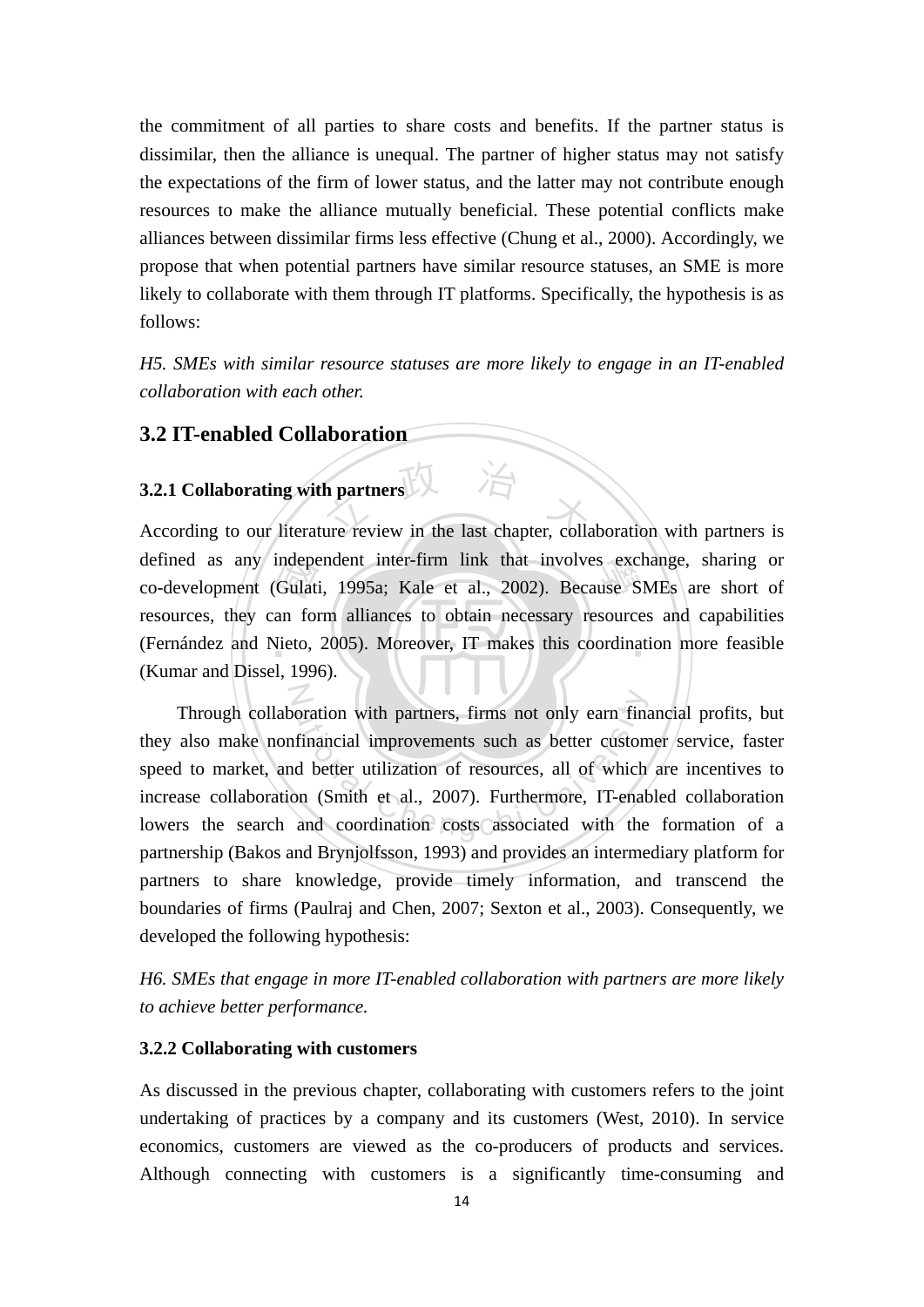resource-demanding process for SMEs, Philipsen et al. (2007) argued that good relationships with customers contribute positively to the development of capabilities and the scope and focus of a firm's product portfolio.

Through collaboration with customers, firms are able to create superior value offerings that are relevant to target customers and result in firms receiving benefits in terms of revenues, profits, and referrals, for example (Payne et al., 2008). Additionally, by successfully managing value co-creation and exchange with customers, firms can seek to maximize the lifetime value of desirable customer segments (Payne and Frow, 2005). With the help of IT, firms can form new channels with which to collaborate with customers, effectively share knowledge (Füller et al., 2009), and maintain high information access, order fulfillment and customer service, which will generate high customer value (Oh and Teo, 2010). Thus, we suggest that SMEs will perform better

when they constantly engage in IT-enabled collaborations with customers:<br>H7. SMEs that engage in more IT-enabled collaborations with customer *H7. SMEs that engage in more IT-enabled collaborations with customers are more likely to achieve better performance.*

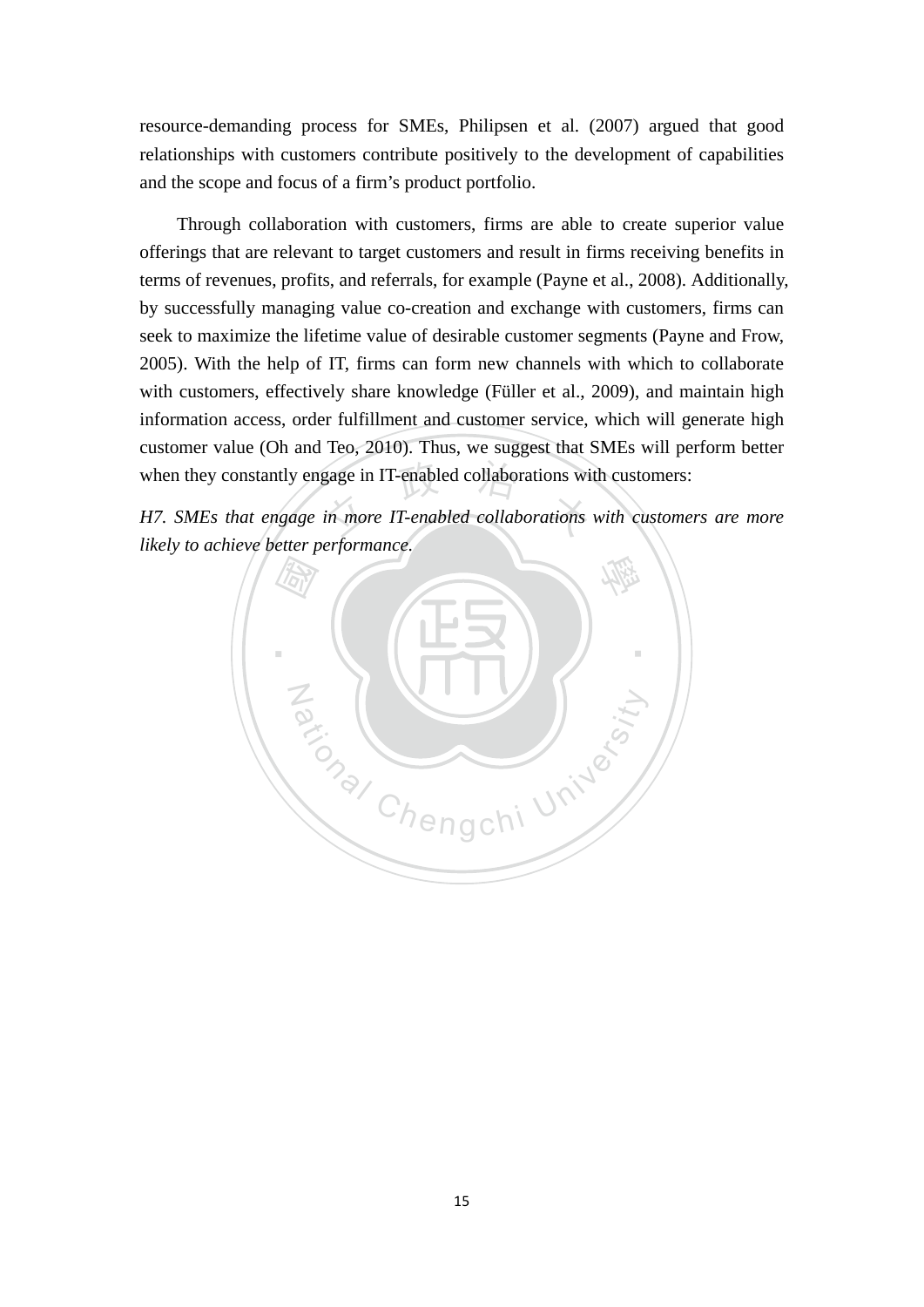### **CHAPTER 4: RESEARCH METHODOLOGY**

#### **4.1 Case Background**

The tourism industry is emerging in response to an increasing number of people interested in engaging in leisure activities. However, the tourism industry is dominated by SMEs (OECD, 2008). SMEs are usually limited by their resources, rendering it difficult for them to meet customer expectations and deliver better service quality. In this context, we have conducted our research in the tourism industry.

SMEs in this area include, among o<br>and restaurants. Because each SME<br>for them to meet diverse customer Our research subjects are all based in the Yilan County Mt. Pillow Leisure Agriculture Area. The SMEs in this area include, among others, bed and breakfasts (B&B), farms, orchards and restaurants. Because each SME has different and limited resources, it is difficult for them to meet diverse customer demands if they run their business on their own. To offer customers more activities to participate or more sites

conduct interviews with eight case firms providing a range of services. A1 is a B&B business on their own. To offer customers more activities to participate of it<br>to visit, some SMEs have formed simple collaborations in an ad-hoc manner.<br>We implemented the case study methodology for this research. We<br>cond wholesaler of Chinese snacks that intends to transform into a DIY provider where se snacks that intends to transform into a DI<br>their own snacks. A4 is a successful B&B that<br>nese dramas. A5 and A6 are B&Bs that rent the<br>their family. A7 is a leisure farm growing white<br>ntly began renting the farm from th We implemented the case study methodology for this research. We chose to with a part-time host. A2 is a medium-sized sightseeing orchard. A3 is a small customers will make their own snacks. A4 is a successful B&B that has been cited by some popular Taiwanese dramas. A5 and A6 are B&Bs that rent their spare rooms to more or less support their family. A7 is a leisure farm growing white michelia, and the new host only recently began renting the farm from the original proprietor and is trying to add new services and products. A8 is a leisure farm growing bamboo shoots, but its main source of revenue is its well-known organic restaurant. Because the SMEs at Mt. Pillow Leisure Agriculture Area have not yet created a unified IT-enabled collaborative platform, we extended the target platform to whatever can provide a channel for SMEs to obtain information, directly communicate and interact, and engage in collaboration with customers and other SMEs. The IT-enabled collaborative platforms we considered were, among others, blogs, guestbooks, and social networking websites. The descriptions of eight SMEs and IT collaborative platforms they used are shown in Table 4-1.

In our research, we aim to determine which types of SMEs tend to engage in IT-enabled collaboration. We are also interested in determining whether SMEs can enhance their performance though collaboration using these platforms. The results of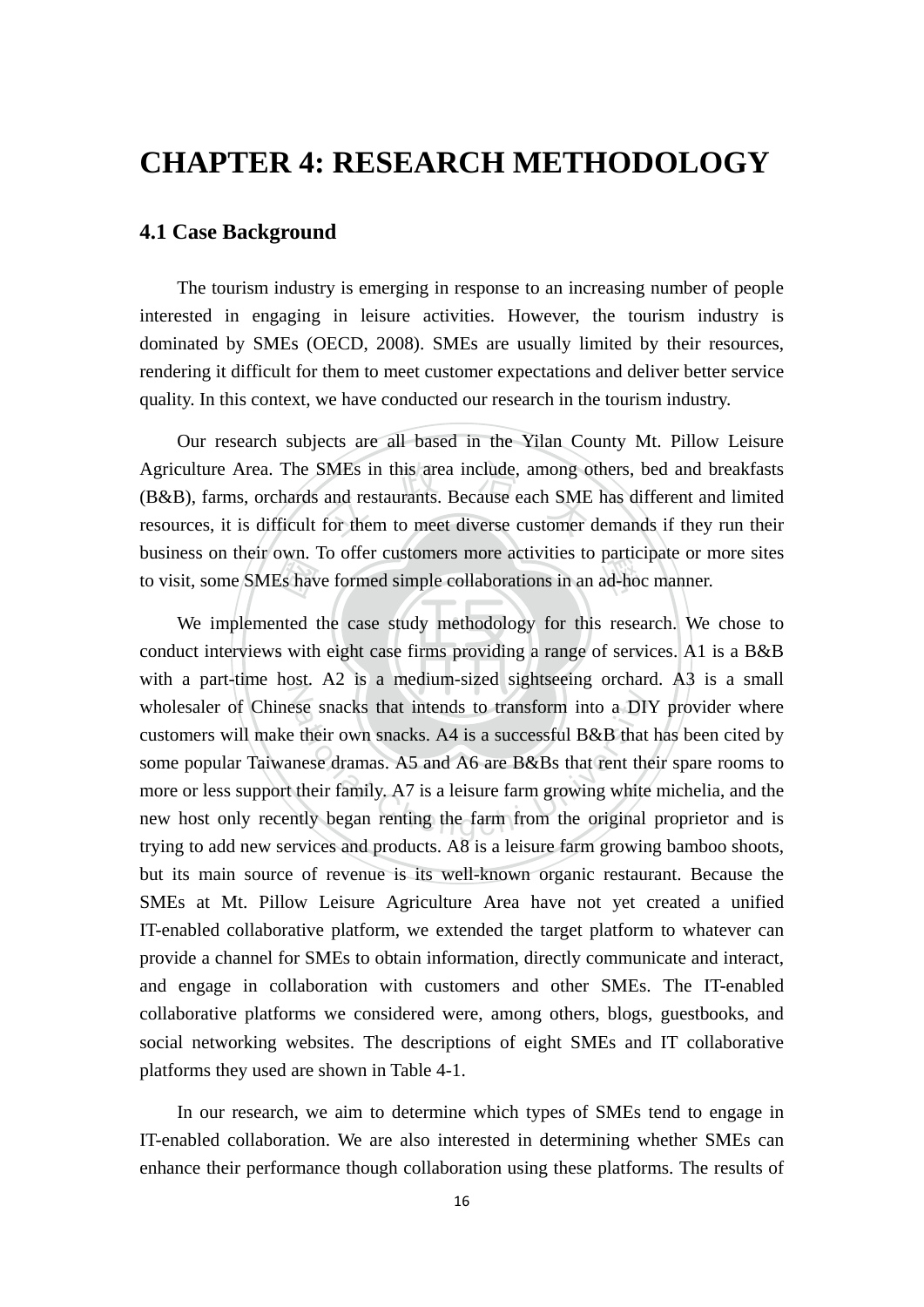this research can help IT operators target the appropriate SMEs with specific resources and have more compelling reasons with which to promote collaborative platforms.

| No             | Category   | Description                                                                                                                                                       | IT collaborative<br>platform used    |
|----------------|------------|-------------------------------------------------------------------------------------------------------------------------------------------------------------------|--------------------------------------|
| A <sub>1</sub> | B&B        | <b>SME</b><br>that<br>provides<br>with<br>customers<br>A<br>accommodations and homemade products.                                                                 | <b>Blog</b><br>Facebook<br>Guestbook |
| A2             | Orchard    | A SME that provides customers with orchard for<br>fruit picking and DIY experiencing.                                                                             | <b>Blog</b><br>Facebook<br>Guestbook |
| A <sub>3</sub> | Restaurant | A SME that makes a variety of Chinese snacks<br>and intend to transform into DIY experiencing<br>which will be available few months after.                        | <b>Blog</b>                          |
| A4             | B&B        | A SME is known for Taiwanese trendy drama<br>filming location that provides accommodations<br>with high-class facilities and natural landscapes of<br>Mt. Pillow. | Facebook<br>Guestbook                |
| A <sub>5</sub> | B&B        | A SME that provides customers with home-feel<br>accommodations, natural landscapes of Mt. Pillow<br>beside, orchard in the backyard, and DIY<br>experiencing.     | <b>Blog</b><br>Facebook<br>Guestbook |
| A6             | B&B        | SME<br>provides<br>with<br>that<br>customers<br>A<br>accommodations and an overlook of the natural<br>landscapes at top of the Mt. Pillow in the<br>backyard.     | Facebook                             |
| A7             | Farm       | A SME that provides customers with magnolia<br>garden for visiting, DIY experiencing, and related<br>products.                                                    | <b>Blog</b><br>Facebook              |
| A8             | Farm       | A SME that provides all kind of bamboo shoots<br>DIY experiencing, meals, and related activities.                                                                 | <b>Blog</b>                          |

Table 4-1 Detail of Eight Cases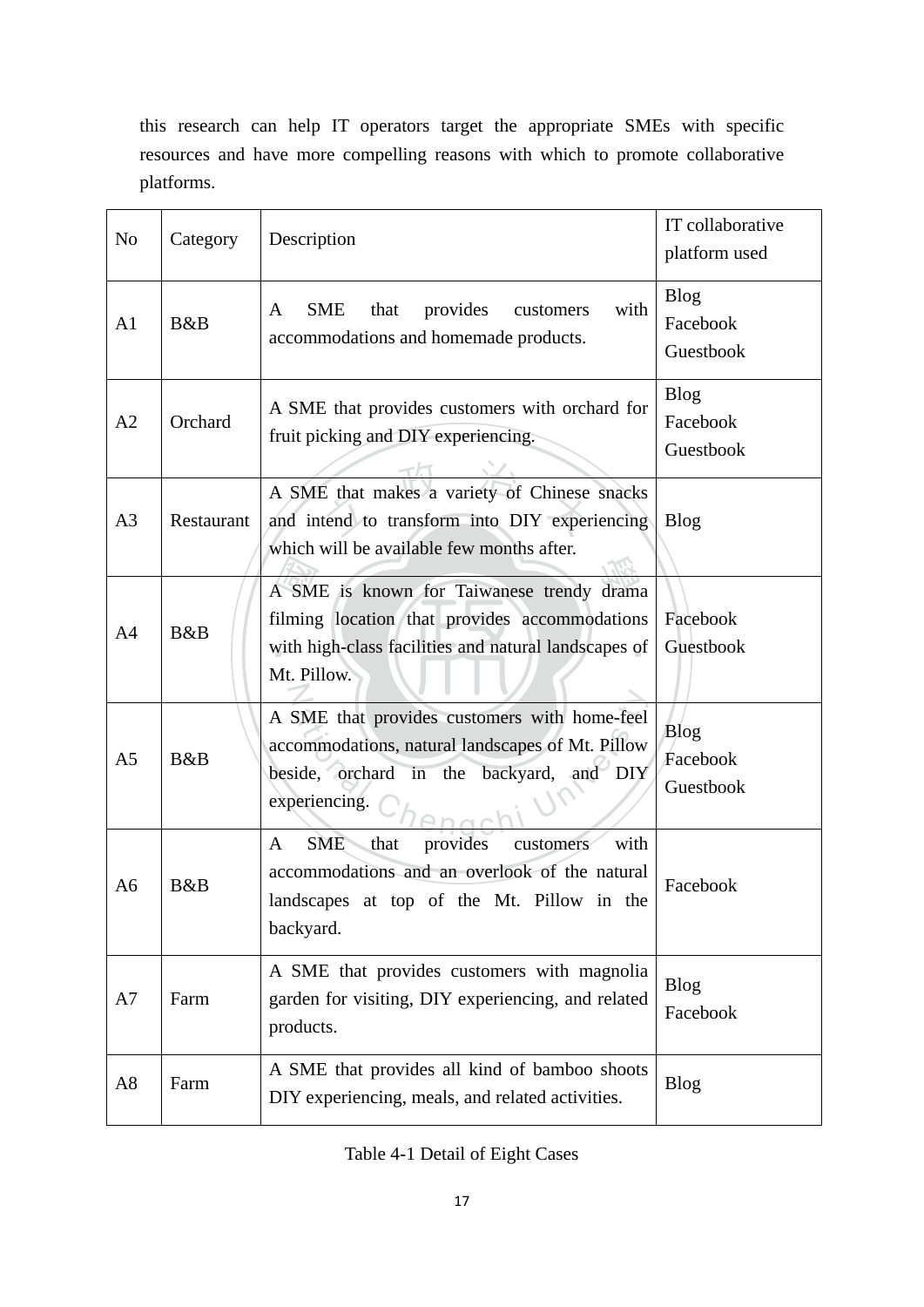#### **4.2 Data Collection**

The primary data sources were face-to-face interviews conducted from April 2012 to May 2012. To gain research insights, we designed semi-constructed questions based on our research framework. Basically, we conducted two interviews of each case. The first of these interviews focused on SMEs' background, products and services, and the second focused on their resources, IT capabilities and other information related to our research. Each interview lasted approximately one hour to ensure a thorough survey. All interviews were recorded, and all sessions were transcribed before the data analysis. To ensure the internal validity, external validity, construct validity and reality of the case study, we applied Yin's (2003) case study techniques to our research (shown in Table 4-2). The analyzed results of our interview framework are summarized in the next chapter.

|                       | summarized in the next chapter.                                          |                                                                                                                                                                                    |  |  |  |  |  |
|-----------------------|--------------------------------------------------------------------------|------------------------------------------------------------------------------------------------------------------------------------------------------------------------------------|--|--|--|--|--|
| <b>Tests</b>          | Case Study Tactic and the<br>phase in which tactic occurs<br>(Yin, 2003) | Implementation in this study                                                                                                                                                       |  |  |  |  |  |
| Internal<br>validity  | Conduct an<br>explanation-building in data<br>analysis phase             | We conducted a cross-case analysis in<br>our multiple-case study and a series of<br>iterative work to examine the<br>framework.                                                    |  |  |  |  |  |
| External<br>validity  | Use replication logic in<br>multiple cases in research<br>design phase   | We developed our research framework<br>to process the 8 cases in order to test<br>external validity of our hypothesis.                                                             |  |  |  |  |  |
| Construct<br>validity | Use multiple sources of<br>evidence in data collection<br>phase          | The primary data were collected via<br>interviews. Other information from<br>cases' own websites, governmental<br>promoting DMs were also considered as<br>important data sources. |  |  |  |  |  |
| Reality               | Use case study protocol in<br>data collection phase                      | We used semi-structured guide to all<br>interviews. The guide were included<br>several open questions that allowed<br>participants to flexibly response.                           |  |  |  |  |  |

Table 4-2 Validities and Realities Tests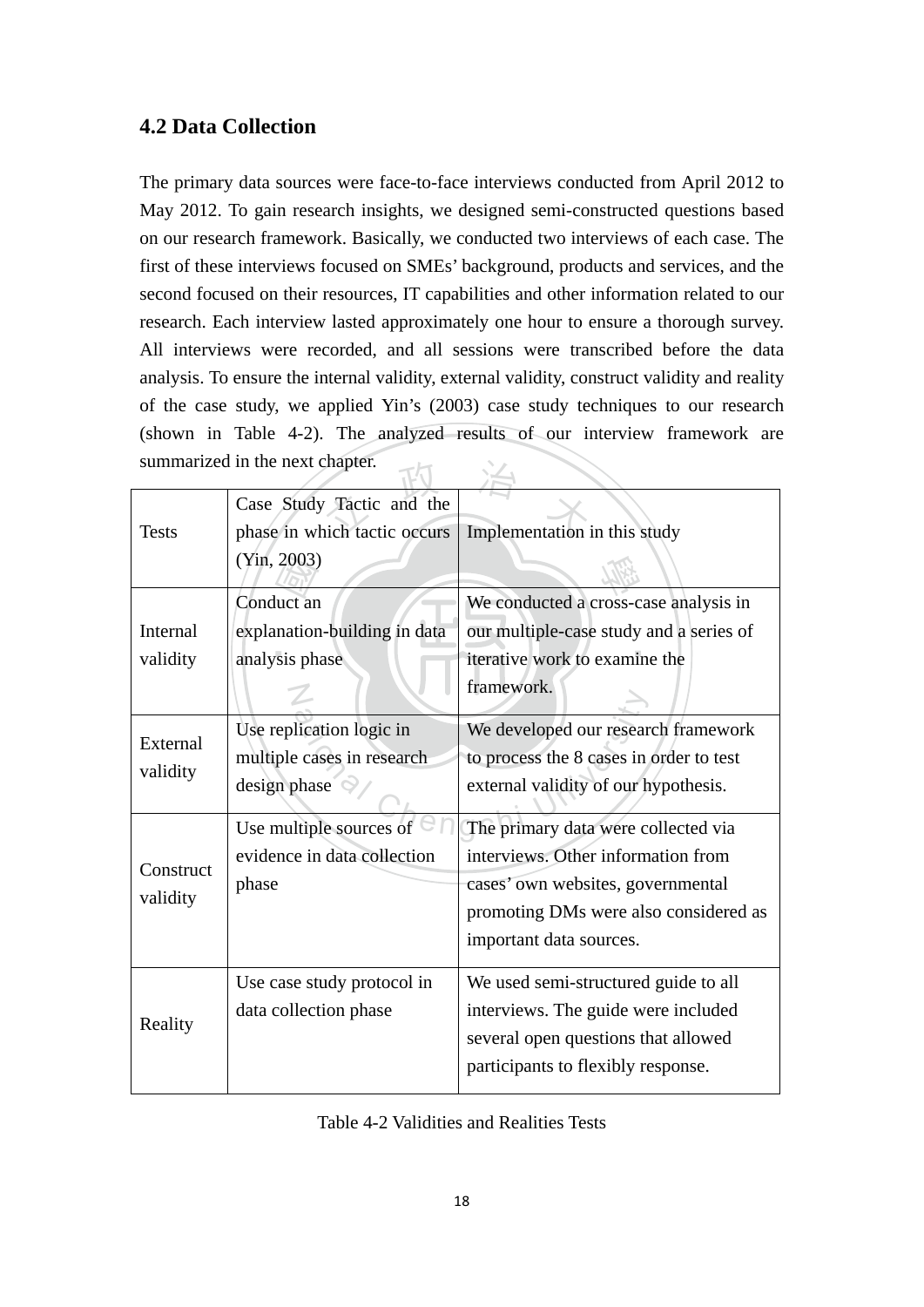### **CHAPTER 5: CASE ANALYSIS**

#### **5.1 Data Analysis**

Given that there are different types of resource processing, which types of SMEs are more likely to engage in IT-enabled collaboration and in turn increase performance? To answer this question, in this section, we will analyze these interview data and apply the research framework we proposed in the previous chapter to the eight different cases. The results are summarized and shown in Table 5-1.

#### **SME resources**

income derived from the business supports the owners' personal expenses and gave and "financial status." For the first variable, we considered a case's scale of equipment relative to the average level and then assigned to each case a rank of "Low", "Medium" and "High". For the second variable, we asses by definition, are resources with v<br>
"oduce an effect (Constantin and<br>
egal/contract resources. We analyzed the cases ratings from "Low" to "High". We then averaged the two scores to produce *Operand resources,* by definition, are resources with which an operation or an act is performed to produce an effect (Constantin and Lusch, 1994), including physical, financial and legal/contract resources. We analyzed the operand resources of each case using two variables: "scale of equipment compared to that of other SMEs" equipment relative to the average level and then assigned to each case a rank of "Low", "Medium" and "High". For the second variable, we assessed whether the the final ranking.

ational Company and the mean averaged the two<br>suites and no in-room televisions, case A1's B&<br>suments. Customers with lower travel budg<br>target group of this B&B. Because the host courden of living. The income of the B&B pr Possessing no suites and no in-room televisions, case A1's B&B is simpler than the other establishments. Customers with lower travel budgets and quality requirements are the target group of this B&B. Because the host couple has their own jobs, they have no burden of living. The income of the B&B provides them some help with taxes and utility costs. In sum, A1 has a Low to Medium level of operand resources.

 A2 is a medium-sized sightseeing orchard. Because it has been operating for longer than other orchards, the government subsidized and helped them to plan their orchard. In addition to selling fruits, they also provide tour guide services and a DIY experience. However, it is difficult to earn profits from operating a sightseeing orchard. We rate A2's operand resources at a low to Medium level.

 A3 markets Chinese snacks. This case firm is smaller than large wholesale factory but has more and better equipment such as freezers and stirrers than common bakeries. This firm's main customers are restaurants, and its business is stable enough to support the owner's family. We thus rate A3 as having a Medium level of operand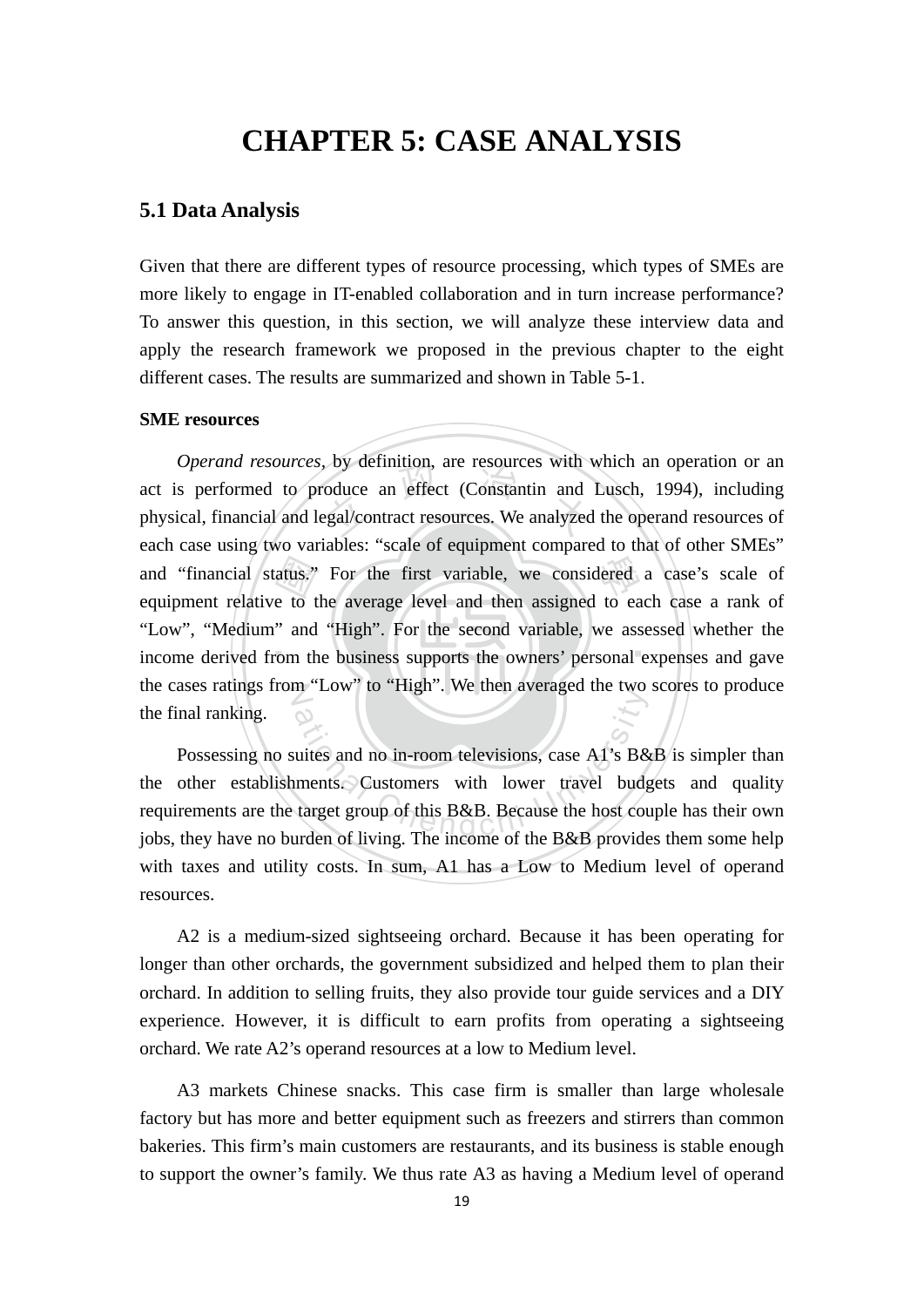resources.

 A4 is a famous B&B in Yilan. The owners built the house both for their family and for the B&B, so the space is well designed and planned. In addition, A4 is also a filming location for some Taiwanese trendy dramas and consequently attracts many customers. We thus rate A3 as having a High level of operand resources.

 A5 and A6 are both B&Bs that rent their spare rooms to run this business. In addition their income from their B&Bs, they also have other financial resources. Although the businesses are not performing very well, the earnings of their B&Bs more or less support their personal expenses. We thus give the operand resources of A5 and A6 a Medium rating.

is humble but is difficult to remode.<br>In addition, because this business<br>er than income. We thus rate the open A7's owner is the new operator of a leisure farm, which he is renting from the original owner. The site is humble but is difficult to remodel it because the land is owned by many people. In addition, because this business is in the startup phase, expenses are much greater than income. We thus rate the operand resources of A7 at a Low level.

business's highly profitable summer season are enough for the entire year's expenses. The owner of A8 emphasized that her offered meals use authentic food ingredients and that her site's decor is not its strength. Her husband's salary and the business's highly profitable summer season are enough for the ent Consequently, we rate the operand resource of A8 at a Medium level. ingredients and that her site's decor is not its strength. Her husband's salary and the

Below are interview excerpts representing different levels of operand resources:

excerpts representing different levels of operance<br>kness is that we only have single room – no sure comfortable, they won't chose here. Custor<br>e common customers. Here, we do not have TV *"Our weakness is that we only have single room – no suites. If customers want to live more comfortable, they won't chose here. Customers like students and families are common customers. Here, we do not have TV; some customers will consider this." (A1)* 

*"We are…so-so compared to others in our industry. There are others that are larger than we are. We have more government subsidies than others, probably because we have been operating for a long time. The government also helps us to arrange the orchard."(A2)* 

*"But it still hard to live, it is difficult to rise prices when we only depend on guiding and DIY instructing."(A2)* 

*"In these years, restaurants constantly purchase our products; it means that they recommend our products. If we seize the opportunity, we'll be able to survive."(A3)*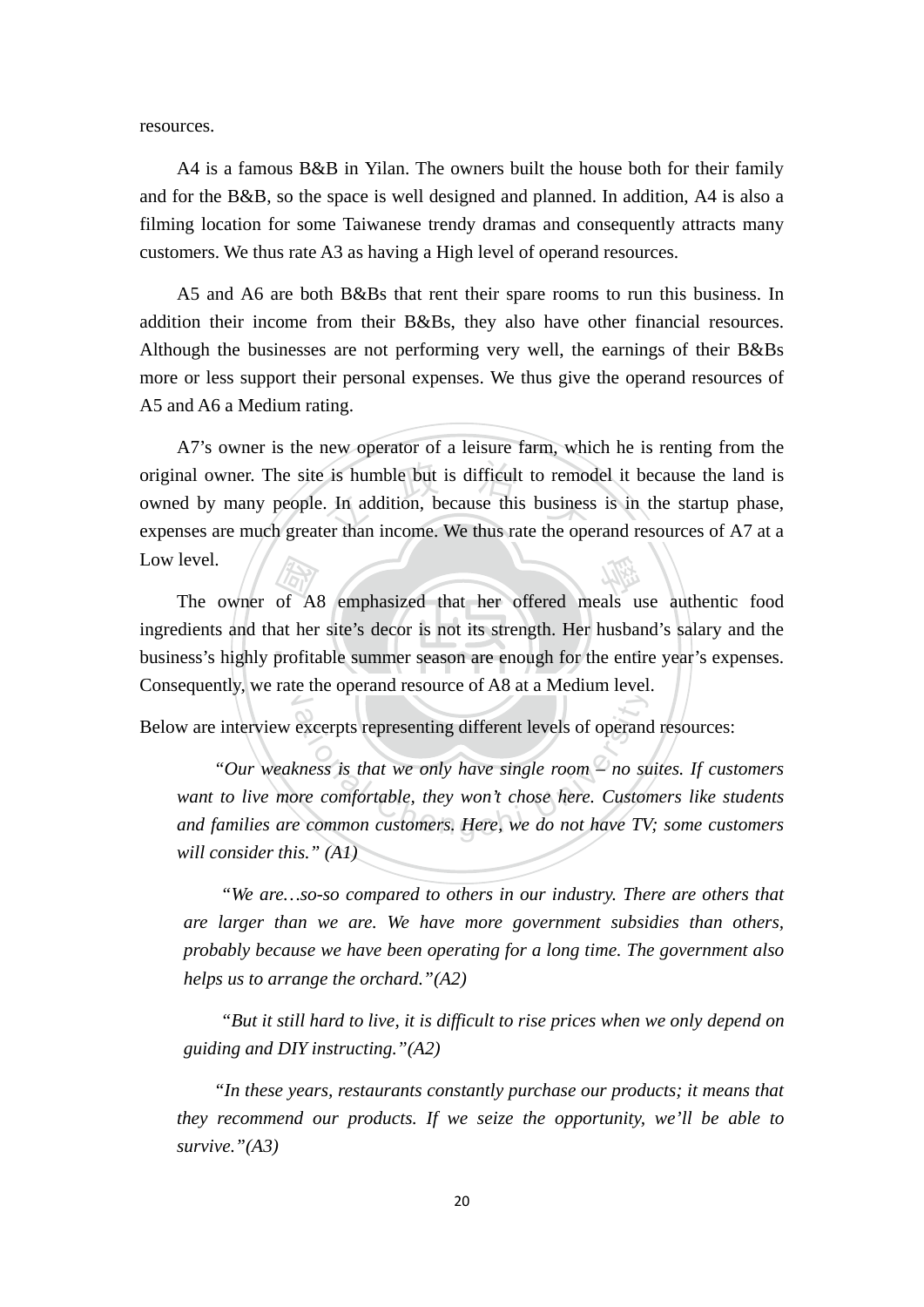*"We established this business six to seven years ago. At that time, our equipment was quite good and unique. At the beginning, we thought the revenue could pay off our loan, but we never imagined that we would be doing so well in these years." (A4)* 

*Operant resources,* by definition, are resources employed to act on operand resources and/or other operant resources, including human, technological, organizational, informational and relational resources. We analyzed three evidences to assess the operant resources of each case firm: "Computer skills", "Innovation/Change intention" and "Customer relationship management". A description of each evidence is shown in Table 5-1. For each case firm, we gave each term a rating and took the average of all three to generate an overall rating.

recent<br>Preser<br>Preser interview, the host of A1 uses c<br>ds time on the Internet every day.<br>adopting a passive approach. In to customers, but recently has engaged in fewer activities of this sort. In sum, A1 has According to our interview, the host of A1 uses computers to operate the business, and she spends time on the Internet every day. She is willing to learn something new but is adopting a passive approach. In addition, she previously engaged in limited customer relationship management, such as sending birthday cards a Medium to High level of operant resources.

The owner of A2 has basic computer skills but lacks advanced skills. He has an relationship with his customers and continuously contacts them after their stay. idea of how to increase turnover and is willing to change. In addition, he has a good Therefore, A2's operant resources are at a Medium to High level.

relationship with his customers and continuously contacts them after their stay.<br>Therefore, A2's operant resources are at a Medium to High level.<br>A3's holder has little computer knowledge. Because he is busy at work, he ha A3's holder has little computer knowledge. Because he is busy at work, he has not updated information on his blog for a long time. However, he is active in change, customers center on the moment of service. Therefore, we rank the operant resources of A3 at a Medium level.

 The host of A4 has good computer skills and can efficiently use IT to promote his B&B. His mantra is "To be myself", so he has less desire to change. He does not intend to pursue close relationships with customers, but he does use the Internet to continually influence them unobtrusively and imperceptibly. We rank the operand resources of A4 at a Medium level.

 A5's host has a moderate level of computer skills. She is willing to learn and makes some adjustments according to customers' suggestions. Most of her customers return or recommend her B&B to others. They maintain communications after leaving her B&B. Therefore, A5's operant resources are at a Medium to High level.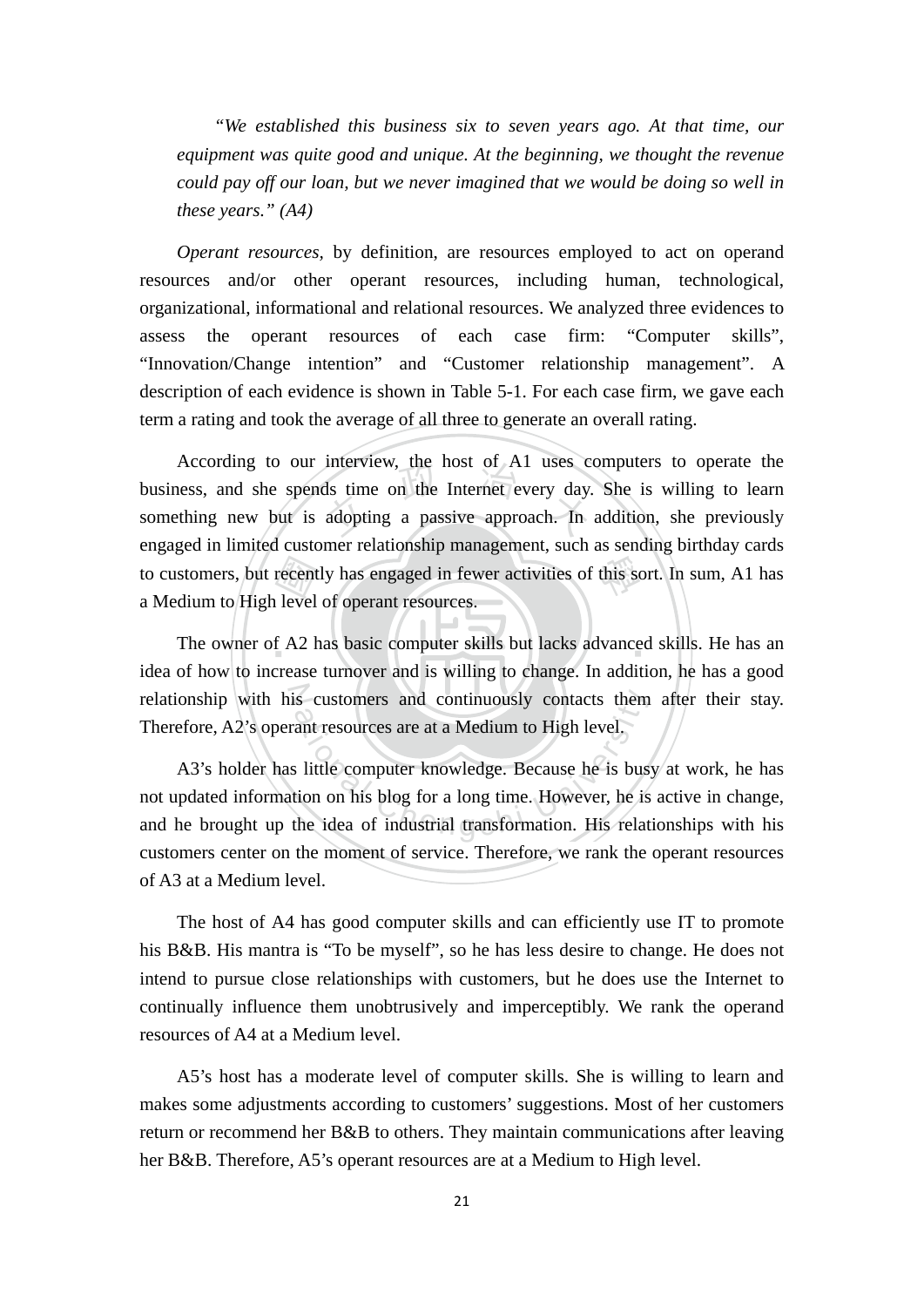Computer handling is difficult for A6. The host sometimes adopts suggestions from customers depending on their situation. She is not active in managing customer relationships. Accordingly, the operant resource of A6 is at a Low to Medium level.

 The operator of A7 has the ability to develop his own blog and understands the IT platform. He is passionate about his new job and has plans to make innovative changes. Customer relationships are made and fostered when customers visit. As a result, the level of operant resource of A7 is Medium to High.

tace-to-tace interactions. Therefore, A8's operant resources are at a<br>level.<br>Below are interview excerpts of different levels of operant resources: A8 does not use a computer or the Internet. Its main promotion channel is through the government, the media and customers. She is satisfied with her current performance, so she does not consider making any changes. She has good relationships with her customers, owing to her charming personality during face-to-face interactions. Therefore, A8's operant resources are at a Low to Medium level.

"I don't use a computer. My eyes are not too good."(A8)<br>"I can go on the Internet, post articles on a blog...those<br>the advanced skills, like copyfitting."(A2) ‧  *"I can go on the Internet, post articles on a blog…those basic skills. But I lack the advanced skills, like copyfitting."(A2)* 

"I think that compared to other SMEs in Yilan, my IT capability is better ative compared to other states in Them,  $my \leq$ <br>now how to use many free IT channels to promo<br>nge is the next generation's affair. I will not ch<br>urrently pretty good."(A8)<br>rticipate in DOC courses if I have free time. B<br>th *than others. I know how to use many free IT channels to promote our B&B." (A4) "No…change is the next generation's affair. I will not change, and I think conditions are currently pretty good."(A8)* 

 *"I will participate in DOC courses if I have free time. But I have already learned most of the content." (A1)* 

 *"Now, I want to develop some DIY activities, like with these leaves. Manufacturing may turn these leaves from trash to gold." (A7)* 

*"Customers come by themselves. I do not have a good memory…A customer said he has came here before, but I still forget who he is."(A6)* 

*"Last time, a group of customers came here and took pictures. They posted the pictures on Facebook, so I 'like' it and said welcome back. After that, the entrepreneur came to Yilan and brought me a radish cake." (A5)* 

*Resource complementarity* and *Resource similarity* are described as "the principles of partner selection" in terms of complementarity and similarity. We thus asked each case the following question: "What are your concerns when choosing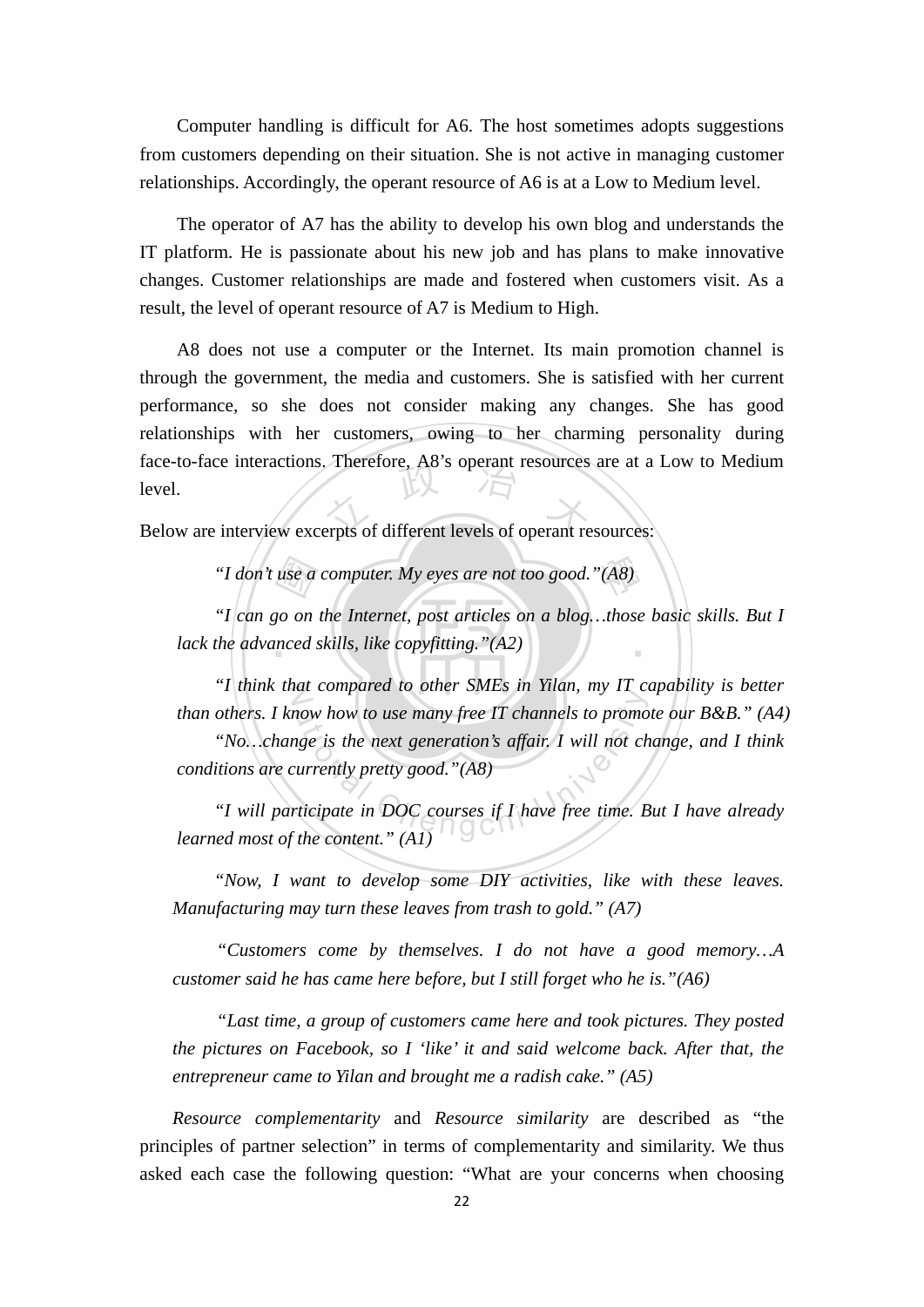the concept of resource similarity, on which only A4 and A8 offered comments.<br>Below are excerpts of our interview: SMEs to collaborate with or recommend?" According to interviews, A1, A5 and A6 referred their customers to other B&Bs when they were filled to capacity. A2 thought that an alliance with firms in different sectors is preferable. A3 also mentioned that partners in an alliance should provide different services to be valuable. A4 considered that recommending other SMEs to customers are endorsements, so he strictly chose businesses at similar levels to make alliances across fields. A7 only considered relationships with SMEs in other fields. Moreover, depending on customers' needs, A8 recommended similar scale business. In total, there are 3 levels of resource complementarity: no concept, no formal plan to complement, and well-arranged complementarity. We thus rated the level of resource complementarity of A7 and A8 as Low, that of A1, A5 and A6 as Medium, and that of A2, A3 and A4 as High. In addition, the cases we interviewed can be divided into two groups: with and without

Below are excerpts of our interview:

B&Bs to our customers, and they will introduce their customers as well." (A1) *"In our B&B sector, if our rooms are occupied, we will recommend other* 

custor<br>t choo<br>here d cakes here, there and everywhere is boring! We provided different products to *"I won't choose the partner who provides the same service. Making onion customers – it's more valuable." (A3)* 

N at the customers want us to recommend other B<br>hose customers who like A4 will not easily swite<br>nme business in this area have said, why do<br>em. How can I send customers there if I have re<br>ness more than once? So, I will fin "*Sometimes the customers want us to recommend other B&Bs – it's really a big pressure. Those customers who like A4 will not easily switch to other B&Bs. In addition, some business in this area have said, why don't we introduce customers to them. How can I send customers there if I have received complains about that business more than once? So, I will find equally good businesses to form alliances."(A4)* 

#### **IT-enabled collaboration**

*IT-enabled collaboration with partners* is described as "the degree of interaction between SMEs through IT platforms." We judged cases from three levels: do not/ mostly do not interact with other SMEs through IT; engage in basic interactions with SMEs through IT platforms; and engage in discussion or coordination with a business partner through IT platforms. We gave these levels the corresponding ratings of "Low", "Medium", and "High".

 Through our interviews and analysis, A2, A3, A6 and A8 do not interact with other SMEs through IT and usually conduct communications in person or over the phone. We thus ranked these 4 cases as Low IT-enabled collaboration with partners. In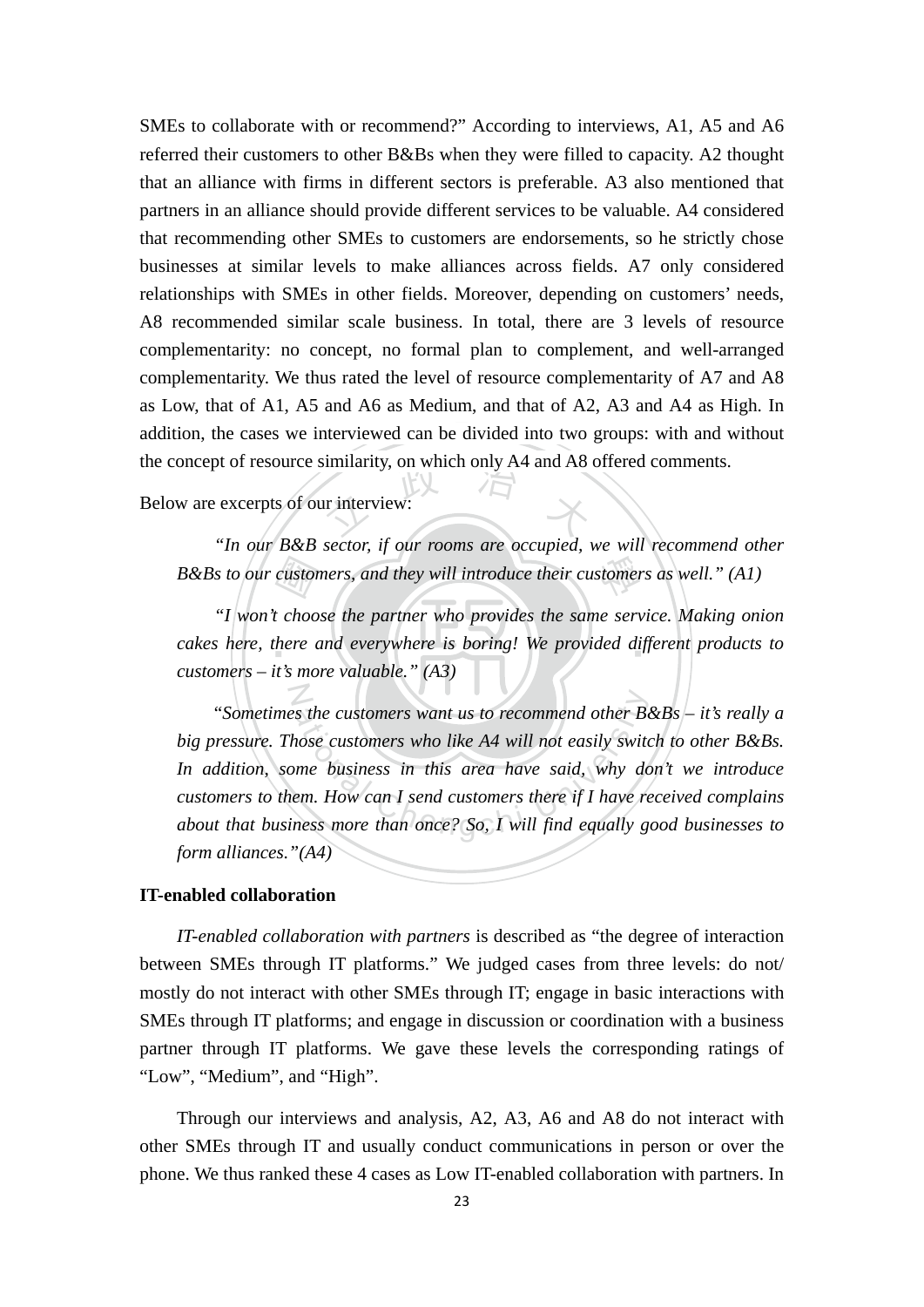addition, A1, A4, A5 and A7 engage in basic interactions, such as leaving massages and sharing pictures with other SMEs on Facebook to maintain friendships. We thus gave these 4 cases a Medium rating. However, no case in our interviews cooperates with partners with the help of IT.

*"We (SMEs) exchange information sometimes, like about difficult customers. But we only use face-to-face communication; we seldom go through the internet." (A6)* 

 *"I sometimes interact with other SMEs on Facebook. Give them a thumbs up or leave messages… just like with general friendships." (A5)* 

Therefore, to measure the level of<br>ated ratings from Low to High dep<br>municates with customers through I As mentioned above, we denote *IT-enabled collaboration with customers* cases as an SME is able to communicate with both existing and potential customers through at least one IT platform. Therefore, to measure the level of IT-enabled collaboration with customers, we created ratings from Low to High depending on the frequency with which the firm communicates with customers through IT-enabled collaboration.

average rating. In contrast to this first case, A2, A5, and A7 showed similar According to the interviews, A1 often replied to customers on their guestbook contacted them by e-mail. However, she adopted a more passive attitude with d to IT-enabled collaboration with customers. We gave this special c characteristics; they sometimes interact with their customers and believe that IT truly helps them to communicate with their customers. Because of their medium frequency<br>in interactions with customers through IT platforms, we denote these cases as having<br>a Medium level for this category. A3, A6, and A8 are si and contacted them by e-mail. However, she adopted a more passive attitude with regard to IT-enabled collaboration with customers. We gave this special case an helps them to communicate with their customers. Because of their medium frequency in interactions with customers through IT platforms, we denote these cases as having a Medium level for this category. A3, A6, and A8 are similar in their little use of IT to support their business operation, let alone to engage in collaboration opportunities on was given a High rating in IT-enabled collaboration with customers, interacts with people on various Internet platforms every day. A4 considered IT platforms to be valuable not only for promoting its business but for learning more about customers.

Below are excerpts from our interviews:

*"For example, the guestbook really works. If someone tells us that there are too many mosquitoes, I need to handle the situation, or if someone says that the environment is messy, I will sweep immediately." (A7)* 

 *"Some of my Facebook friends are our fans. I will show some pictures of our lives and surroundings. Let them spontaneously learn more about our B&B. Also, I search our firm's name on Google everyday to learn what customers think of us."(A4)*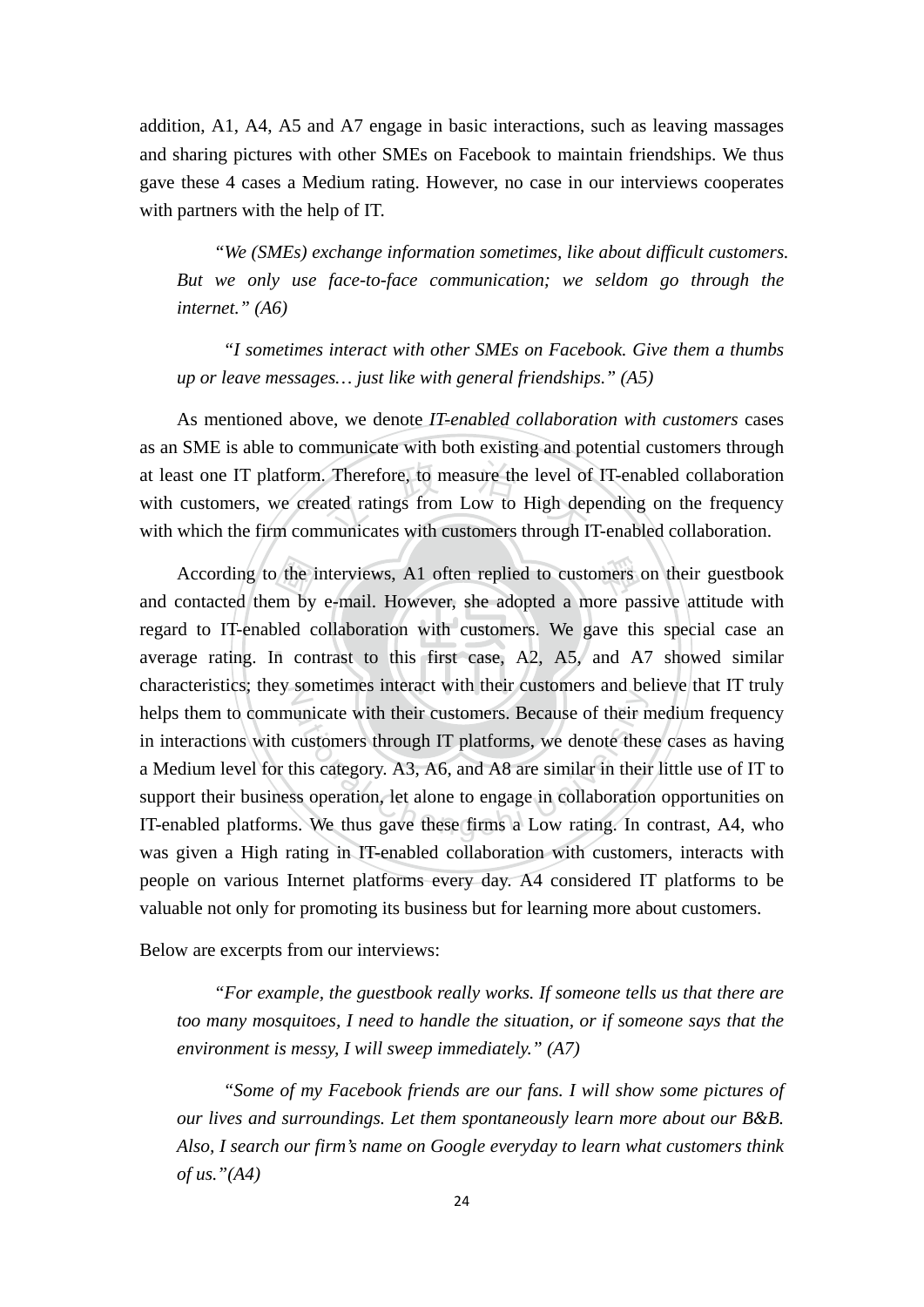#### **Performance**

The performance measures have been widely discussed in past literatures. We assessed the firms' performance based on whether they are improving in terms of income generating, partner relationship building and customer relationship building. We gave ratings of "Low" to "High" depending on the amount of evidence indicating their performance in these areas.

performance, and A2, A3, A6 and A8 have the lowest level of performance.<br>Below are excerpts from our interviews:<br>"For example, I have good relationships with some SMEs. Alth nds that interaction with partners and<br>ionship; A7 has not yet begun to op<br>ers. Therefore, we determined that We found from the interviews that A1 earns income by selling the product and has better relationships with customers by interacting with them; A2, A3, A6 and A8 have not seen income growth or an improvement in their relationships with customers and partners; A4 has successfully reduced advertising costs, gained income and improved relationships with customers and partners; A5 has not substantially increased income but finds that interaction with partners and customers is helpful for maintaining a good relationship; A7 has not yet begun to operate but has forged good relationships with partners. Therefore, we determined that A4 presents the highest performance, A1 and A5 have medium performance, A7 has low-to-medium

Below are excerpts from our interviews:

"For example, I have good relationships with some SMEs. Although I am not currently connected to their friends, I will still try to add them as friends on *Facebook." (A7)* 

Facebook, I recognize some SMEs in other area<br>Facebook, I recognize some SMEs in other area<br>Facebook, Also, customers have asked me to<br>New Years on Facebook and then later thank<br>Lecommended was really 200d and cheap " (A *"Through Facebook, I recognize some SMEs in other areas, and we interact sometimes on Facebook. Also, customers have asked me to recommend a few restaurants for New Years on Facebook and then later thank me on Facebook because the one I recommended was really good and cheap." (A5)* 

*"I use the information technology to do marketing for free. I also have 900 friends on Facebook, including both SMEs and customers, most of them actively add me as friend. I think this kind of interaction is a pretty good, not too commercial, but unobtrusive way to promote our B&B." (A4)*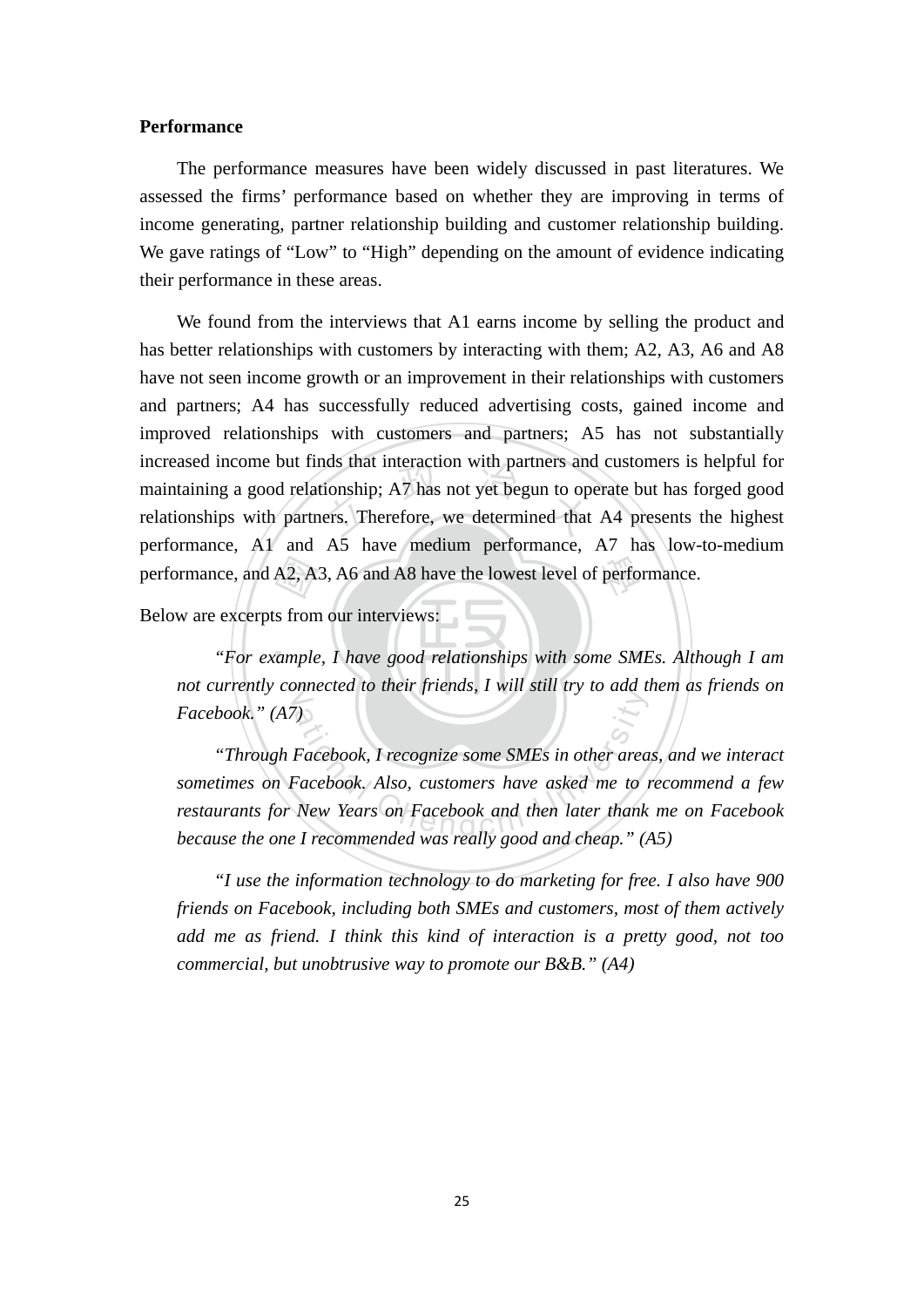| Factor                | Item                                          | Definition/Evidence                                                                                  | A <sub>1</sub>         | A <sub>2</sub>    | A3                  | A <sub>4</sub> | A <sub>5</sub>    | A6               | A7                | A8               |
|-----------------------|-----------------------------------------------|------------------------------------------------------------------------------------------------------|------------------------|-------------------|---------------------|----------------|-------------------|------------------|-------------------|------------------|
| Independent           | Operand resource                              | ◆ Equipment scale<br>◆Financial status                                                               | Low to<br>Medium       | Low to<br>Medium  | Medium              | High           | Medium            | Medium           | Low               | Medium           |
|                       | Operant resource                              | ◆Computer skills<br>•Innovation/Change intention<br>• Customer relationship management               | Medium<br>to High      | Medium<br>to High | Medium              | Medium         | Medium<br>to High | Low to<br>Medium | Medium<br>to High | Low to<br>Medium |
| variable              | Resource<br>complementarity                   | Partner selection principle with<br>complementarity concept                                          | Medium                 | High              | High                | High           | Medium            | Medium           | Low               | Low              |
|                       | Resource<br>similarity                        | Partner selection principle with<br>similarity concept                                               | No                     | N <sub>o</sub>    | ÷<br>N <sub>o</sub> | Yes            | N <sub>o</sub>    | N <sub>0</sub>   | N <sub>o</sub>    | Yes              |
| Moderating            | IT-enabled<br>collaboration<br>with partners  | The level of interaction with partners<br>through IT                                                 | Medium                 | Low               | ш<br>Low<br>Yu.     | Medium         | Medium            | Low              | Medium            | Low              |
| variable              | IT-enabled<br>collaboration<br>with customers | The level of interaction with<br>customers through IT                                                | Medium                 | Medium            | Low                 | High           | Medium            | Low              | Medium            | Low              |
| Dependent<br>variable | Performance                                   | $\triangle$ Income generating<br>• Partner relationship building<br>• Customer relationship building | $\mathsf{C}$<br>Medium | Low               | Low                 | High           | Medium            | Low              | Low to<br>Medium  | Low              |

Table 5-1 Analytical Result of Eight Cases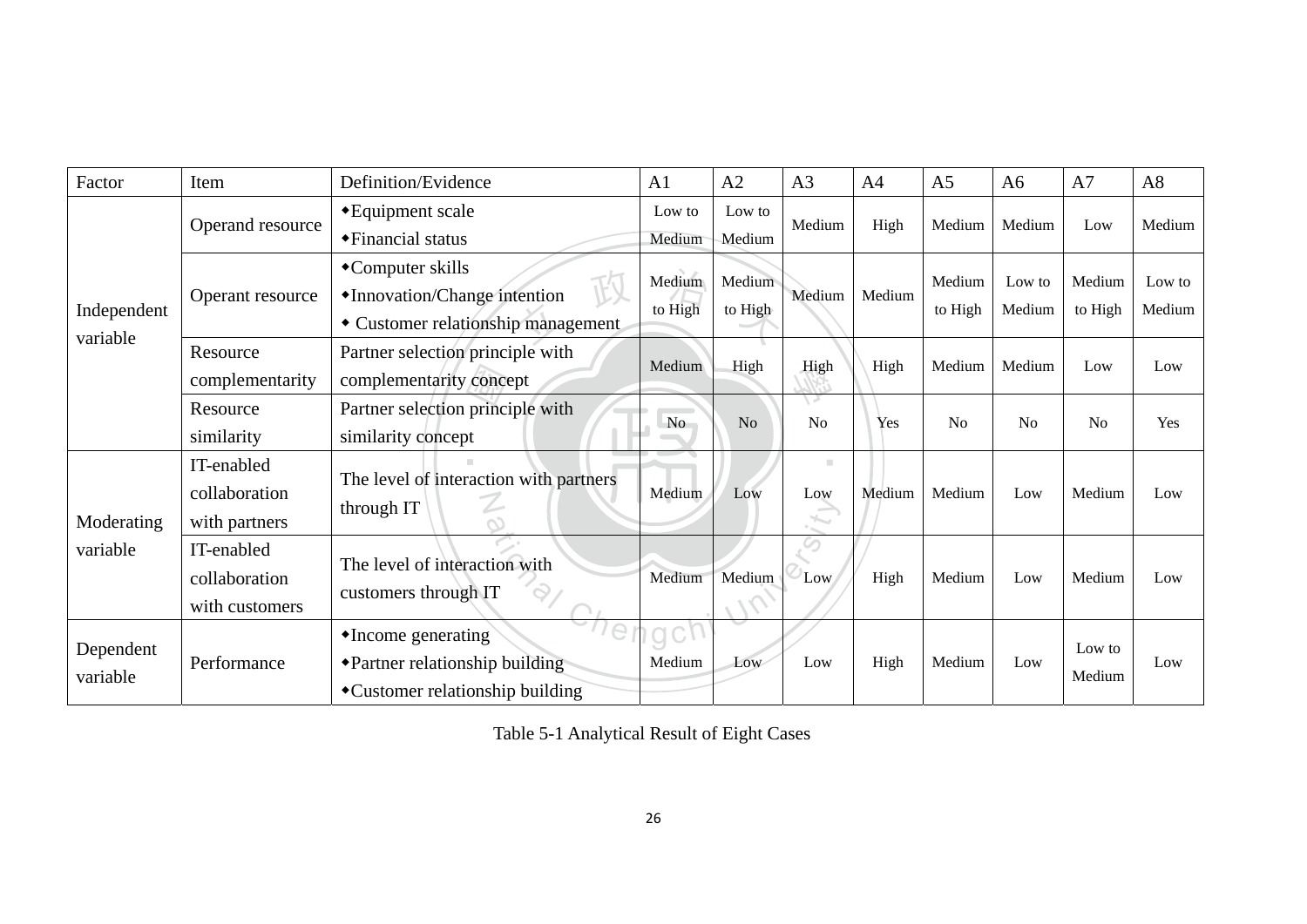#### **5.2 Discussion**

Across the eight cases, we observed different levels of SME resource, IT-enabled collaboration and SME performance. In this chapter, we will discuss the results in comparison to our research framework.

#### **5.2.1 Impact of operand and operant resource on IT-enabled collaboration**

ngraph<br>ced in<br>amine addition, the level of IT-enabled coll<br>and A8; Medium in cases A1, A2,<br>prehend relationships between diff the following paragraphs, we will examine hypotheses H1a, H1b, H2a, H2b and H3, Data analysis revealed that the operand resource level is Low for A7; Low to Medium for A1 and A2; Medium for A3, A5, A6 and A8; and High for A4. Moreover, the operant resource levels are Low to Medium for A6 and A8; Medium for A3 and A4; and Medium to High for A1, A2, A5 and A7. In addition, the level of IT-enabled collaboration with partners is Low in cases A2, A3, A6 and A8 and Medium in cases A1, A4, A5 and A7. In addition, the level of IT-enabled collaboration with customers in Low in cases A3, A6 and A8; Medium in cases A1, A2, A5 and A8; and High in case A4. To easily comprehend relationships between different levels of resources IT- enabled collaboration, we converted range of levels from Low to High to 1 to 5. In which we introduced in the previous chapter.

First, we examine hypothesis H1a, which states that "SMEs with a greater with partners". The relationships between operand resources and IT-enabled e relationships between operand resources<br>artners in 8 cases are shown in Figure 5-1-a. The<br>by Microsoft Office Excel 2007 based on linear<br>ship between two factors. According to Figure<br>hip between these two items, rejectin amount of operand resources are able to participate in better IT-enabled collaborations collaboration with partners in 8 cases are shown in Figure 5-1-a. The line shown in all figures is produced by Microsoft Office Excel 2007 based on linear regression which presents the relationship between two factors. According to Figure 5-1-a, we find no significant relationship between these two items, rejecting hypothesis H1a. Next, we examine hypothesis H1b, which proposed a positive relationship between operand resources and IT-enabled collaborations with customers. The results from our case study are shown in Figure 5-1-b. As we can see in Figure 5-1-b, the relationship between operand resources and IT-enabled collaboration with customers is generally positive, except for A3, A6 and A8, which have a Medium rating in operand resources but a Low rating in IT-enabled collaboration with customers. These three cases report a lack of computer skills, managing their customer relationships without the use of IT.

We considered why operand resources support IT-enabled collaboration with customers but not with partners and determined the possible reasons for this phenomenon by analyzing the interview transcripts. When a SME has rich operand resources, it can provide services on its own without collaboration with others; in addition, with rich operand resources, the SME is able to provide better service to its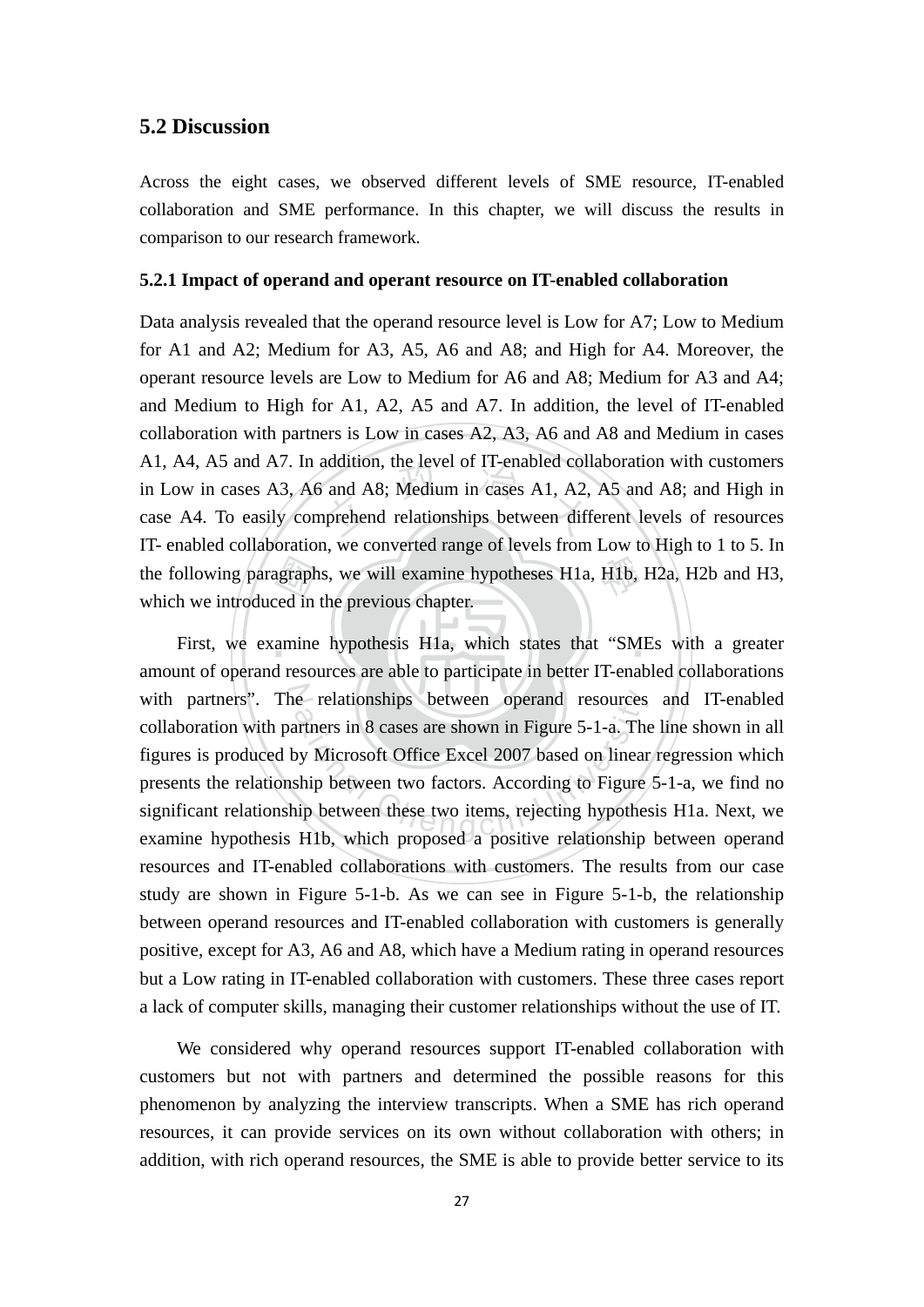customers. Similar comments are made by A1 and A2 as well:

*"The SMEs who run their business well won't collaborate with others. They care about themselves …and it's enough for them." (A2)* 



examı<br>t resou<br>The<br>q partn Second, we examine hypothesis H2a, which states that "SMEs with a greater amount of operant resources are able to participate in better IT-enabled collaborations collaboration with partners for the 8 case firms is shown in Figure 5-2-a. As we can which supports our hypothesis. Only A2 and A3 diverge from the trend, as they hypothesis. Only A2 and A3 diverge from the estimate thinking and have good relationships but only<br>a partners. Consequently, we examine hypothering the relationship between operand resources<br>customers. The positive relatio Second, we examine hypothesis H2a, which states that "SMEs with a greater with partners". The relationship between operant resources and IT-enabled see in Figure 5-2-a, the relationship between these two items is roughly positive, engage in innovative thinking and have good relationships but only engage in non-IT communication with partners. Consequently, we examine hypothesis H2b, which proposes a positive relationship between operand resources and IT-enabled collaborations with customers. The positive relationship based on the case studies, as shown in Figure 5-2-b, supports our hypothesis. A3 represents the only exception, being too busy to manage customer relationships through IT.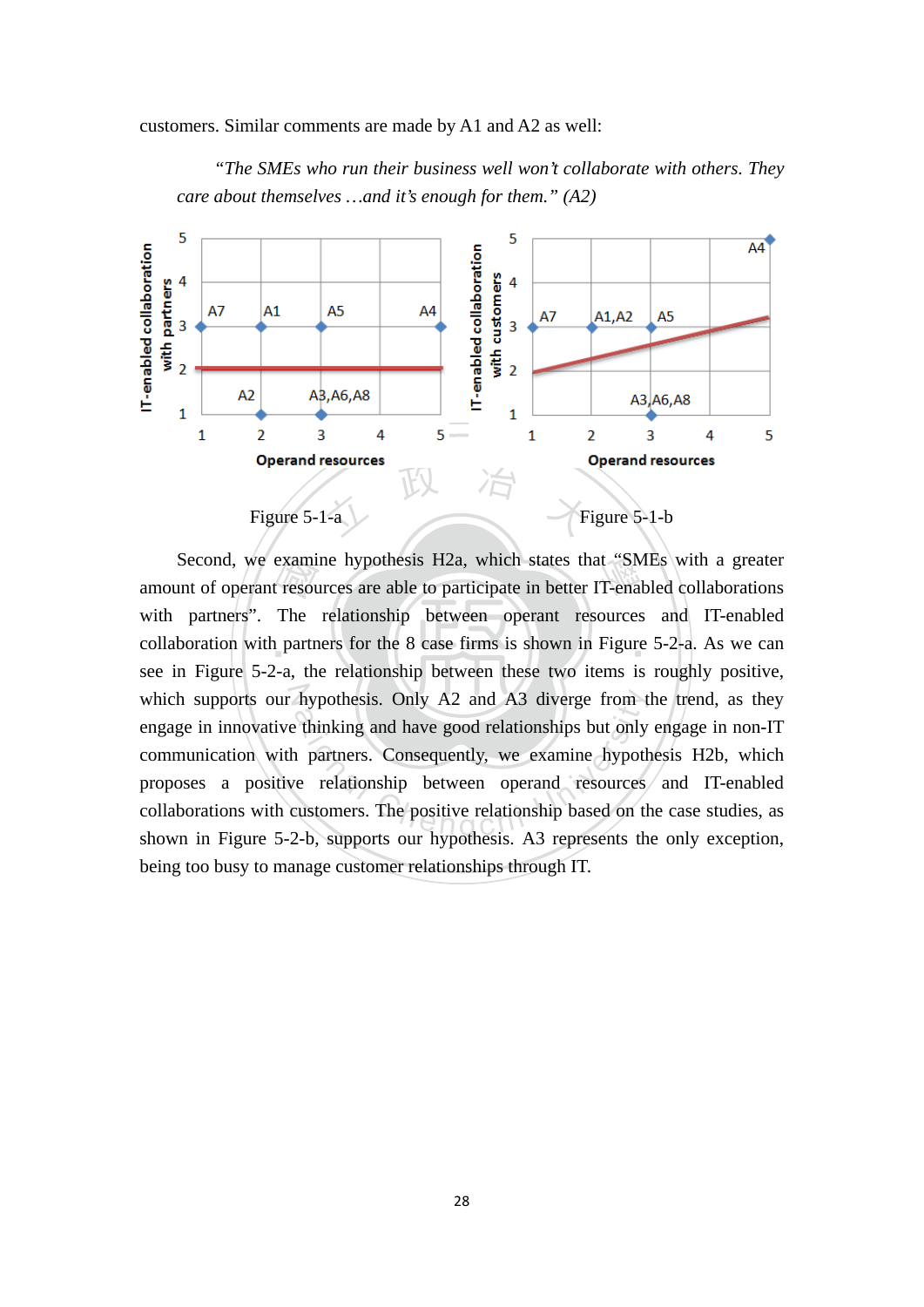

Figure 5-2-a Figure 5-2-b

resources both contribute positively to IT-enabled collaboration. Moreover, operant<br>resources contribute more, as shown by the steeper slope of the trend line; this result<br>supports our hypothesis. more to IT-enabled collaborations than operand resources." We combined the results<br>of IT-enabled collaboration with partners and customers to obtain an overall score.<br>According to Figure 5-3-a and Figure 5-3-b, we find tha We then examine hypothesis H3, which states that "operant resources contribute of IT-enabled collaboration with partners and customers to obtain an overall score. According to Figure 5-3-a and Figure 5-3-b, we find that operand and operant resources both contribute positively to IT-enabled collaboration. Moreover, operant supports our hypothesis.





### **5.2.2 Impact of resource complementarity and similarity on IT-enabled collaboration**

We found from analyzing the interviews that the resource complementarity level is Low for A7 and A8; Medium for A1, A5 and A6; and High for A2, A3 and A4. In addition, the resource similarity score is Yes for A4 and A8 and No for the remainder. To simplify the data analysis and maintain consistency, the answers Yes and No translate to the scores 5 and 1.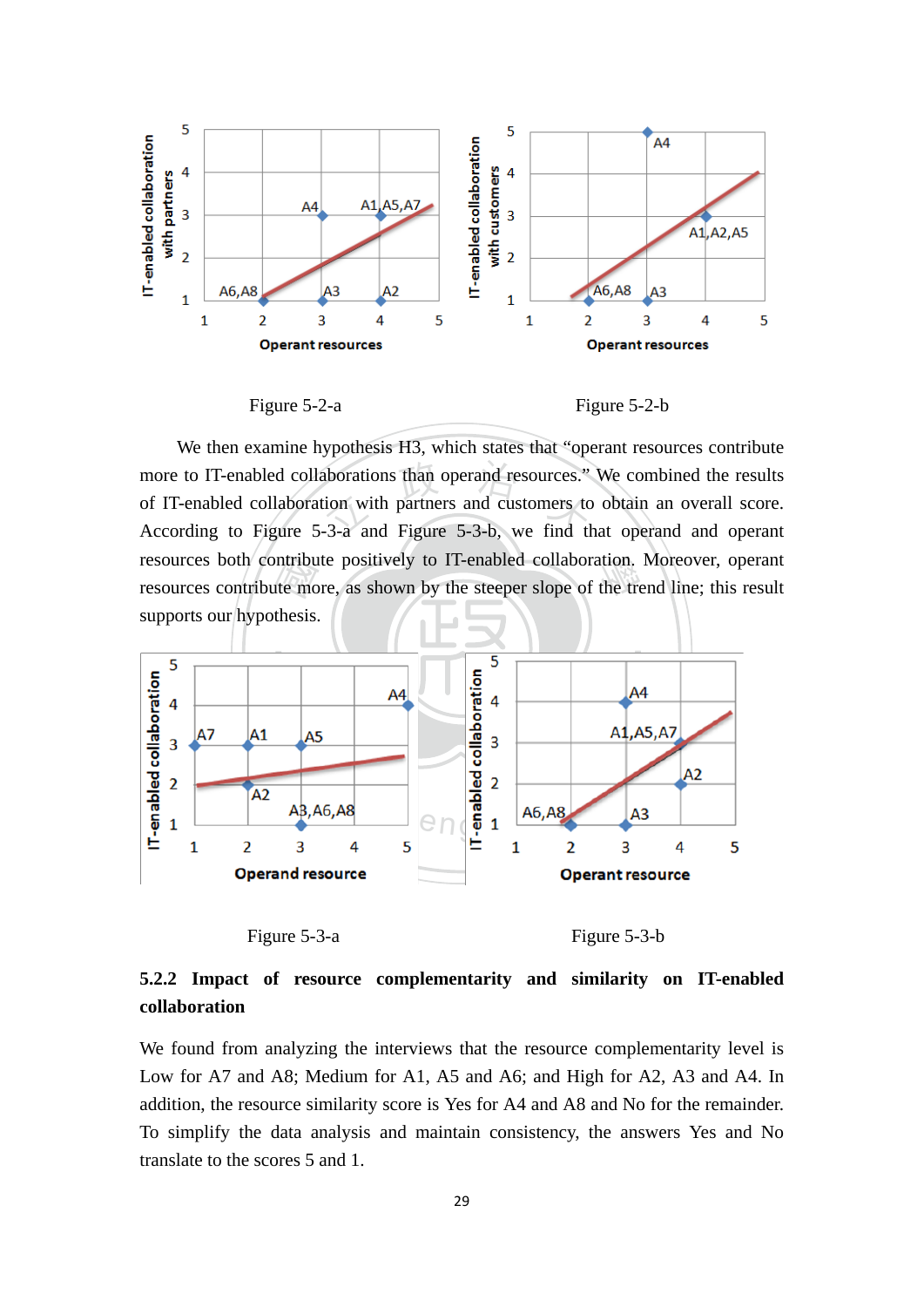We examine hypotheses H4 and H5, which state that "SMEs with complementary resources/similar resource status are more likely to engage in IT-enabled collaborations with each other." However, the relationships shown in Figure 5-4-a and Figure 5-4-b indicate that there is no effect of resource complementarity and resource similarity on IT-enabled collaboration with partners. The results of the case study do not support our hypotheses.

communications do not employ IT. We find clues from interviews such as the following: Because of restriction in our data collection, we cannot obtain thorough information about all collaboration partners and SMEs that the firms had interacted and communicated with through IT platforms. Instead, we asked the case firms about their intention to collaborate with SMEs with complementary resources and similar resource levels. Nevertheless, although the firms show a willingness to cooperate with SMEs with complementary resources and similar resource levels, most of their following:

this area, my capability is sort of above average since they are older. Most<br>communication between us mainly takes place by phone calls." (A5)<br>5 *"I am not really good at using a computer. But comparing other SMEs in communication between us mainly takes place by phone calls." (A5)* 







#### **5.2.3 Impact of IT-enabled collaboration on SME performance**

In this section, we attempt to determine the relationship between IT-enabled collaboration and performance. Following data analysis, we rank the performance of A2, A3, A6 and A8 as Low; A7 as Low to Medium; A1 and A5 as Medium; and A4 as High.

 We first examine hypothesis H6, which states that SMEs that engage in more IT-enabled collaboration with partners are more likely to achieve better performance.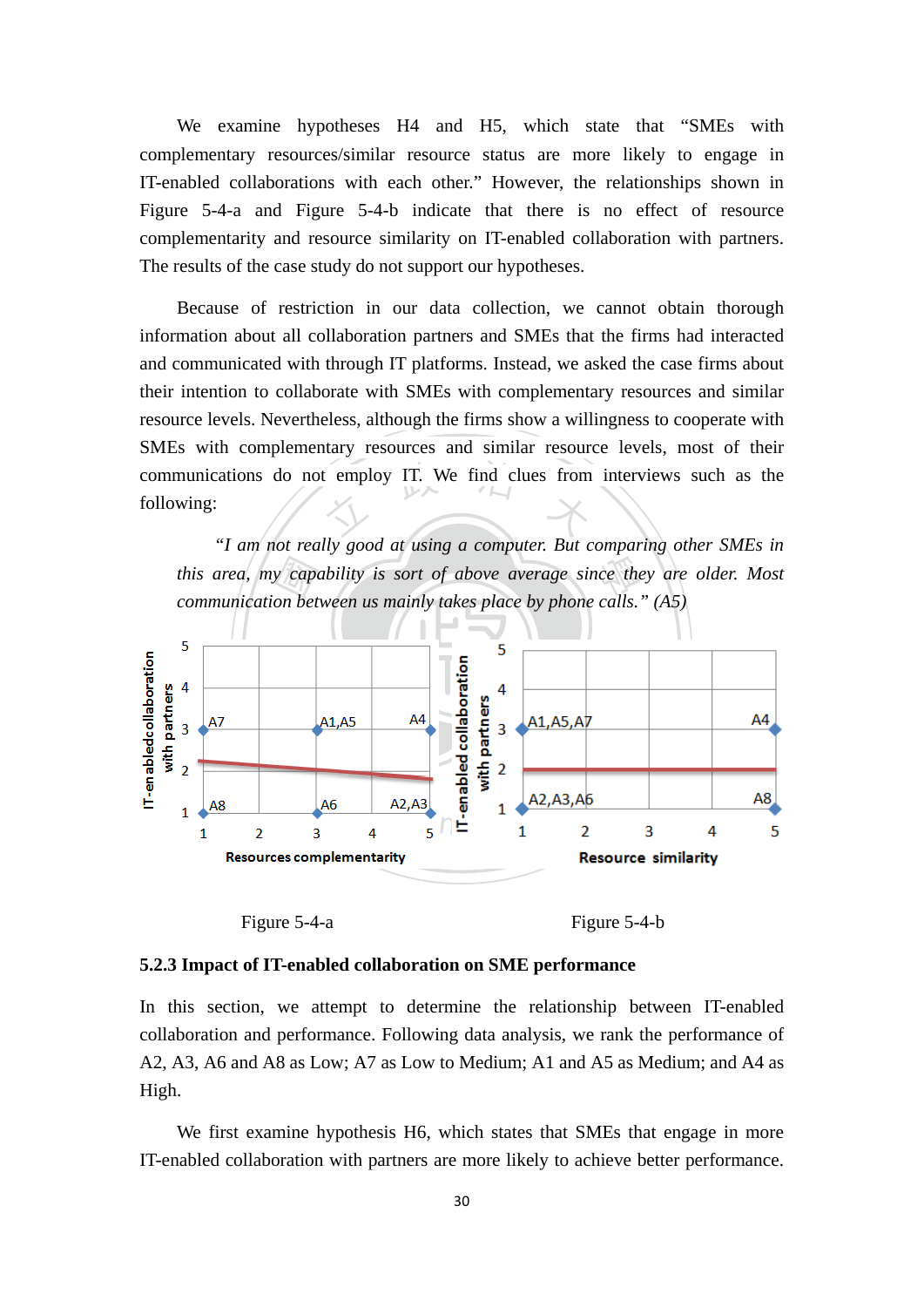The relationship between IT-enabled collaboration with partners and performance shown in Figure 5-5-a is positive. In a similar manner, we examine hypothesis H7, which concerns the relationship between IT-enabled collaboration with customers and performance. Figure 5-5-b shows a positive relationship between the two. The only exception is case A2, which is rated Medium in IT-enabled collaboration with customers but Low in performance. Although A2 sometimes replies to customers' questions on the Internet, it is not clear that it drives sales and relationship building. The results of our analysis generally support our hypotheses.



#### **5.3 Findings**

earch and interview results, we found that opera<br>to engage in more IT-enabled collaboration with<br>cases that highly participate in IT-enabled colla<br>e in a greater amount such as good computer ski According to our research and interview results, we found that operant resource as the key factor for SMEs to engage in more IT-enabled collaboration with partners and customers. For those cases that highly participate in IT-enabled collaboration, their operant resources are in a greater amount such as good computer skills, change or innovation intentions, and customer relationships management. Take A4 for example, they have better computer skills than other SMEs and are able to employ free channels promoting themselves; A7 is innovative and change-oriented in proactively developing new services; also, A5 manages good relationship with customers not only at the moment but also after service.

*"I think that compared to other SMEs in Yilan, my IT capability is better than others. I know how to use many free IT channels to promote our B&B." (A4)* 

*"Now, I want to develop some DIY activities, like with these leaves. Manufacturing may turn these leaves from trash to gold." (A7)*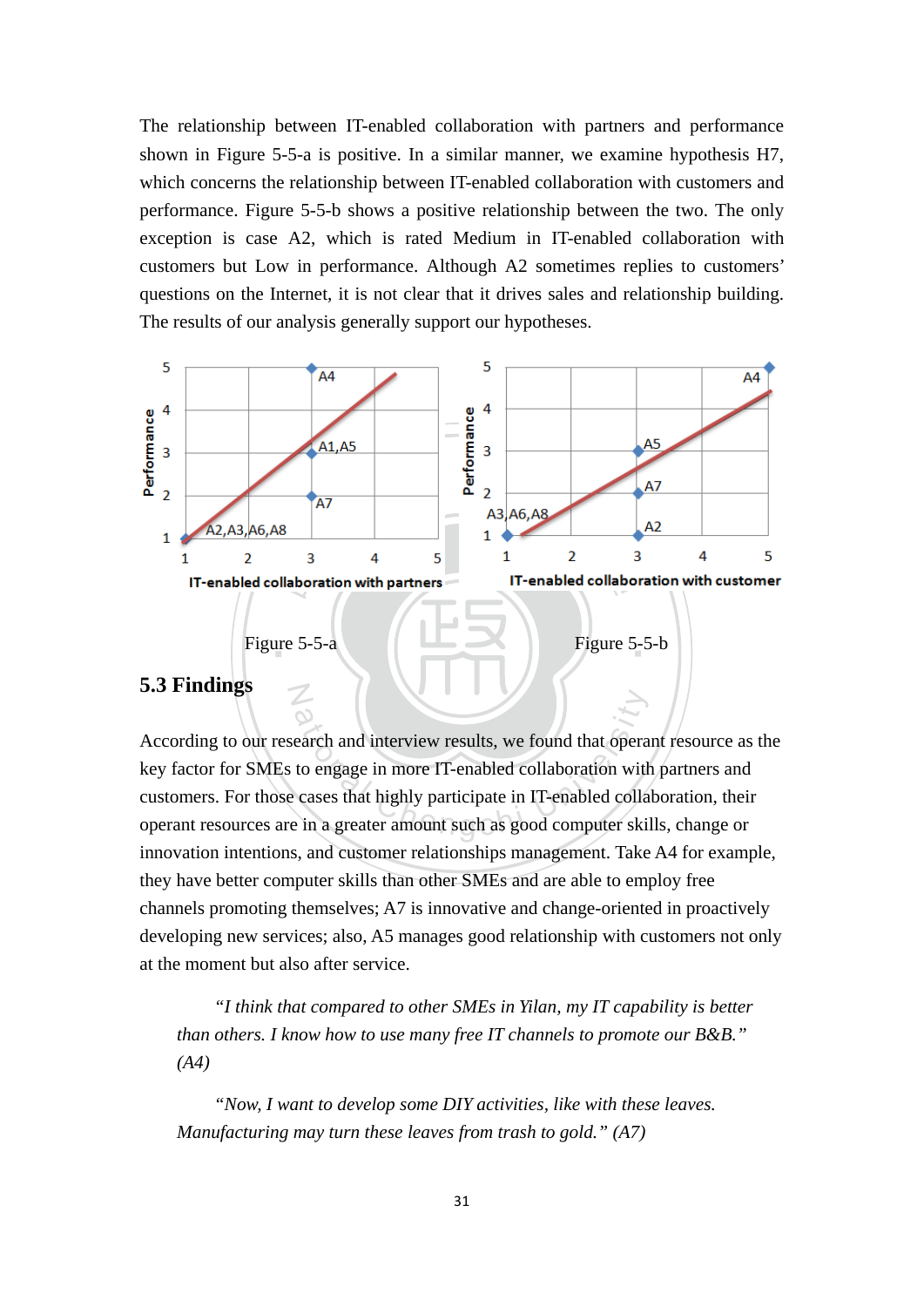*"Last time, a group of customers came here and took pictures. They posted the pictures on Facebook, so I 'like' it and said welcome back. After that, the entrepreneur came to Yilan and brought me a radish cake." (A5)* 

In contrast, for those cases that rarely participate in IT-enabled collaboration, their operant resources are in lower levels. For instance, A8 do not use computer and not willing to change anymore; A6 don't pay much attention to customer relationships. All these reasons influence the inclination of IT-enabled collaboration engagement. Therefore, when IT operators want to promote these kinds of IT collaborative platforms, they could target on businesses that own more operant resources to get more adoptions.

*"I don't use a computer. My eyes are not too good."(A8)* 

"No... change is the next generation's affair. I will not change, and I think<br>itions are currently pretty good."(A8) *conditions are currently pretty good."(A8)* 

said he has came here before, but I still forget who he is."(A6) *"Customers come by themselves. I do not have a good memory…A customer* 

ame h<br>SMEs<br>interv<br>IIse" platform from our interview insights. The top issues they mentioned are "Free much they should pay; some other SMEs recommend that the platform must be easy they should pay; some other SMEs recommend that the platfor erstand; still others consider the exposure rate that the platform better advertising effects. All these topics show that IT operat onsideration while developing Besides, the SMEs also have some practical concerns about the IT collaborative Charge", "Easy to Use" and "High Exposure". Some SMEs like A8 focus on how to understand; still others consider the exposure rate that the platform could perform to gain better advertising effects. All these topics show that IT operators need to take into consideration while developing and positioning IT collaborative platforms.

 *"If you want to develop this kind of platform, easy to use is most important. Like blogs or Facebook, the operation is simple and easily to know where to click." (A1)* 

 *"The exposure of Mei-mei-mei(website) is OK, many customers got our information from that. But now…the advertising effect of blog is not as well as before, uh… maybe their attention turned to other platforms like Facebook."(A2)*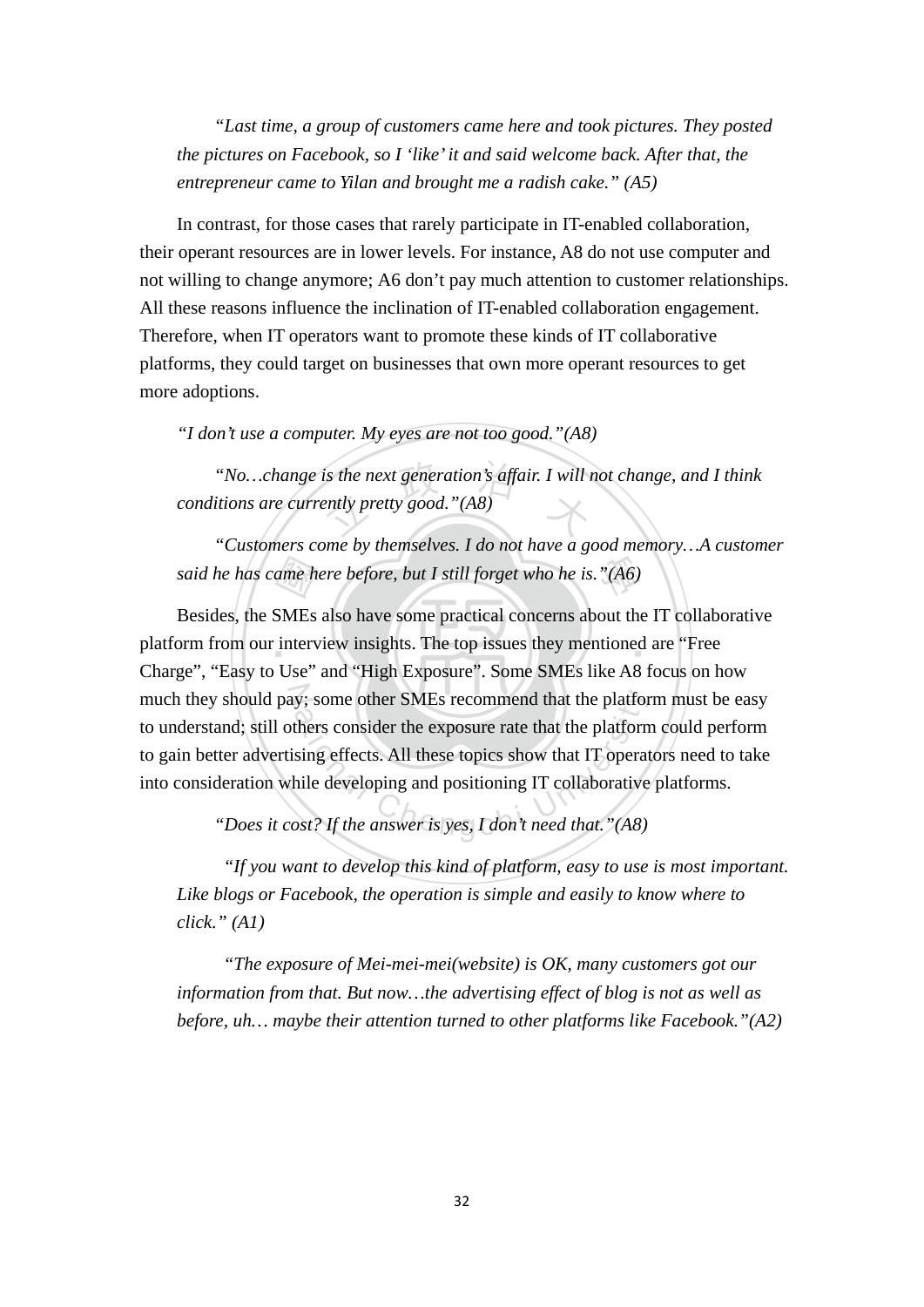### **CHAPTER 6: CONCLUSIONS**

#### **6.1 Summary**

Playing an important role in the Taiwanese economy, small- and medium-sized enterprises (SMEs) represent the main force of economic growth in Taiwan. However, due to resource limitations, they are forced to provide better products and services to customers on their own. Many studies have shown that SMEs can benefit by collaborating with other businesses and co-creating value with customers.

earch<br>IT-ena<br>e SMI<br>ceach constructed a resource-based framework for analyzing IT-enabled collaboration. The<br>new resource constructs in our research include (1) operand resources, (2) operant<br>resources, (3) resource complementarity and (4) resource developed the research framework and a set of hypotheses concerning three items:<br>SME resources, IT-enabled collaboration and SME performance. In addition, our service industry. To test the proposed hypotheses, we chose eight cases and conducted nature of their IT-enabled collaboration and their performance. Following the data nabled collaboration and their performance. For<br>analysis, we found support for several of our l<br>search, we found that operand and operant reso-<br>enabled collaboration. Moreover, between oper In our study, to determine the key resources contributing to IT-enabled collaboration and SME performance, we reviewed the related literature and new resource constructs in our research include (1) operand resources, (2) operant resources, (3) resource complementarity and (4) resource similarity. We then developed the research framework and a set of hypotheses concerning three items: research targets are SMEs in Yilan Mt. Pillow Leisure Agriculture Area that are in the two interviews for each case to gather useful insights about these firms' resources, the collection and case analysis, we found support for several of our hypotheses in our interview results.

 Through our research, we found that operand and operant resources both have a positive effect on IT-enabled collaboration. Moreover, between operand resources and operant resources, the latter contributes more than the former to IT-enabled collaboration. Furthermore, IT-enabled collaboration with partners as well as with customers has a positive relationship with SME performance, which indicates the positive impact of IT-enabled collaboration on performance. In summary, we find operant resources to represent a key factor leading SMEs to engage in IT-enabled collaboration and further stimulate performance.

#### **6.2Limitations and Implications of Future Research**

Two hypotheses are not supported in our study: complementary resource and similar resource status between SMEs toward IT-enabled collaboration with partners. Because of data limitations, we cannot thoroughly gather information on cooperation between SMEs. To measure complementarity or similarity between two partner SMEs,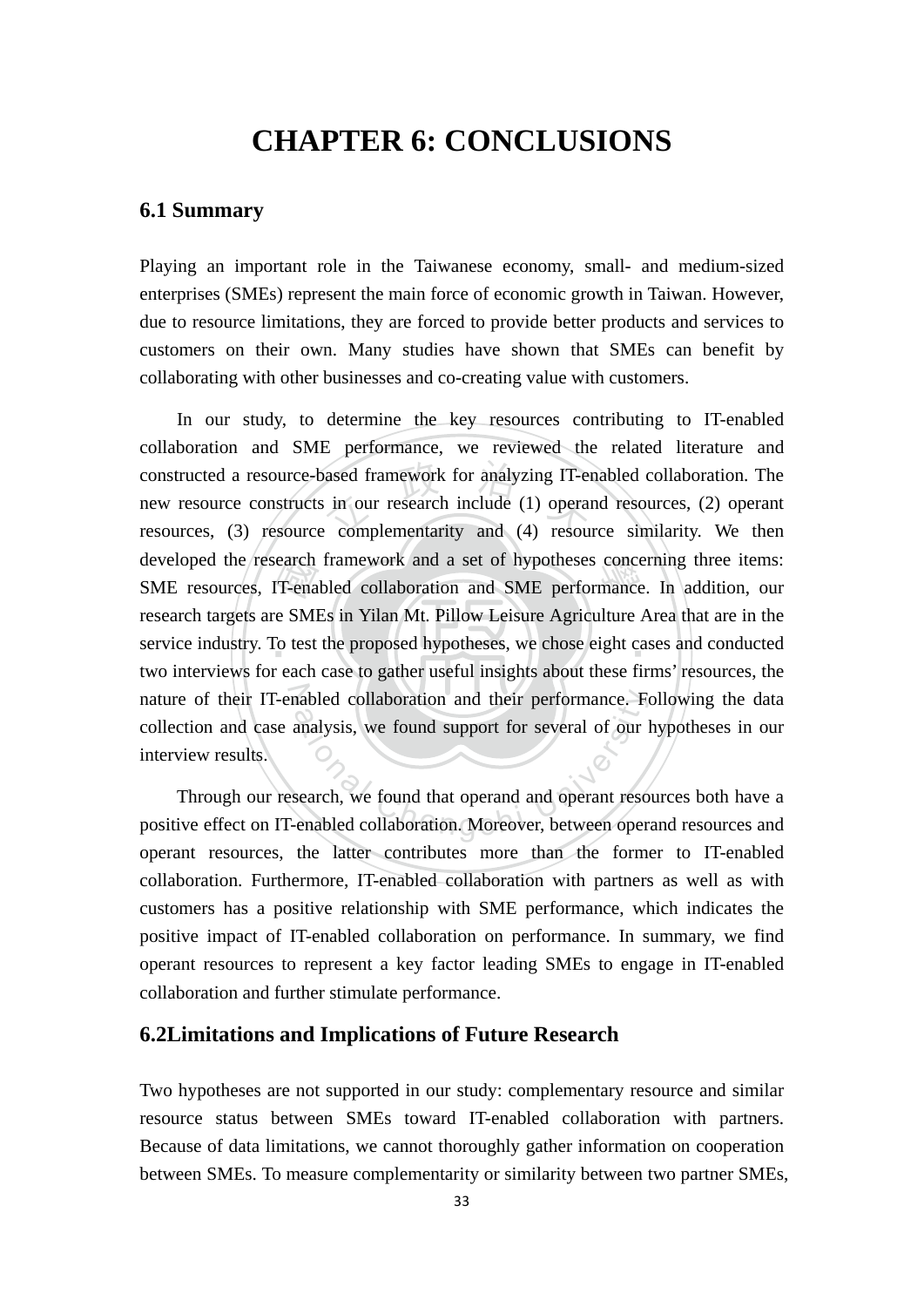we require the overall resource details of all SMEs in the area in addition to the eight cases because an alliance may not formed solely among these eight SMEs. In addition, there is a lack of backstage details on IT platforms concerning those whom SME actually interacts and communicates with. Therefore, in future research, we can extend the research objects to all areas and promote unified collaborative platform with which we can easily obtain data, such as uVoyage, an integrated tourism services collaborative platform developed by the National Chengchi University Service Science Research Center (SSRC). This is a challenge to overcome in the future.

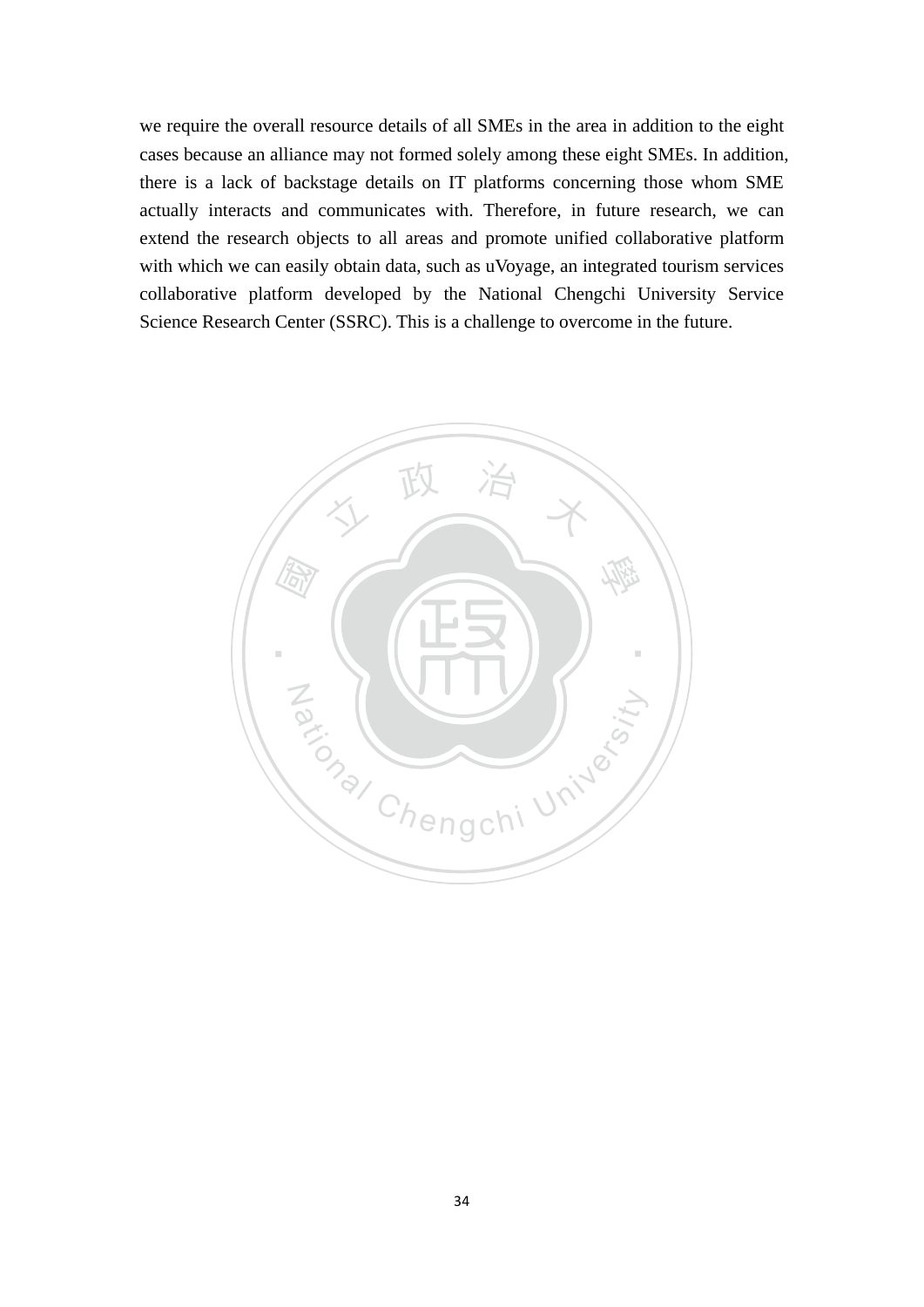#### **REFERENCE**

- 1. Arnould, E. "Service-dominant logic and resource theory," *Journal of the Academy of Marketing Science* (36:1) 2008, pp 21-24.
- 2. Bakos, J. Y., and Brynjolfsson, E. "From vendors to partners: Information technology and incomplete contracts in buyer-supplier relationships," *Journal of Organizational Computing and Electronic Commerce* (3:3) 1993, pp 301-328.
- 3. Barney, J. "Firm Resources and Sustained Competitive Advantage," *Journal of Management* (17:1) 1991, pp 99-120.
- 4. Baum, J. A. C., Calabrese, T., and Silverman, B. S. "Don't go it alone: alliance network composition and startups' performance in Canadian biotechnology," *Strategic Management Journal* (21:3) 2000, p 267.
- organizational cooperation: the role of<br>prediction Systems Research (8:2) 1997, 5. Bensaou, M. "Interorganizational cooperation: the role of information technology," *Information Systems Research* (8:2) 1997, p 107.
- 6. Bhalla, G. "Value Co-Creation," in: *Wiley International Encyclopedia of Marketing*, John Wiley & Sons, Ltd, 2010.
- ‧‧ *Engineering Management, IEEE Transactions on* (52:4) 2005, pp 440-448. Marketing, John Wiley & Sons, Ltd, 2010.<br>
7. Chae, B., Yen, H. R., and Sheu, C. "Information technology and supply chain<br>
collaboration: moderating effects of existing relationships between partners,"<br> *Engineering Managem* collaboration: moderating effects of existing relationships between partners,"
- N *Journal of Service Research* (12:1) 2009, pp 36-55. 8. Chen, J.-S., Tsou, H.-T., and Huang, A. Y.-H. "Service Delivery Innovation,"
- 9. Chen, M.-J. "Competitor Analysis and Interfirm Rivalry: Toward a Theoretical Integration," *The Academy of Management Review* (21:1) 1996, pp 100-134.
- ice Research (12:1) 2009, pp 36-55.<br>
pmpetitor Analysis and Interfirm Rivalry: Towar<br>
e Academy of Management Review (21:1) 1996.<br>
h, H., and Lee, K. "Complementarity, status sim<br>
s of alliance formation," Strategic Manage 10. Chung, S., Singh, H., and Lee, K. "Complementarity, status similarity and social capital as drivers of alliance formation," *Strategic Management Journal* (21:1) 2000, pp 1-22.
- 11. Constantin, J. A., and Lusch, R. F. *Understanding resource management: how to deploy your people, products, and processes for maximum productivity* Planning Forum, 1994, p. 246.
- 12. Das, T. K., and Teng, B.-S. "A Resource-Based Theory of Strategic Alliances," *Journal of Management* (26:1) 2000, pp 31-61.
- 13. Davenport, S. "Exploring the role of proximity in SME knowledge-acquisition," *Research Policy* (34:5) 2005, pp 683-701.
- 14. Dess, G. G., and Robinson, R. B. "Measuring organizational performance in the absence of objective measures: The case of the privately-held firm and conglomerate business unit," *Strategic Management Journal* (5:3) 1984, pp 265-273.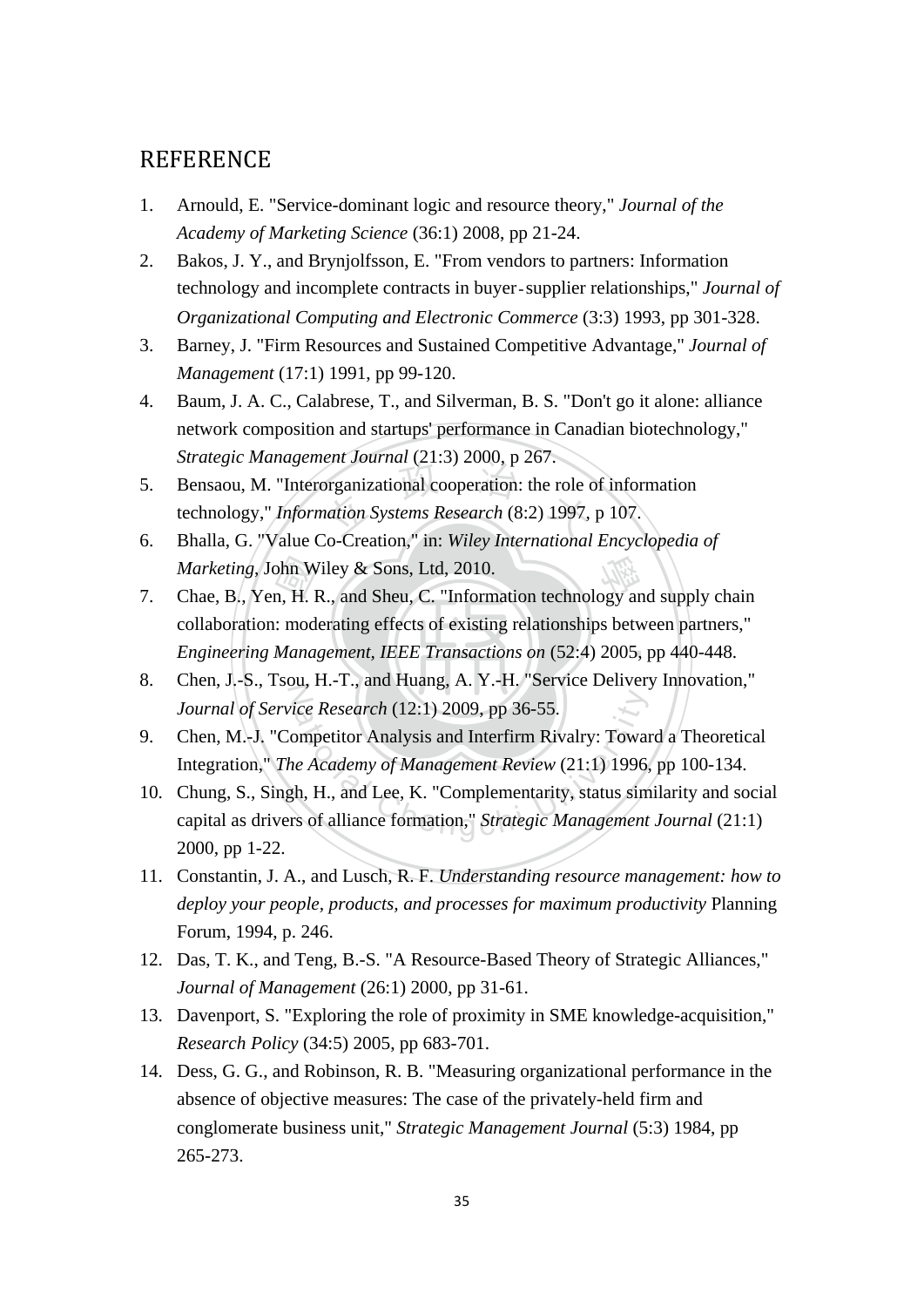- 15. Dollinger, M. J., and Golden, P. A. "Interorganizational and Collective Strategies in Small Firms: Environmental Effects and Performance," *Journal of Management* (18:4) 1992, pp 695-715.
- 16. Eisenhardt, K. M., and Schoonhoven, C. B. "Resource-Based View of Strategic Alliance Formation: Strategic and Social Effects in Entrepreneurial Firms," *Organization Science* (7:2) 1996, pp 136-150.
- 17. Faems, D., Van Looy, B., and Debackere, K. "Interorganizational Collaboration and Innovation: Toward a Portfolio Approach\*," *Journal of Product Innovation Management* (22:3) 2005, pp 238-250.
- 18. Fernández, Z., and Nieto, M. J. "Internationalization Strategy of Small and Medium-Sized Family Businesses: Some Influential Factors," *Family Business Review* (18:1) 2005, pp 77-89.
- egic Alliances and the Small Techno<br>*usiness Management* (28), July 1990,<br>h, A. V., Chase, R. B., and Voss, C. 19. Forrest, J. E. "Strategic Alliances and the Small Technology-Based Firm," *Journal of Small Business Management* (28), July 1990, pp 37-45.
- 20. Froehle, C. M., Roth, A. V., Chase, R. B., and Voss, C. A. "Antecedents of New Service Development Effectiveness," *Journal of Service Research* (3:1) 2000, pp  $3-17.$
- ‧*Information Systems* (26:3) 2009, pp 71-102. 3-17.<br>
21. Füller, J., Mühlbacher, H., Matzler, K., and Jawecki, G. "Consumer<br>
Empowerment through Internet-Based Co-creation," Journal of Mar<br>
Information Systems (26:3) 2009, pp 71-102. ‧ Empowerment through Internet-Based Co-creation," *Journal of Management*
- 22. Gomes- Casseres, B. "Alliance Strategies of Small Firms," *Small Business Economics* (9:1) 1997, pp 33-44.
- Economics (9:1) 1997, pp 33-44.<br>
23. Grant, R. M. "The Resource-Based Theory of Competitive Advantage:<br>
Implications for Strategy Formulation," California Management Review (33:3),<br>
1991, pp 114-135.<br>
24. Gulati, R. "Does 23. Grant, R. M. "The Resource-Based Theory of Competitive Advantage: Implications for Strategy Formulation," *California Management Review* (33:3), 1991, pp 114-135.
- Contractual Choice in Alliances," *The Academy of Management Journal* (38:1) 1995b, pp 85-112.
- 25. Gulati, R. "Social Structure and Alliance Formation Patterns: A Longitudinal Analysis," *Administrative Science Quarterly* (40:4) 1995a, pp 619-652.
- 26. Hall, R. "The strategic analysis of intangible resources," *Strategic Management Journal* (13:2) 1992, pp 135-144.
- 27. Hall, R. "A framework linking intangible resources and capabilities to sustainable competitive advantage," *Strategic Management Journal* (14:8) 1993, pp 607-618.
- 28. Hamel, G., Doz, Y. L., and Prahalad, C. K. "Collaborate with Your Competitors--and Win," *Harvard Business Review* (67:1) 1989, pp 133-139.
- 29. Harrison, J. S., Hitt, M. A., Hoskisson, R. E., and Ireland, R. D. "Resource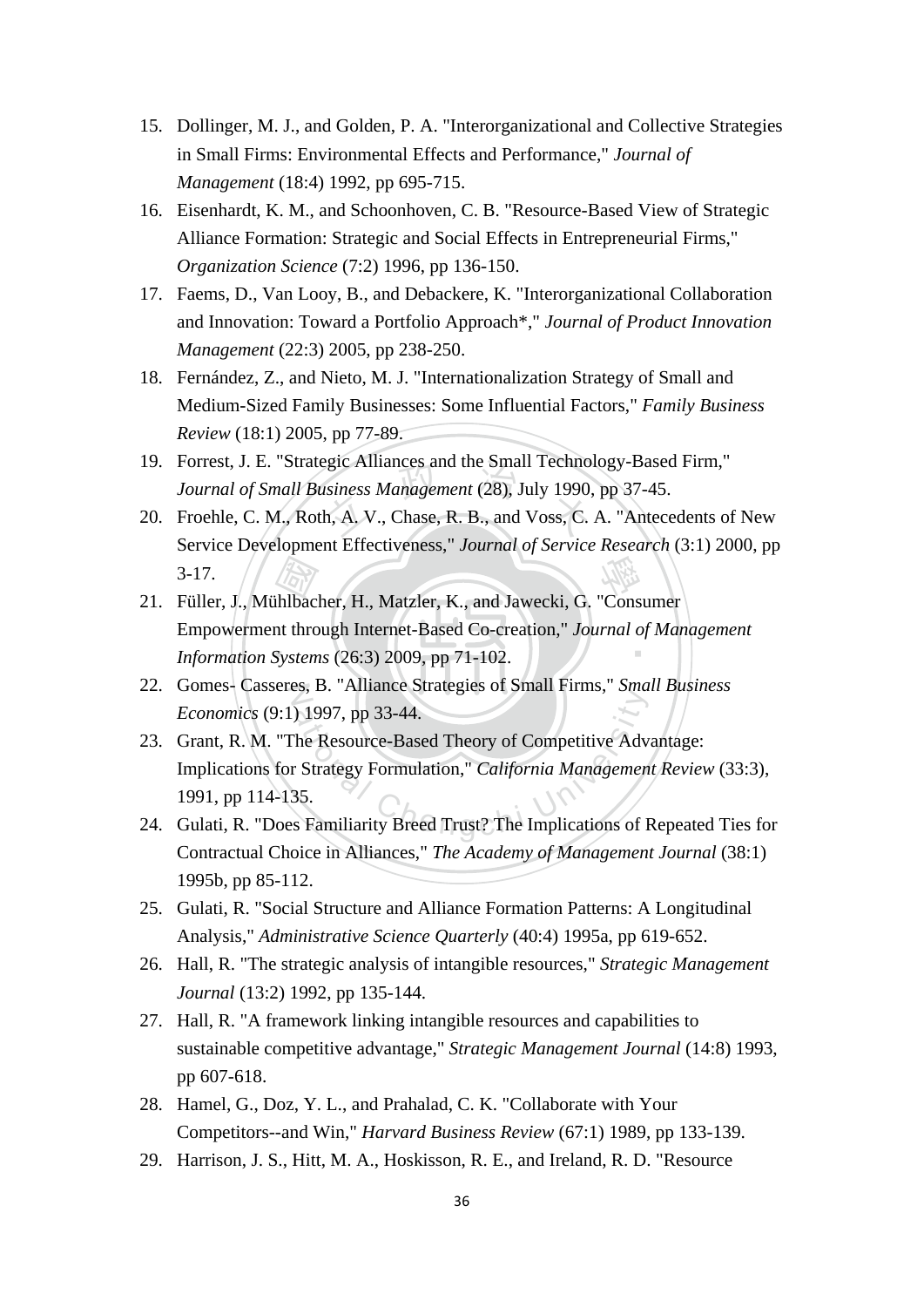complementarity in business combinations: Extending the logic to organizational alliances," *Journal of Management* (27:6) 2001, p 679.

- 30. Hoffmann, W. H., and Schlosser, R. "Success Factors of Strategic Alliances in Small and Medium-sized Enterprises—An Empirical Survey," *Long Range Planning* (34:3) 2001, pp 357-381.
- 31. Hossain, L., and Wigand, R. T. "ICT Enabled Virtual Collaboration through Trust," *Journal of Computer-Mediated Communication* (10:1) 2004, pp 22-31.
- 32. Jarratt, D. "A strategic classification of business alliances: a qualitative perspective built from a study of small and medium-sized enterprises," *Qualitative Market Research* (1:1) 1998, pp 39-49.
- technology-enabled coordination strategies," *International Journal of Physical*<br>Distribution & Logistics Management (38:1) 2008.<br>34. Kale, P., Dyer, J. H., and Singh, H. "Alliance capability, stock market response, 33. Joseph B. Skipper, C. W. C., Terry Anthony Byrd, R. Kelly Rainer "Towards a theoretical foundation of supply network interdependence and technology-enabled coordination strategies," *International Journal of Physical Distribution & Logistics Management* (38:1) 2008.
- and long-term alliance success: the role of the alliance function," *Strategic Management Journal* (23:8) 2002, pp 747-767.
- Management Journal (23:8) 2002, pp 747-767.<br>
35. Kogut, B. "Joint Ventures: Theoretical and Empirical Perspectives," *Strategic Management Journal* (9:4) 1988, pp 319-332.<br>
36. Kumar, K., and Dissel, H. G. v. "Sustainable *Management Journal* (9:4) 1988, pp 319-332.
- ‧‧ 36. Kumar, K., and Dissel, H. G. v. "Sustainable Collaboration: Managing Conflict and Cooperation in Interorganizational Systems," *MIS Quarterly* (20:3) 1996, pp 279-300.
- ational Chengeline, and Summary and Hunter<br>and Enterprise Management (4:2<br>ation of the University Management (4:2<br>ation University Management (4:2<br>ation Hunter, S. "The service-dominant logic and 37. Li, L. "The effects of information technology implementation on supply chain collaboration," *Int. J. Internet and Enterprise Management* (4:2) 2006, pp 118-134.
- 38. Madhavaram, S., and Hunt, S. "The service-dominant logic and a hierarchy of operant resources: developing masterful operant resources and implications for marketing strategy," *Journal of the Academy of Marketing Science* (36:1) 2008, pp 67-82.
- 39. Madrid-Guijarro, A., Garcia, D., and Van Auken, H. "Barriers to Innovation among Spanish Manufacturing SMEs," *Journal of Small Business Management* (47:4) 2009, pp 465-488.
- 40. Matthyssens, P., Vandenbempt, K., and Weyns, S. "Transitioning and co-evolving to upgrade value offerings: A competence-based marketing view," *Industrial Marketing Management* (38:5) 2009, pp 504-512.
- 41. McIvor, R., Humphreys, P., and McCurry, L. "Electronic commerce: supporting collaboration in the supply chain?," *Journal of Materials Processing Technology* (139:1-3) 2003, pp 147-152.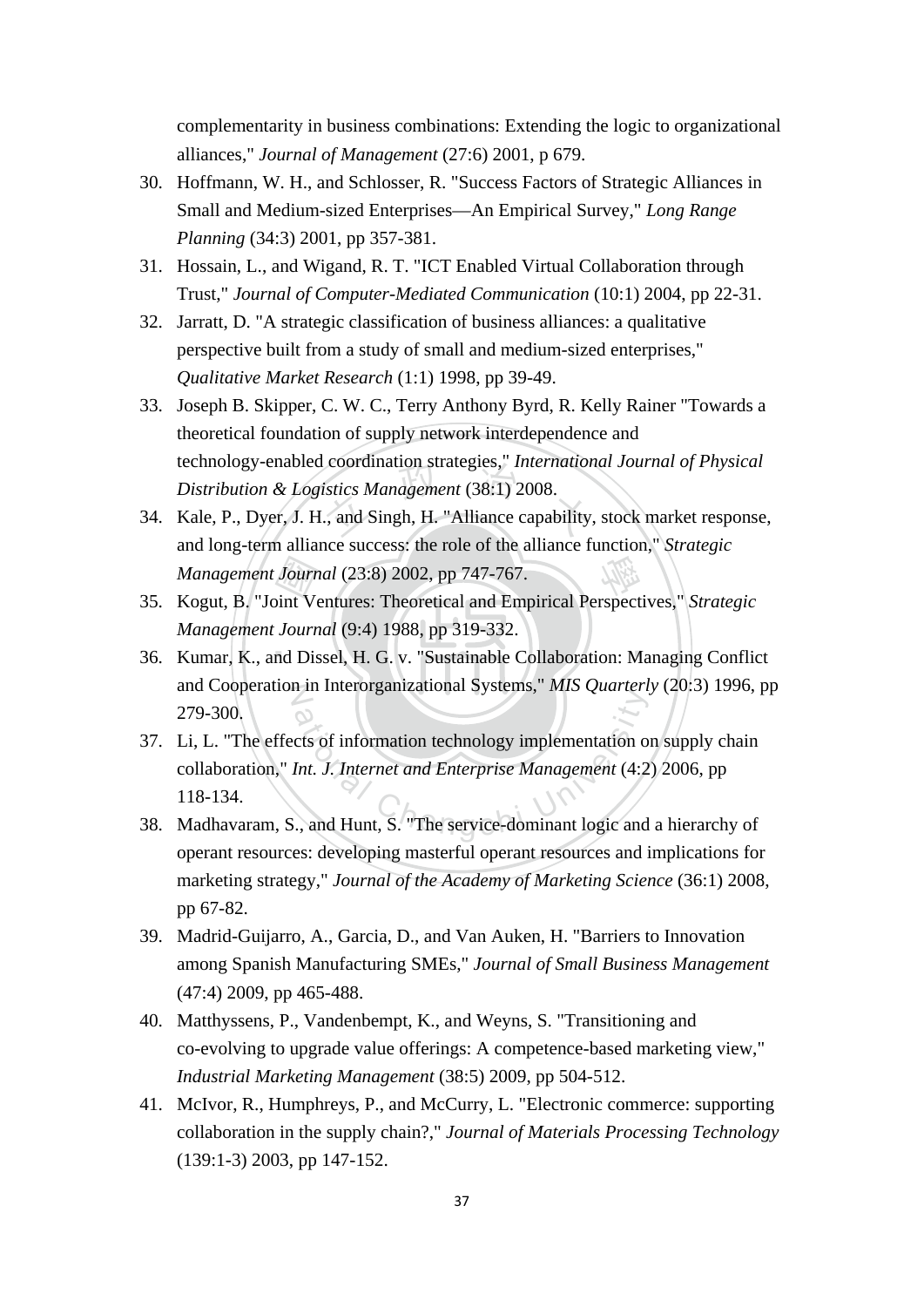- 42. Miller, D., and Shamsie, J. "The Resource-Based View of the Firm in Two Environments: The Hollywood Film Studios from 1936 to 1965," *The Academy of Management Journal* (39:3) 1996, pp 519-543.
- 43. OECD *Tourism in OECD Countries 2008* OECD Publishing, 2008.
- 44. OECD *SMEs, Entrepreneurship and Innovation* OECD Publishing, 2010.
- 45. Oh, L. B., and Teo, H. H. "Consumer value co-creation in a hybrid commerce service-delivery system," *International Journal of Electronic Commerce* (14:3) 2010, p 35.
- 46. Olesen, K., and Myers, M. "Trying to improve communication and collaboration with information technology. An action research project which failed," *Information Technology and People* (12:4) 1999, pp 317-332.
- Technology and External Logistics Integration," Journal of Supply Chain<br>Management (43:2) 2007, pp 2-14.<br>48. Payne, A., and Frow, P. "A Strategic Framework for Customer Relationship 47. Paulraj, A., and Chen, I. J. "Strategic Buyer–Supplier Relationships, Information Technology and External Logistics Integration," *Journal of Supply Chain Management* (43:2) 2007, pp 2-14.
- Management," *Journal of Marketing* (69:4), 2005/10/01 2005, pp 167-176.
- 49. Payne, A., Storbacka, K., and Frow, P. "Managing the co-creation of value," *Journal of the Academy of Marketing Science* (36:1) 2008, pp 83-96.
- ‧orbacl<br>e Acae<br>"Sup<sub>l</sub><br>abilitie ‧ valuable capabilities," *Journal of Business and Industrial Marketing* (23:1) 2007, 50. Philipsen, K. "Suppliers' opportunity enactment through the development of p 23.
- 51. Podolny, J. M. "Market Uncertainty and the Social Character of Economic Exchange," *Administrative Science Quarterly* (39:3) 1994, pp 458-483.
- "Market Uncertainty and the Social Character of<br> *ministrative Science Quarterly* (39:3) 1994, pp 4<br>
and Fuller, M. B. "Coalitions and Global Strategy<br> *Global Industries*, M.E. Porter (ed.), Harvard Bu<br>
2. 315-344. 52. Porter, M. E., and Fuller, M. B. "Coalitions and Global Strategy," in: *Competition in Global Industries,* M.E. Porter (ed.), Harvard Business School Press, 1986, pp. 315-344.  $\bigcap_{\alpha\in\mathbb{N}}$
- 53. Powell, W. W., Koput, K. W., and Smith-Doerr, L. "Interorganizational Collaboration and the Locus of Innovation: Networks of Learning in Biotechnology," *Administrative Science Quarterly* (41:1) 1996, pp 116-145.
- 54. Prahalad, C. K., and Ramaswamy, V. "Co-creating unique value with customers," *Strategy and Leadership* (32:3) 2004, pp 4-9.
- 55. Reid, L. J., Smith, S. L. J., and McCloskey, R. "The effectiveness of regional marketing alliances: A case study of the Atlantic Canada Tourism Partnership 2000–2006," *Tourism Management* (29:3) 2008, pp 581-593.
- 56. Reinartz, W., Krafft, M., and Hoyer, W. D. "The Customer Relationship Management Process: Its Measurement and Impact on Performance," *Journal of Marketing Research* (41:3) 2004, pp 293-305.
- 57. Roos, P. L. a. J. *Strategic alliance: formation, implementation, and evolution*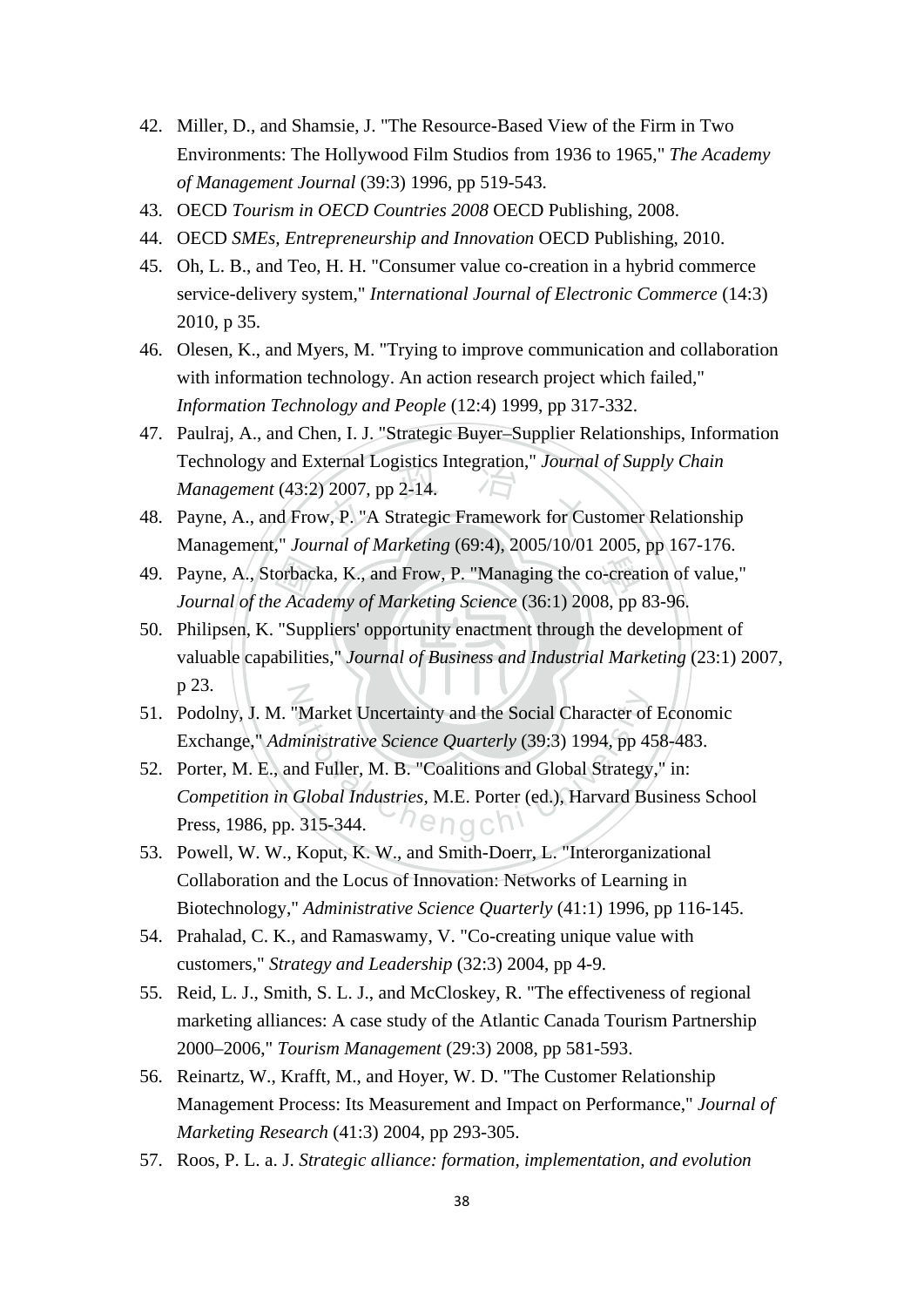Blackwell Business, 1993.

- 58. Scott, J. E. "Facilitating Interorganizational Learning with Information Technology," *J. Manage. Inf. Syst.* (17:2) 2000, pp 81-113.
- 59. Sexton, M. I., B. Betts, M. "Information Technology-Enabled Knowledge Sharing in Multinational Strategic Alliances: Media Richness - Task Relevance Fit," CIB W78 International Conference on Information Technology for Construction CIB, Netherlands, 2003, pp. 294-301.
- 60. Sheehan, J. "Understanding service sector innovation," *Commun. ACM* (49:7) 2006, pp 42-47.
- 61. Smith, G. E., Watson, K. J., Baker, W. H., and Pokorski Ii, J. A. "A critical balance: collaboration and security in the IT-enabled supply chain," *International Journal of Production Research* (45:11), 2007/06/01 2007, pp 2595-2613.
- S. L., Caswell, N., and Maglio, P. P.<br>on of Service Science," the 41st Ann 62. Spohrer, J., Vargo, S. L., Caswell, N., and Maglio, P. P. "The Service System Is the Basic Abstraction of Service Science," the 41st Annual Hawaii International Conference on System Sciences (HICSS 2008), HICSS, Hawaii, 2008, pp.  $104 - 104.$
- ‧advantage," *Journal of Management* (27:6) 2001, p 777. 104-104.<br>
63. Srivastava, R. K., Fahey, L., and Christensen, H. K. "The resource-based view<br>
and marketing: The role of market-based assets in gaining competitive<br>
advantage," Journal of Management (27:6) 2001, p 777. ‧ and marketing: The role of market-based assets in gaining competitive
- 64. Stump, R. L., and Sriram, V. "Employing information technology in purchasing: relationships and size of the supplier base," *Indu*<br>6:2) 1997, pp 127-136.<br>"How Do Suppliers Benefit from Information To-<br>elationships?," *MIS Quarterly* (28:1) 2004, pp 4<br>The Performance of Small Enterprises during E Buyer-supplier relationships and size of the supplier base," *Industrial Marketing Management* (26:2) 1997, pp 127-136.
- 65. Subramani, M. "How Do Suppliers Benefit from Information Technology Use in Supply Chain Relationships?," *MIS Quarterly* (28:1) 2004, pp 45-73.
- 66. Tambunan, T. "The Performance of Small Enterprises during Economic Crisis: Evidence from Indonesia," *Journal of Small Business Management* (38:4) 2000, pp 93-101.
- 67. Teece, D. J. "Profiting from technological innovation: Implications for integration, collaboration, licensing and public policy," *Research Policy* (15:6) 1986, pp 285-305.
- 68. Tether, B. S. "Who co-operates for innovation, and why: An empirical analysis," *Research Policy* (31:6) 2002, pp 947-967.
- 69. Vargo, S. L., and Lusch, R. F. "Evolving to a New Dominant Logic for Marketing," *Journal of Marketing* (68:1) 2004a, pp 1-17.
- 70. Vargo, S. L., and Lusch, R. F. "The Four Service Marketing Myths," *Journal of Service Research* (6:4), 2004b, pp 324-335.
- 71. West, J. "Open Innovation," in: *Wiley International Encyclopedia of Marketing*,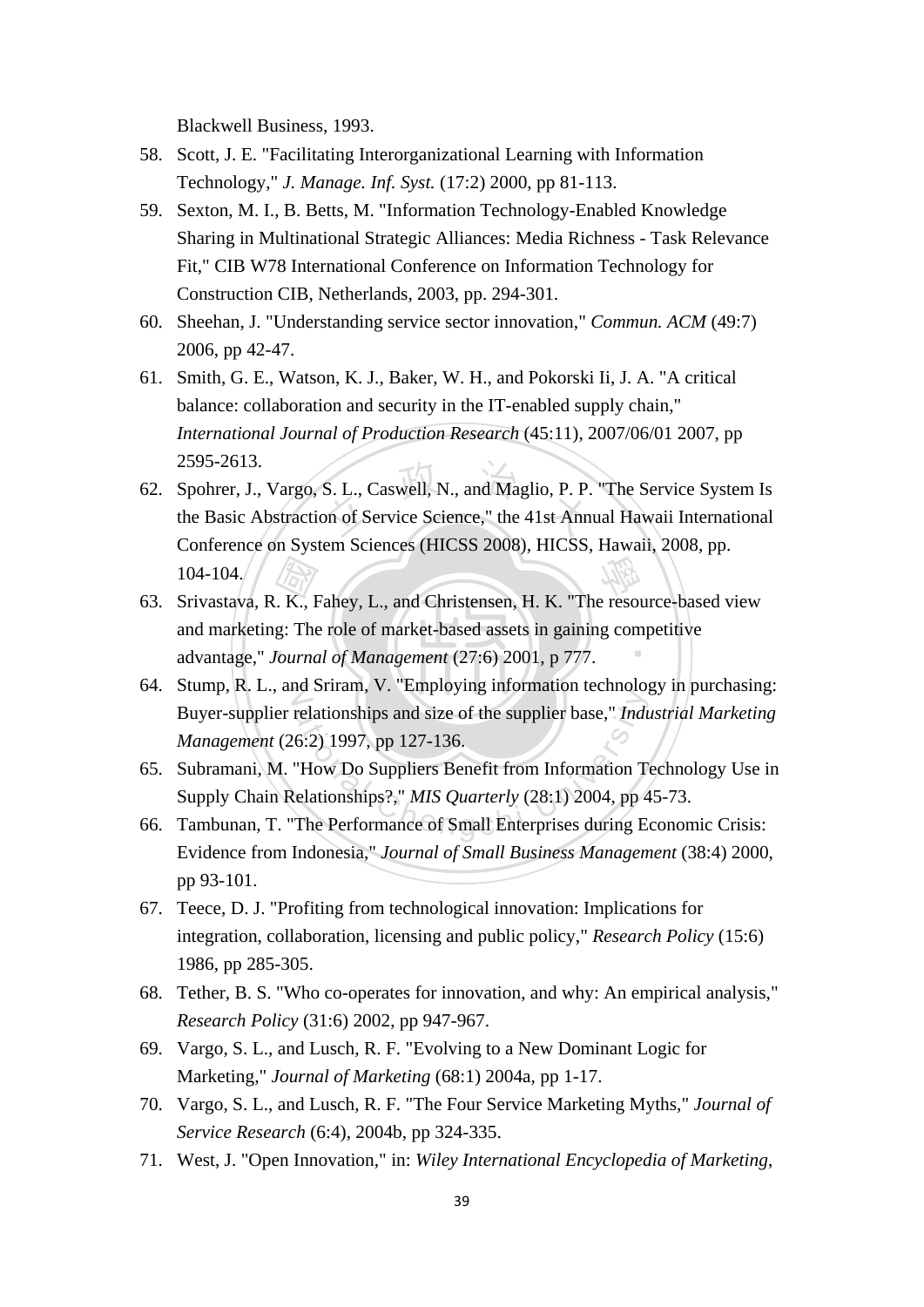John Wiley & Sons, Ltd, 2010.

- 72. Williamson, O. E. "The Economic Institutions of Capitalism: Firms, Markets, Relational Contracting," *Free press*) 1985, pp 442-444.
- 73. Yin, R. K. *Case study research: design and method* Sage Publications, Thousand Oaks, CA, 2003.
- 74. Youndt, M. A., Snell, S. A., Dean, J. W., Jr., and Lepak, D. P. "Human Resource Management, Manufacturing Strategy, and Firm Performance," *The Academy of Management Journal* (39:4) 1996, pp 836-866.

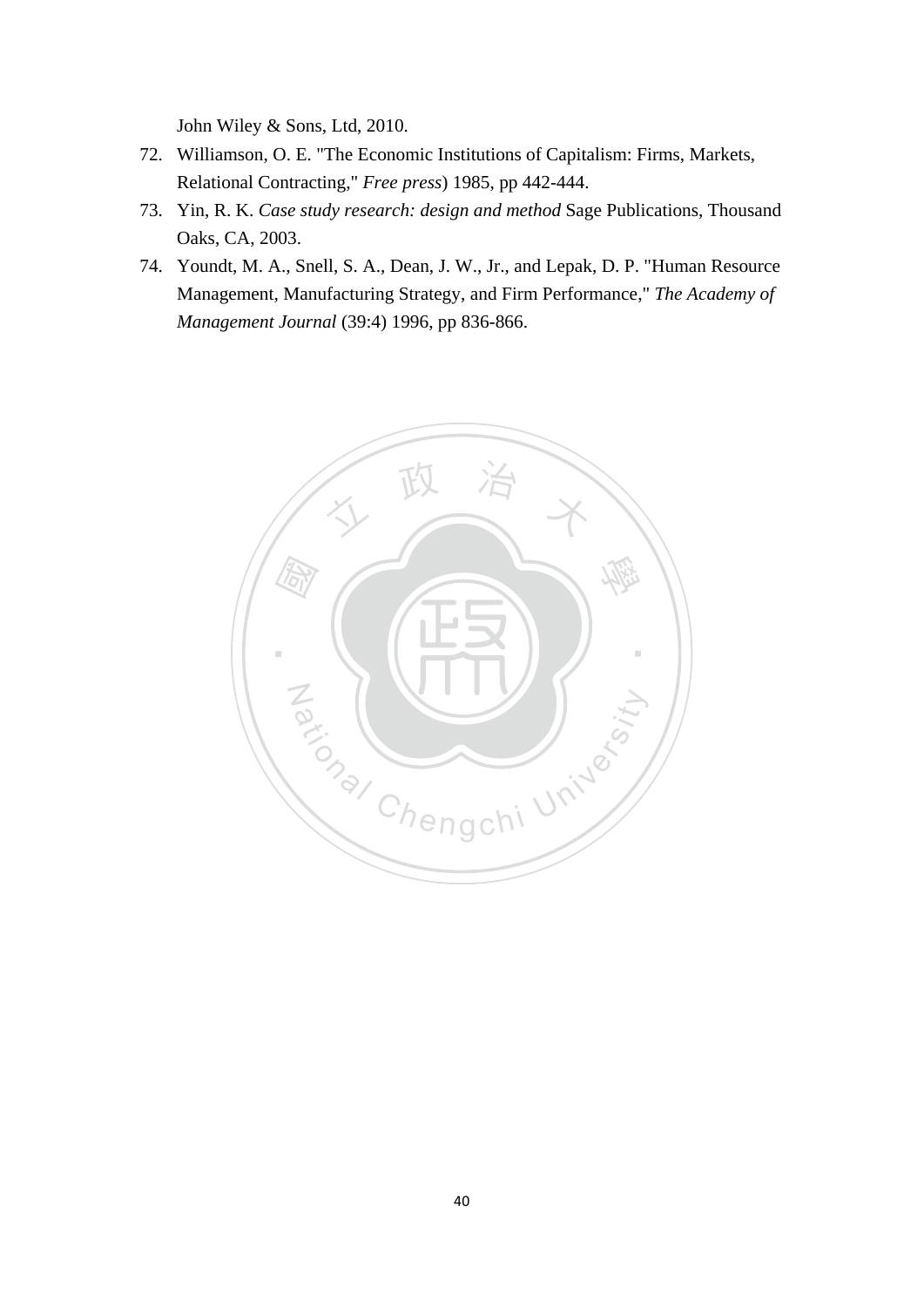# **Appendix A: Question List for the Interview (Chinese version)**

#### **Section 1: SME Resource**

有合作的商家數量?對合作的態度是機及或拒絕?<br>列舉合作的商家名稱,期間溝通的方式為何?是否才<br>如何選擇合作的對象?如,異業、服務品質。 , ?<br>, ?<br>, , 持續學習 ? 如數位機會中心的言 有合作的商家數量?對合作的態度是機及或拒絕?<br>列舉合作的商家名稱,期間溝通的方式為何?是否有藉由 IT 的幫助? 商家擁有的土地大小、廠房設備與其他同業相較…? 商家擁有的資金他同業相較?收入是否足夠? 商家是否為合法立案的?符合農地使用辦法?產品經過衛生檢驗? 商家經營的人力投入,全職或兼職? 商家使用電腦的能力及頻率? 商家是否有創意發想、願意改變的思維?如,對現狀是否有想要改變的地方?當 初的轉型是主動或被動? 商家是否樂於接受新知,持續學習?如數位機會中心的課程 服務後顧客的滿意度、回流率及推薦他人的意願? 如何選擇合作的對象?如,異業、服務品質。

‧

#### **Section 2: IT-enabled collaboration**

N 使用了哪些以資訊科技為基礎的合作平台? 科技為基礎的合作平台?<br>平台的意願有多高?<br>其他商家或顧客溝通的頻率?<br>其他商家或顧客的接觸數量?<br><sup>雙樣的建議或是問題?</sup> <br><sup>變樣的建議或是問題?</sup> 對於使用科技化的平台的意願有多高? 透過科技化平台與其他商家或顧客溝通的頻率? 透過科技化平台與其他商家或顧客的接觸數量? 對於這些平台有什麼樣的建議或是問題?

#### **Section 3: Performance**

透過使用資訊科技的平台與商家或顧客互動,是否能因而增加銷售? 透過使用資訊科技的平台與商家或顧客互動,是否能有效的提高設備使用率? 透過使用資訊科技的平台與商家或顧客互動,是否能因而認識新的商家或顧客? 透過使用資訊科技的平台與商家或顧客互動,是否能與商家或顧客建立更良好的 關係?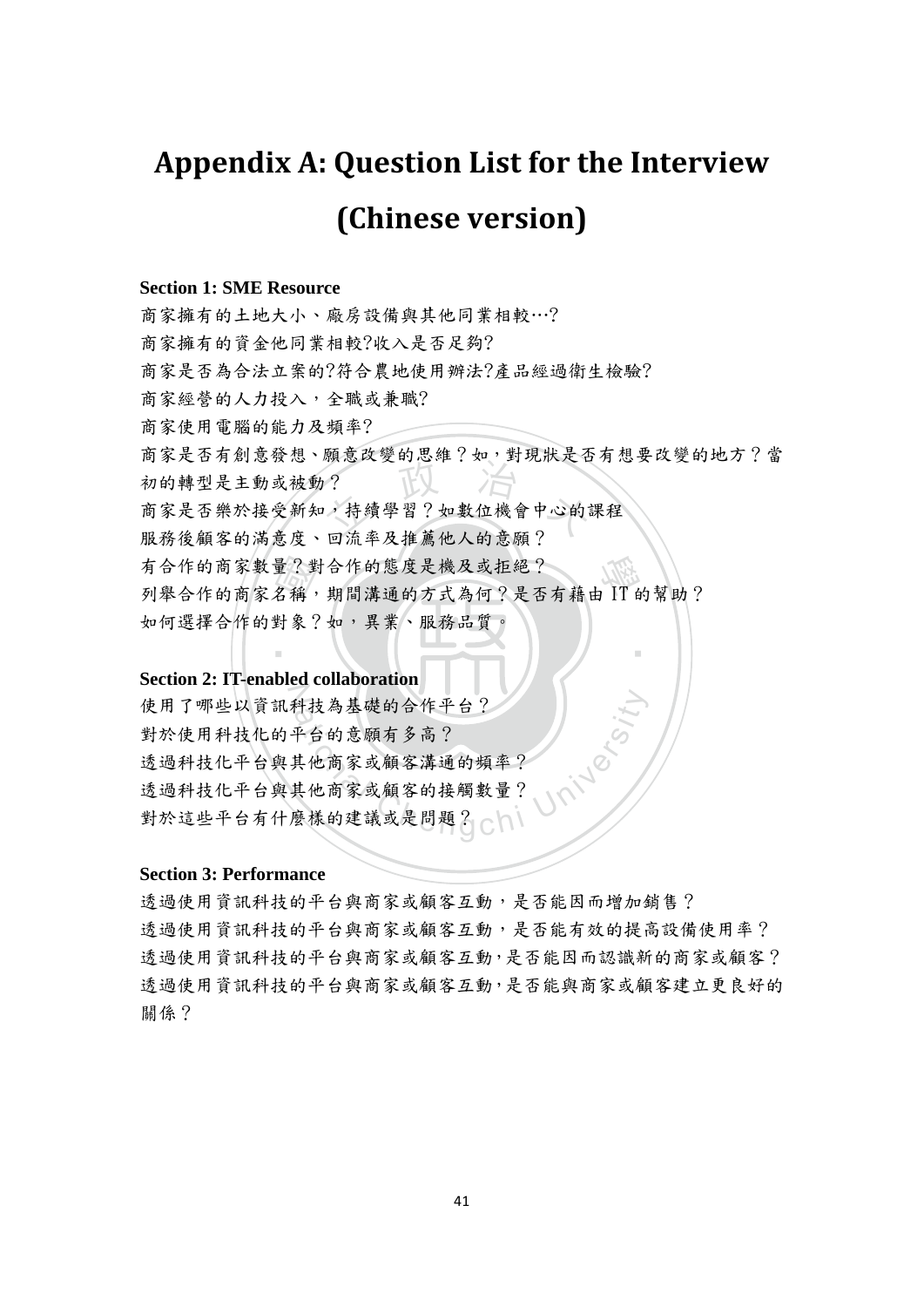# **Appendix B: Interview Contents and Data**

# **Analysis (Chinese version)**

|                       | Factor                                       |                             | Item                               |                          | Definition / Evidence |     |                |  |
|-----------------------|----------------------------------------------|-----------------------------|------------------------------------|--------------------------|-----------------------|-----|----------------|--|
| Independent Variables |                                              |                             | Operand resources<br>商家的設備規模 低/平/高 |                          |                       |     |                |  |
|                       |                                              |                             |                                    |                          | 商家的財務狀況 勉強/平衡/盈餘      |     |                |  |
| A1                    | A2                                           | A <sub>3</sub>              | A <sup>4</sup>                     | A5                       | A <sub>6</sub>        | A7  | A <sub>8</sub> |  |
| Low/Medium            | Low/Medium                                   | Medium                      | High                               | Medium                   | Medium                | Low | Medium         |  |
|                       |                                              |                             |                                    | 受:我們噢,我們就差都是雅房,客人如果想要住舒適 |                       |     | Low            |  |
|                       |                                              |                             | 一點點就不會選這裡,像學生、家族阿比較會來我們這           |                          |                       |     |                |  |
|                       |                                              |                             |                                    | 邊,像我們這邊也沒有電視,有些客人過來說你們怎麼 |                       |     |                |  |
|                       | A1                                           | 沒有電視。                       |                                    |                          |                       |     |                |  |
|                       |                                              |                             |                                    | 受;像我們是自己的家提供出來,不是專門經營的,那 |                       |     | Medium         |  |
|                       |                                              |                             |                                    | 本身也有工作,剛好有空的房子所以比較沒有錢方面的 |                       |     |                |  |
|                       |                                              |                             |                                    | 問題。如果有一個禮拜一天阿,維持水電費支出阿繳個 |                       |     |                |  |
|                       |                                              | 稅金阿維修這樣子。                   |                                    |                          |                       |     |                |  |
|                       | Al 的民宿房間為雅房,設備較簡沒有電視。本身有工作,兼職民宿補貼家用,經濟壓力不大。  |                             |                                    |                          |                       |     |                |  |
|                       |                                              |                             |                                    | 受:面積大概六分地,在同業裡面算是普通啦,比我大 |                       |     | Medium         |  |
|                       | 的也有啦一甲兩甲的。設備來說算完善了,可能因為我                     |                             |                                    |                          |                       |     |                |  |
|                       |                                              | 這邊的比較久了,政府補助也比較多,那有補助的話,    |                                    |                          |                       |     |                |  |
|                       | A2                                           | 我也比會去投資啦,政府也會幫你規劃。          |                                    |                          |                       |     |                |  |
|                       |                                              | 受:現在還是蠻辛苦的啦,靠導覽解說 DIY 啦那價格還 |                                    |                          |                       |     | Low            |  |
|                       |                                              | 是沒辦法提高。                     |                                    |                          |                       |     |                |  |
|                       | A2 中型規模的觀光果園,有政府的規劃補助,但想靠經營果園賺錢還是蠻辛苦的。       |                             |                                    |                          |                       |     |                |  |
|                       |                                              |                             |                                    | 受:以我現在工作的設備來講,跟同行來說算是中下的 |                       |     | Medium         |  |
|                       | 啦,算是非常小的啦,你說在批發大宗來說算是小規模                     |                             |                                    |                          |                       |     |                |  |
|                       | 的,如果你要跟那種早餐店比,我們設備各方面當然是                     |                             |                                    |                          |                       |     |                |  |
|                       | A <sub>3</sub>                               | 比他們高檔。                      |                                    |                          |                       |     |                |  |
|                       |                                              | 受:阿餐廳的話,這個市場會很長久。那他們這幾年來    |                                    |                          |                       |     | Medium         |  |
|                       |                                              | 一直持續在跟我購買,表是我的產品得到肯定。那目前    |                                    |                          |                       |     |                |  |
|                       |                                              | 只要抓住這個,我就有辦法生存。             |                                    |                          |                       |     |                |  |
|                       | A3 以食品批發來說算小型規模,但機器設備等都有持續在增加。目前市場穩定,足以維持生計。 |                             |                                    |                          |                       |     |                |  |
|                       |                                              |                             |                                    | 受:我們大概六年快七年了,那在當時來講的話我們的 |                       |     | High           |  |
| A4                    |                                              | 設備算是蠻蠻蠻不錯的、蠻特別的,不過現在的民宿實    |                                    |                          |                       |     |                |  |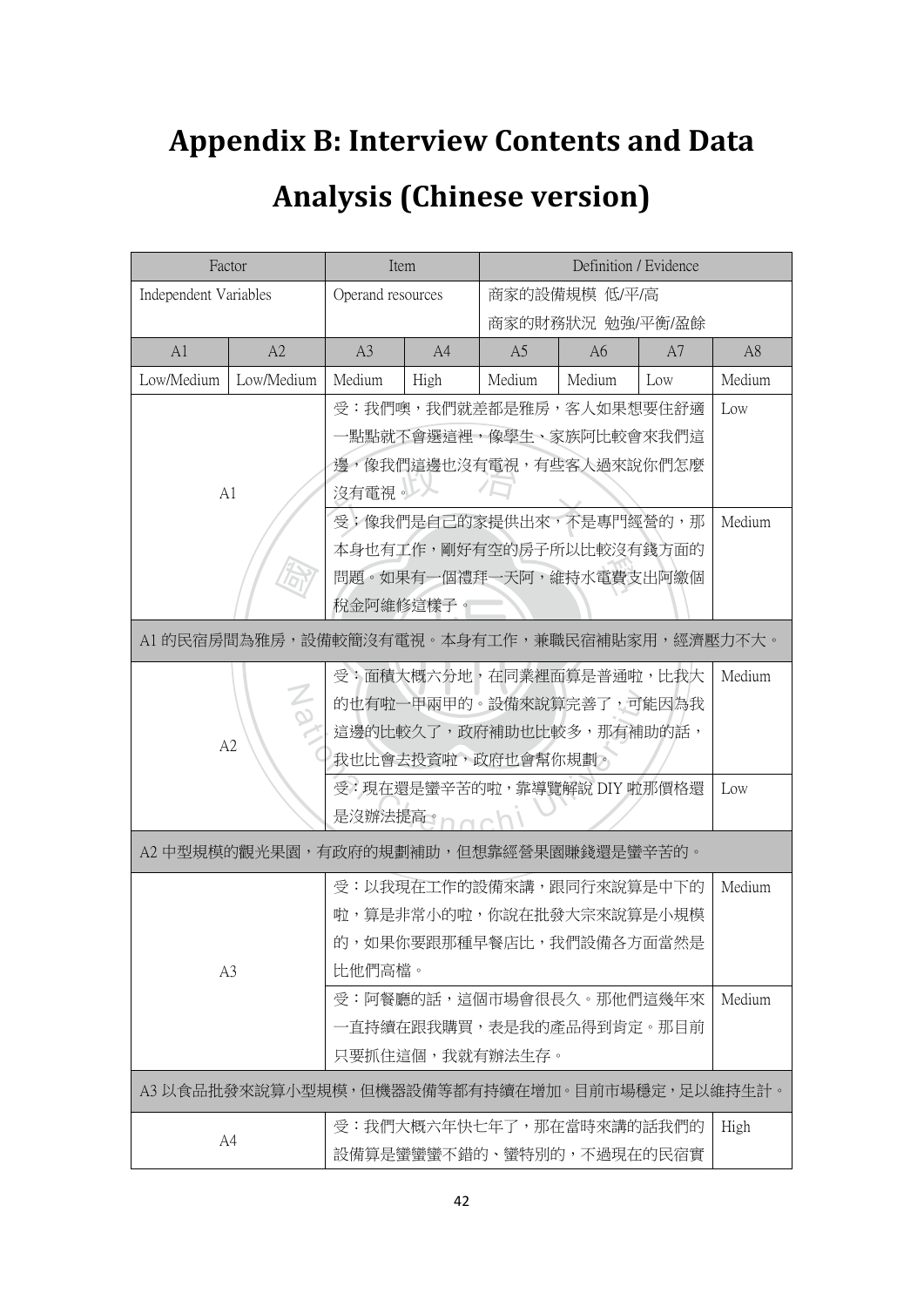|                  | 在是太恐怖了,大家錢一直砸砸砸砸…                           |        |
|------------------|---------------------------------------------|--------|
|                  | 受:我們家所以的設備從建設到完成花了一千八百萬,                    | High   |
|                  | 土地不算,棉被什麼的通通買齊…其實我們的營造成本                    |        |
|                  | 算低的,現在花個兩千萬三千萬的大有人在。                        |        |
|                  | 受:我們當初想得很單純,如果每個月能多一個人的收                    |        |
|                  | 入來還貸款,沒想到會走到今天這個狀況(名氣大)。                    |        |
|                  | A4 的民宿有整體的規劃設計,地理環境良好。又因偶像劇帶來的宣傳效果,經營成效已超乎預 |        |
| 期。               |                                             |        |
|                  | 受:我們這邊大概一千平,包括前面、還有後面的果園,                   | Medium |
|                  | 芭樂跟金棗。因為我們這邊的設備是比較居家型的,一                    |        |
| A5               | 般的民宿,不是像人家那種有豪華的設備,特地去蓋蓋                    |        |
|                  | 來做民宿的                                       |        |
|                  | 受:因為我老公有退休金,那我們就是多少補貼一些阿。                   | Medium |
|                  | A5 因為是有空房間來做民宿,不以設備取勝。有退休金,經營民宿多少補貼。        |        |
|                  | 受: 經營理念啦, 就是民宿, 就是家裡的空間拿出來用,                | Medium |
|                  | 不是為了要經營來蓋一棟,比較是家裡的那種感覺,不                    |        |
|                  | 是那種飯店化的                                     |        |
| A6               | 受:比較平常心啦,但是沒有顧客也是要煩惱啦!至少可                   | Medium |
|                  | 以補貼一點家用,還是用得到啦,不然就不要開就好                     |        |
|                  | 了。沒有請人的話,壓力也不會那麼大啦,像這種…房                    |        |
|                  | 子就是自己的,還是回到兩個字民宿。                           |        |
|                  | A6 有多的一棟房子來做民宿,以"民"宿為理念,強調家的感覺。先生有在工作,經濟壓力不 |        |
| 大,認為能多少補貼家用就可以了。 |                                             |        |
|                  | 受:設備…像這邊沒有很好的展場,那…像這塊地他們                    | Low    |
|                  | 是共同持有,就很難修繕改建阿…這邊是一百年前他們                    |        |
|                  | 的祖先很多共同持有這個,好像有一百四十幾個人,像                    |        |
|                  | 他們兩兄弟講好了就是分玉蘭花園這邊,可是你在法律                    |        |
|                  | 上,那個地籍圖噢,你調出來還一百多人持有這樣…所                    |        |
|                  | 以要興建這些東西的話,就是要同意書阿,你一百多個                    |        |
| A7               | 人的印章都要蓋。                                    |        |
|                  | 受:目前來講,因為我三月才開始接手,花費的部分還                    | Low    |
|                  | 蠻多的,租金阿、請人家整理阿,還有一些 dm、教材                   |        |
|                  | 那些…                                         |        |
|                  | 受:以前自己把門關起來,那整年沒什麼人來,是可能                    |        |
|                  | 沒什麼花費啦,不過也沒什麼收入                             |        |
|                  | A7的設備不好,也很難進行修繕。目前剛接手,支出的部分較多。              |        |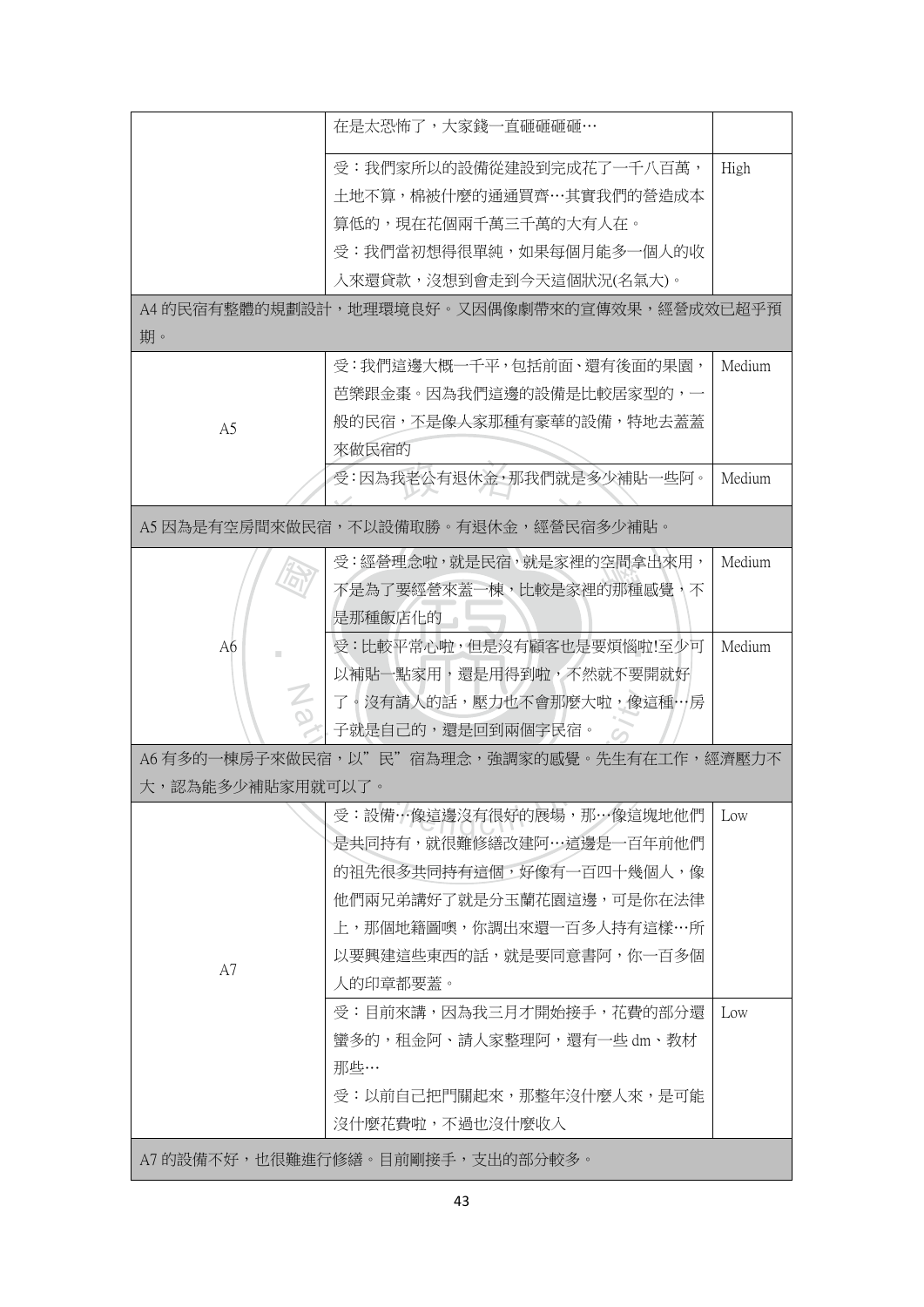|                                      | 受:他們吃那個感覺、裝潢啦,阿我們不能跟他比啦,  | Low  |  |
|--------------------------------------|---------------------------|------|--|
| A8                                   | 來我們這邊就是吃實在的。              |      |  |
|                                      | 受:其實也不一定啦,餐廳也不是要用到美輪美奐,阿  |      |  |
|                                      | 我也不是讀那科的,用成這樣也沒意思,隨人的觀點啦。 |      |  |
|                                      | 受:像我先生有固定的薪水啦,你看我這樣沒什麼,我  | High |  |
|                                      | 一個月也是做好幾萬塊的。我今年打算做三千個啦,為  |      |  |
|                                      | 什麼我有把握可以做三千個,像做到現在已經四五百個  |      |  |
|                                      | 了,來就那種團體性的,一次十桌五桌,也是好幾萬餒。 |      |  |
| A8 的設備簡易(鐵皮屋頂搭移動式桌椅),沒有太多裝潢,但是生意蠻好的。 |                           |      |  |

 國 <sup>立</sup> <sup>政</sup> <sup>治</sup> <sup>大</sup> 學 受:我上班幾乎都是電腦,下班也是,現在不都是 FB 跟部 N 受:之前都會參加(數位機會中心課程),有空就去阿,其實 受:之前都會參加(數位機會中心課程),有空就去阿大部分我都會了,像部落格建立阿我早就會了,我現<br><br>約是像影片剪輯的,比較想學這個部分。<br>受:客人都說很親切阿,我們這邊是做心靈民宿。(<br>紹的是有,有些是因為來過了還想再來,有好幾個是 Factor Item Item Definition / Evidence Independent Variables | Operant resources | 電腦能力 幾乎不用/基本操作/有效利用 改變學習的意願 拒絕/被動/主動 維繫顧客關係經營 不積極經營/主要是當下的 服務/事後會持續經營 A1 | A2 | A3 | A4 | A5 | A6 | A7 | A8 Medium /High Medium /High Medium Medium Medium /High Low/ Medium Medium /High Low/ Medium A1 落格嗎,如果有上也大概都是一兩個小時這樣。 High 大部分我都會了,像部落格建立阿我早就會了,我現在不會 的是像影片剪輯的,比較想學這個部分。 2 Medium 受:客人都說很親切阿,我們這邊是做心靈民宿。(客人)介 紹的是有,有些是因為來過了還想再來,有好幾個是每年都 來。 受:以前都會幫客人拍照片,上傳部落格、寄給他們,現在 就懶得做了,但是接待的部分還是一樣啦。 Medium A1 以電腦為工具,因為兼職不想做太累,主要是提供客人親切的服務,而事後的關係經營上就 沒有那麼積極。 A2 受:上網阿、部落格那個會,基本的會,但是比較深入的還 不行,像版面阿設計那種的就比較弱。 受:頻率不一定啦,像那個採收期的話,採收前大概半個月 就開始更改,像現在沒有水果的話就比較少 Medium 受:我覺得那個內容還要再研發,那我們本身還想說再賣一 些東西,像水果加工,還是賣一些飲料阿咖啡阿,應該要朝 這方面多賣一些東西,多角化。 High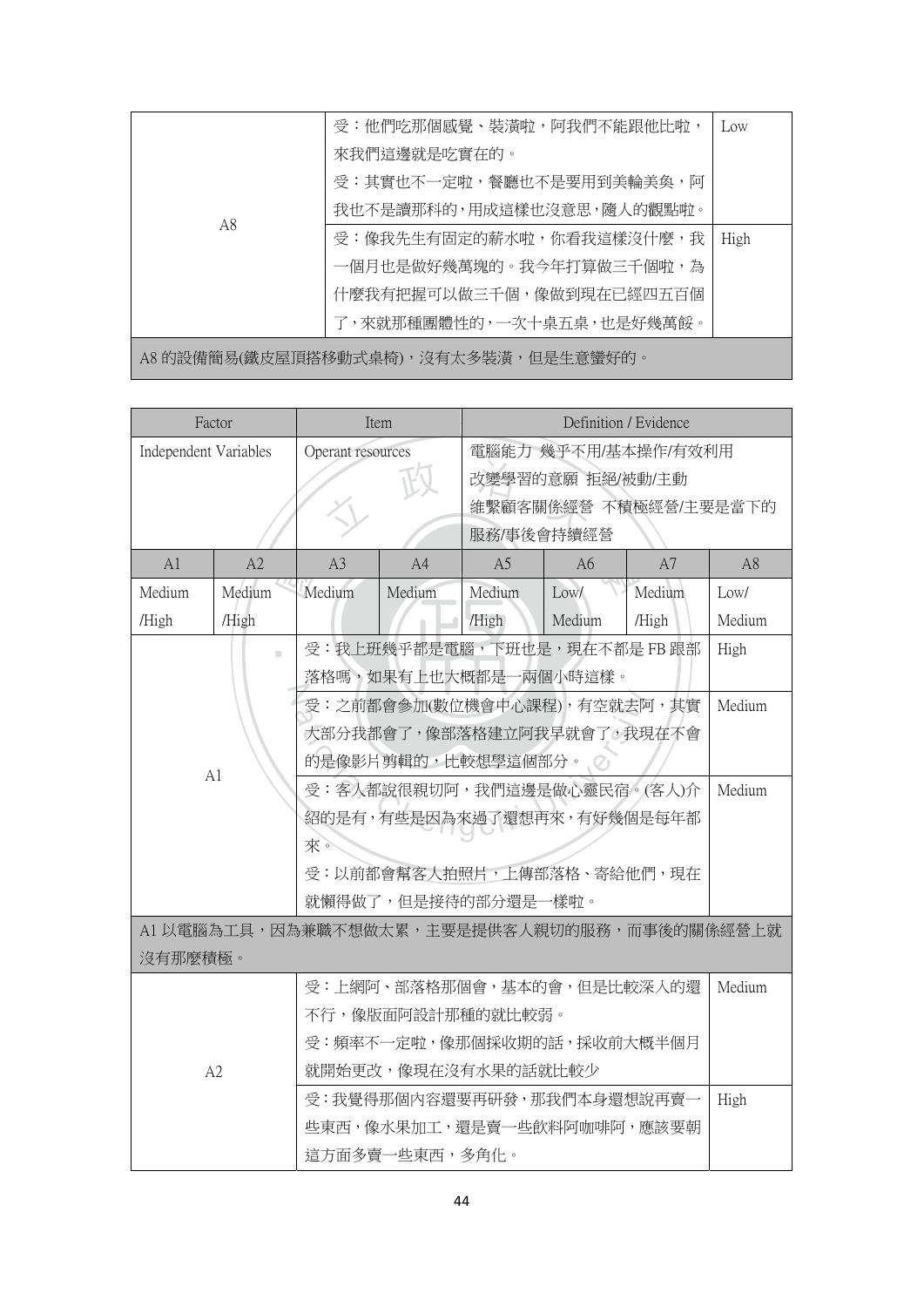|                | 受:只要人數不要太多齁,阿我們這樣全程陪他們,一般來                   | High   |
|----------------|----------------------------------------------|--------|
|                | 說滿意度都很高,如果說沒有很忙的話,都會陪他們聊聊天                   |        |
|                | 啦,很多都變成朋友。                                   |        |
|                | 受:一般來說我都是簡單的,像我這邊有宅急便,打電話過                   |        |
|                | 來的話,我那個資料都會留起來,有那個貨單、存根阿,那                   |        |
|                | 產季來的話,就會想說哪些顧客阿比較常來的齁,就會打電                   |        |
|                | 話跟他講。                                        |        |
|                | A2 基本的電腦能力沒問題,對經營有想法想要改變,與顧客關係不錯,事後也會持續經營。   |        |
|                | 受:這部分(電腦)的話是請老婆跟女兒去學,讓他們用,那                  | Low    |
|                | 我就專心做點心就好。                                   |        |
|                | 受:之前也有在用那個部落格,yahoo 的,不過(更新的頻                |        |
|                | 率)…很低餒,這個部分就是我的敗筆啦,                          |        |
|                | 受;那個人就是要轉變,除非說你不跟社會競爭,我不去考                   | High   |
|                | 慮客戶。如果你不變的話,說實在的來一次兩次,客人去其                   |        |
|                | 他地方看變得比較新比較漂亮,我來不是怕花錢餒、我是要                   |        |
|                | 來不一樣的行程。                                     |        |
| A <sub>3</sub> | 受:像我之前沒事就到農場去學習,齁學習就是有教授來教                   |        |
|                | 我們,那時候也是抱著學習的心態,也沒有知道要什麼                     |        |
|                | DIY, 是到那邊, 跟大家混熟了, 才知道原來大家都在玩這               |        |
| ш              | 種東西。                                         |        |
|                | 受:你看那個都是之前來我們這邊 DIY 的,那些 DIY 的小              | Medium |
|                | 朋友我都可以跟他們玩得很盡興,所以他們來不只是要教他                   |        |
|                | 們做、給他們吃點東西, 重要的是有專業, 還要給他氣氛,                 |        |
|                | 這樣他們都會覺得來這裡很有趣。                              |        |
|                | A3 因工作忙也不太會用電腦,很久沒更新部落格資訊,但對經營有概念,主動提出轉型的想法, |        |
| 與顧客關係主要是當下的服務。 |                                              |        |
|                | 受:因為現在對資訊也比較有那個啦,我自認我我在宜蘭縣                   | High   |
|                | 的民宿業界來講的話,我在資訊方面的利用一定比其它的業                   |        |
|                | 者來的強,我會利用很多很多免費的資訊管道來幫卡幄汀作                   |        |
|                | push $\circ$                                 |        |
|                | 受:這樣的方式(做自己)是最省力的啦,不用看到什麼就學                  | Low    |
| AA             | 什麼,也不用競爭,人家今天會出來一定有他的強項在,那                   |        |
|                | 風水輪流轉,今天你紅明天換他紅,你要比的話沒完沒了。                   |        |
|                | 受:有個很重要的是視覺服務,讓人家來的時候會很度假感                   | Medium |
|                | 覺起來很舒服,這也算是服務的一種,人與人的服務那種倒                   |        |
|                | 不是我想要的。                                      |        |
|                | 受:讓民宿的粉絲群,自然而然地認識民宿的周遭事物,不                   |        |
|                | 是強烈的置入性。其實就是我把我生活的一些過程 show 在                |        |
|                |                                              |        |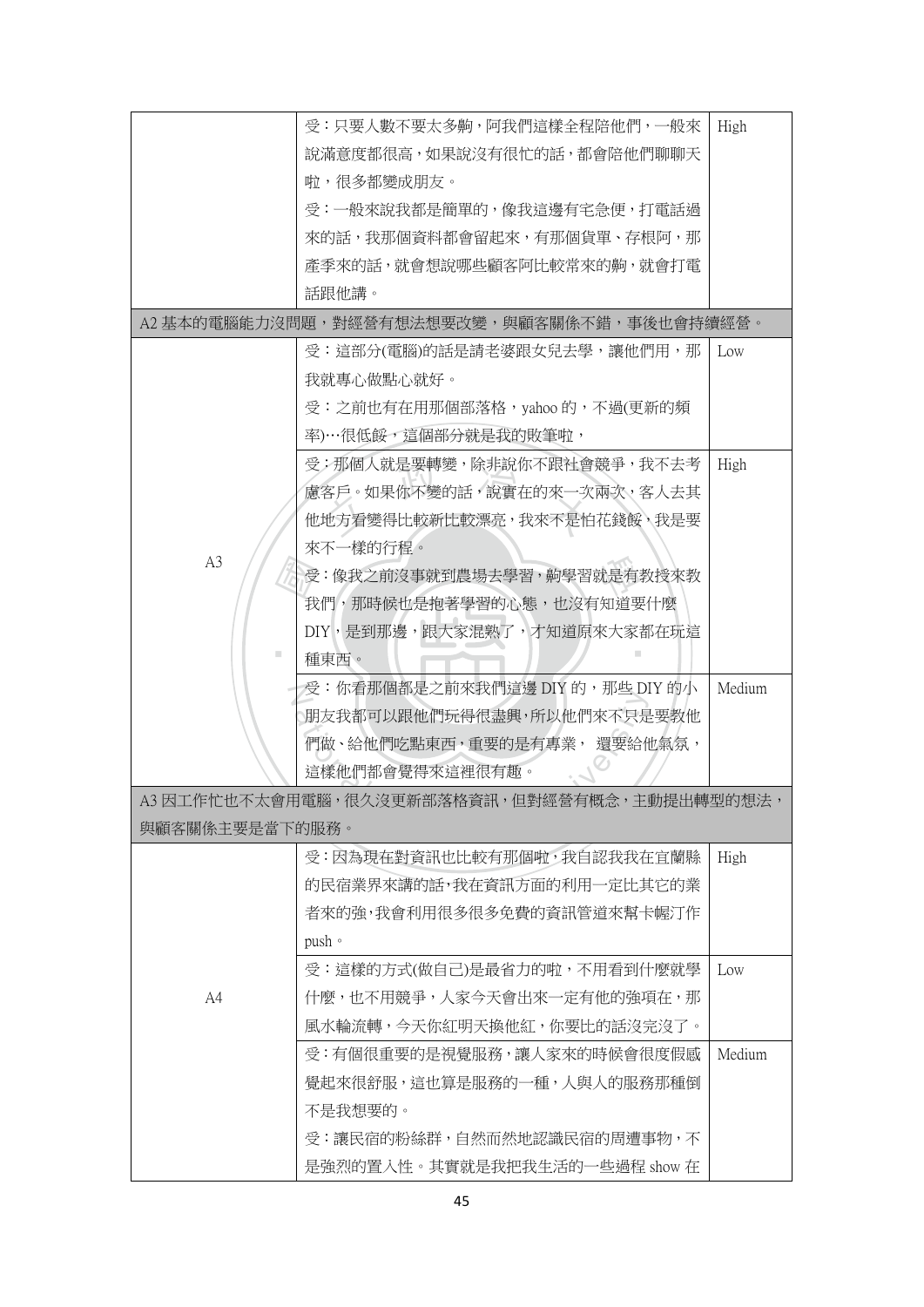|                | (Facebook) 上面。                                 |        |
|----------------|------------------------------------------------|--------|
|                | A4 在電腦方面使用上得心應手,能用 IT 為自己達到免費的宣傳效果。但因秉持著"做好自己" |        |
|                | 的理念,對創新改變的意願較低,不刻意的與顧客搏感情,但會透過網路持續的經營(潛移默化)    |        |
| 顧客。            |                                                |        |
|                | 受:我使用電腦的頻率算…普通吧,說實在我年記算有點                      | Medium |
|                | 大,我六十幾歳,所以我對於會電腦這件事情,也是透過員                     |        |
|                | 山機會中心陳老師他們教我們怎麼上網怎麼去用,可是對我                     |        |
|                | 們來說還是不順手,雖然說我們會用。但是比起我們這邊其                     |        |
|                | 他的業者還算是比較會用的,因為他們算是年紀也比較大,                     |        |
|                | 感覺有點困難。                                        |        |
|                | 受:如果有課就會去,不過有的課我已經學過了,就不會再                     | Medium |
| A5             | 去,他有的會重複,因為說實在店家不是很踴躍。                         |        |
|                | 受;像我有客人一年半來六次,他一開始跟同事來,後來就                     | High   |
|                | 跟其他的同學同事教會家人…,就是還蠻喜歡我們這裡的。                     |        |
|                | 受:像是上一次客人來,他們感覺不錯,然後後來他們就看                     |        |
|                | 到我們門口那個歌仔戲的照片,然後他們就跟那個照片合                      |        |
|                | 照,合照了以後他們就上那個 Facebook,就把照片貼上去,                |        |
|                | 然後我就會在上面說讚,然後跟他們說歡迎再來。然後後來                     |        |
|                | 他們那個主辦人來宜蘭還專程做蘿蔔糕送來給我,我覺得這                     |        |
|                | 樣很不好意思,所以又買了禮物給他。                              |        |
|                | A5 的電腦能力尚可,也有意願去學習、根據顧客的建議去做調整,大部分是回流客或客人介紹    |        |
|                | 的,離開後也會持續的與客人互動,關係良好。                          |        |
|                | 受:部落格…之前有用過一下,後來就中斷沒用了,FB的                     | Low    |
|                | 話也很少啦…                                         |        |
|                | 受:我現在可能就是去收個信看一下資料而已,那樣都要處                     |        |
|                | ' <sup>n</sup> engchl<br>理很久…                  |        |
|                | 受:有時候還是邊做邊學啦,但是別人的也不一定適合你,                     | Medium |
| A <sub>6</sub> | 因為顧客群不同嘛…                                      |        |
|                | 受:是時間是會去(數位機會中心)啦,不過我就是覺得他們                    |        |
|                | 有時候這邊教一下那邊教一下,那麼多平台記到最後我頭都                     |        |
|                | 暈了。                                            |        |
|                | 受:(客人)他想來就來阿,熟客還是會記一下啦,不過客人                    | Low    |
|                | 來過那麼多,上次有客人說他有來過,我還是阿忘了                        |        |
|                | A6 電腦對他來說有點困難,偶爾會橫顧客的意見去做修正,沒有很積極的在經營顧客關係。     |        |
|                | 受:現在我就從宜蘭縣政府的教育處那邊,我們都有帳號                      | High   |
|                | 阿,我自己可以開部落格,所以我現在有建一個,就是慢慢                     |        |
| A7             | 的做一些活動弄上去這樣。                                   |        |
|                | 受:(電腦)沒有問題阿,就是想說多用幾個平台可以多曝                     |        |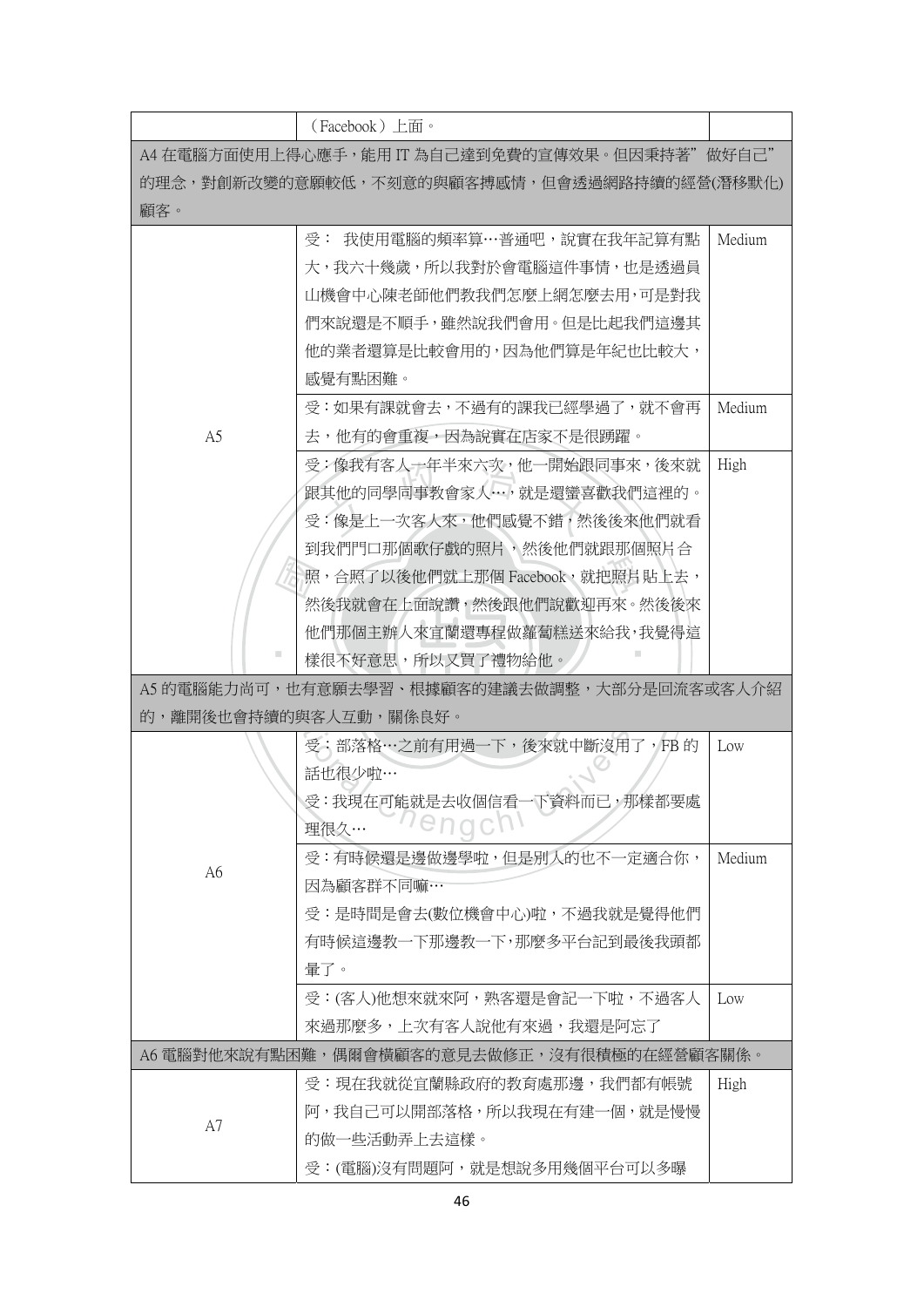|               | 光,最好資料要同步更新,像美美美的話以前做的,那電話                  |        |
|---------------|---------------------------------------------|--------|
|               | 什麼都錯的那很麻煩。                                  |        |
|               | 受:我現在就是想做一些像葉脈的 DIY 啦,你看這個葉子                | High   |
|               | 阿…就是看人家外面有這樣做,那我發現說我現在葉子很                   |        |
|               | 多,那本來是垃圾,那我可以把它變成黃金嘛,一片葉子我                  |        |
|               | 以後搞不好可以賣個五十塊阿,把它加工之後我可做成書                   |        |
|               | 籤,再加個什麼框                                    |        |
|               | 受:還有一些周邊的,我們會開發那個玉蘭花的冰阿,因為                  |        |
|               | 夏天阿…冰沙,我機器已經買了,因為那個玉蘭花冰沙應該                  |        |
|               | 很少人做啦,變成我們這邊的一個亮點啦                          |        |
|               | 受:客人有的吼,他們進來吼,就是我們服務最重要啦,我                  | Medium |
|               | 們也跟他們導…解說啦,跟他這樣開玩笑講一講,這個時候                  |        |
|               | 如果你下次再來看,造型就不一樣,有的客人真的哦,下次                  |        |
|               | 會再來哦!                                       |        |
|               | A7 能夠自己架設部落格,對資訊平台有一定的了解。對新接手的工作有熱情要做創新改變。顧 |        |
| 客關係主要來自現場的經營。 |                                             |        |
|               | 受:我很不會去用電腦餒,眼睛不好,不會去用。也是有部                  | Low    |
|               | 落格啦,就是我大女兒幫我用,不過也是要有吩咐才會去                   |        |
|               | 用,不然也是不會。                                   |        |
| ш             | 受:不不不…(改變)那是我下一代的事情,我不會餒…我認                 | Low    |
|               | 為這樣就很好了,那我們下一代如果想要做,再讓他看要怎                  |        |
|               |                                             |        |
|               | 麼去改變,…我現在這就很好了                              |        |
| A8            | 受:阿有一些會一個報一個,我也很好奇他們麼會知道來                   | Medium |
|               | 這,有的旅行社遊覽車怎麼找到這裡來。                          |        |
|               | 受:客人也很有趣,會來也會嫌說這邊很臭,但是下次還是                  |        |
|               | hengch!<br>會來                               |        |
|               | 受:客人也會說張媽媽也很好玩、很阿沙力這樣                       |        |
|               | 受:現在的互動最好玩,會唱歌仔戲給他聽,唱歌仔戲跟他                  |        |
|               | 們互動。就他們吃飽阿,我就唱他們就鼓掌這樣,就互動阿,                 |        |
|               | 就說我們的故事阿。                                   |        |
|               | A8 不使用網路,宣傳依靠政府、媒體還有客人介紹,滿足現狀不會想再做變更,靠個人魅力與 |        |

| Factor                | Item                | Definition / Evidence  |
|-----------------------|---------------------|------------------------|
| Independent Variables | Resource            | 選擇合作夥伴的標準              |
|                       | complementary       | 互補性 沒有/無計畫性的資源互補/有規劃的獨 |
|                       | Resource similarity | 特性                     |
|                       |                     | 相似性 無/有考慮              |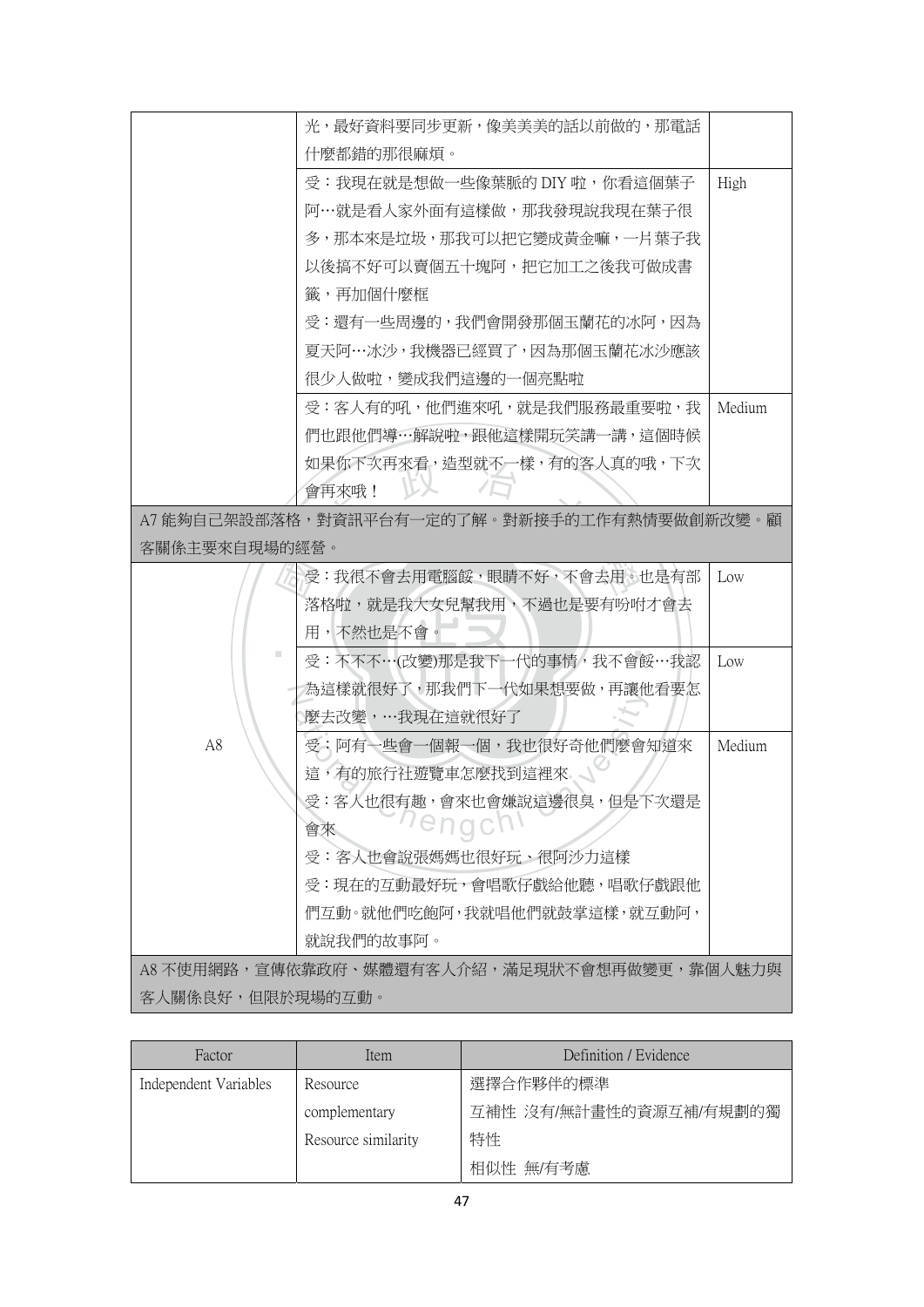| A1                                 | A2             | A <sub>3</sub>                      | A <sup>4</sup> | A <sub>5</sub> | A <sub>6</sub>                         | A7             | A <sub>8</sub> |  |
|------------------------------------|----------------|-------------------------------------|----------------|----------------|----------------------------------------|----------------|----------------|--|
| Medium                             | High           | High                                | High           | Medium         | Medium                                 | Low            | Low            |  |
| N <sub>o</sub>                     | N <sub>o</sub> | N <sub>o</sub>                      | Yes            | Yes            | N <sub>o</sub>                         | N <sub>o</sub> | Yes            |  |
|                                    |                | A1 民宿之間存在若客滿推薦去別間的合作關係 (房間資源互補),    |                |                |                                        |                |                |  |
|                                    |                | 主要以臨近的點來做推薦。→未提及相似性                 |                |                |                                        |                |                |  |
|                                    |                |                                     |                |                | 受:當然是要異業結合比較好啦,你觀光果園跟觀光果園沒什麼意思         |                |                |  |
|                                    |                |                                     |                |                | 啦,你來這邊採果去那邊又採果,那就同質性了,一定要不一樣。像去        |                |                |  |
|                                    | A2             |                                     |                |                | 金雙生那邊就是看花啦,那張媽媽那邊就是吃一些竹筍的特餐啦。          |                |                |  |
|                                    |                |                                     |                |                | 受:像有一些(商家)就不好配合,理念啦,你還是要稍為過濾一下比較       |                |                |  |
|                                    |                |                                     |                |                | 好。最主要還是服務要好,有些人他的好像比較情緒化一點,心情不好        |                |                |  |
|                                    |                |                                     |                |                | 對客人那個態度就不好,那個就不好。阿有一些已經跟人家講好,又鹹        |                |                |  |
|                                    |                |                                     |                |                | 人家來的客人太少、收費太低,品質阿偷工減料,這個也不行。           |                |                |  |
|                                    |                | A2 認為跟有不同服務内容的商家合作,行程會比較有意思。→互補性    |                |                |                                        |                |                |  |
|                                    |                | A2 認為要找理念相近的商家、服務要好。→未提相似性          |                |                |                                        |                |                |  |
|                                    |                |                                     |                |                | 受:一般來說我事都會接受(合作提案)啦,但是第一個就是我們兩個時       |                |                |  |
|                                    |                |                                     |                |                | 間上是要配合得好啦,其他我都無所謂啦。你做生意要賺錢我做生意也        |                |                |  |
|                                    |                |                                     |                |                | 要賺錢,現在生意是互利啦。如果我們三四個結合起來大家都賺錢,何        |                |                |  |
| A <sub>3</sub>                     |                | 樂而不為。                               |                |                |                                        |                |                |  |
|                                    |                | 受:我們之前也有做過都是 DIY 的,只要我們產品不一樣,我跟你講消  |                |                |                                        |                |                |  |
|                                    | m              | 費者只要我跟你介紹,他 OK 就 OK 啦,那你不可能找同樣性質的嘛, |                |                |                                        |                |                |  |
|                                    |                | 去我這邊做蔥油餅去那邊也做蔥油餅,幹嘛無聊死了,那我們可能要      |                |                |                                        |                |                |  |
|                                    |                | change 一下,看你要做別的還是我要做別的,要給他不一樣的產品,這 |                |                |                                        |                |                |  |
|                                    |                | 樣才有價值感嘛。                            |                |                |                                        |                |                |  |
| A3 認為合作是互利的,結盟中提供的服務要不同才會有價值感。→互補性 |                |                                     |                |                |                                        |                |                |  |
|                                    |                |                                     |                |                | <b>受:其實像所有的商家我們一定都會去涉獵,吃的餐廳也好我一定會先</b> |                |                |  |
|                                    |                |                                     |                |                | 去吃過,那大概會了解他的產品,再看客人的需求,先了解商家之後再        |                |                |  |
|                                    |                | 詢問旅客他想要的是什麼,想要吃什麼玩什麼,那我們再推薦給他。所     |                |                |                                        |                |                |  |
|                                    |                | 以所有的資訊我一定會先了解過才會丟給客人。               |                |                |                                        |                |                |  |
|                                    |                | 受:因為這種東西你介紹的你要背書,如果不好吃的話他都會幫我們加     |                |                |                                        |                |                |  |
|                                    |                | 減分,因為是我們介紹出去的。像民宿我們這邊滿了客人說那你幫我介     |                |                |                                        |                |                |  |
|                                    | A4             | 紹民宿,這個其實壓力都很大,很多到最後都打破掉,那些客人喜歡我     |                |                |                                        |                |                |  |
|                                    |                |                                     |                |                | 們就喜歡我們,不會因為那邊沒有了換這邊,沒那麼容易。             |                |                |  |
|                                    |                |                                     |                |                | 受:我會先了解說你的價位、想要的感覺是什麼,我一定會推薦優質的        |                |                |  |
|                                    |                |                                     |                |                | 民宿,那我一定會去看過他家、經營者的理念什麼的都 OK,我才會推       |                |                |  |
|                                    |                | 薦。                                  |                |                |                                        |                |                |  |
|                                    |                |                                     |                |                | 受:我們這邊有些同業在說,為什麼這些民宿業者都沒有丟客人給他         |                |                |  |
|                                    |                |                                     |                |                | 啦,…阿是要怎麼丟給你,有時候丟給你客人滿意度差的時候,我敢丟        |                |                |  |
|                                    |                |                                     |                |                | 嗎?一個兩個都說服務不好的時候,我根本就不敢丟阿…所以我們會找        |                |                |  |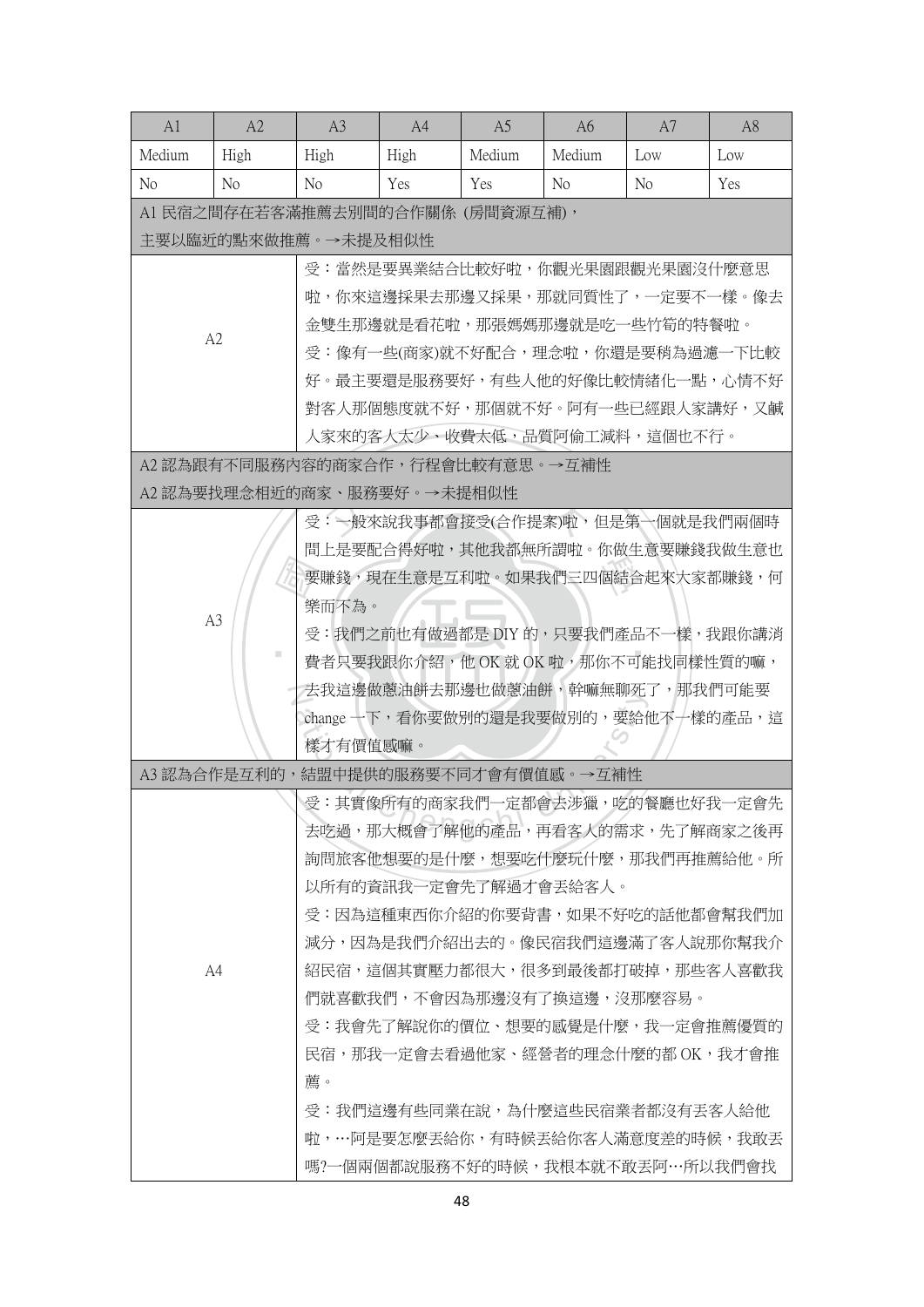|     | 好的異業結盟,像我就常常介紹客人到胡搞蝦搞(餐廳)去                  |
|-----|---------------------------------------------|
|     | A4 認為推薦是以自己的信用背書,所以極為嚴格,其他商家不容易得到推薦。        |
|     | 認為客人喜歡他們這種質感,所以會挑選服務好,理念等級相似的商家做異業的結盟。→相似性、 |
| 互補性 |                                             |
|     | 受:我們(客滿)會跟他們合作(推薦),比如說庄腳所在、山頂所在、大礁          |
|     | 溪左岸…,其他的像是波的農場、大礁溪農場、庄腳所在,庄腳所在他             |
|     | 有農場,它們也有一些 DIY 烤番薯,我們客人想去的話也會介紹他們過          |
|     | 去。                                          |
| A5  | 受:(套裝)行程可能像採果 DIY…還是看客人需求,如果他們只想要採          |
|     | 果不想 DIY,那我就會介紹採果的給他…就是看各個層面啦,因為客人           |
|     | 想要 DIY 的東西也不一樣…                             |
|     | 受:會我會考慮(合作的對象),看他對客人的態度,就像你說合作的店            |
|     | 家,我們之前也有跟一家民宿合作,但是客人的反應都很不好,會回來             |
|     | 抱怨,所以我們後來就不會再介紹客人給他                         |
|     | A5 若房間客滿時,會推薦客人去其他的民宿。→房間資源互補               |
|     | 主要根據客人的需求推薦商家,也會看對方的服務品質來評估。→未提及相似性。        |
|     | 受:我會問你(客人)的需求是什麼,幾個人,看有什麼比較適合的,大            |
|     | 概要的是什麼                                      |
|     | 受:像有人要吃紅心芭樂冰我就會跟他講阿,還是阿蘭城的醋,就近啦             |
|     | ~那零星的時間兩個小時一個小時,像張媽媽筍餐我也會跟他講阿,              |
| A6  | ·訪:那像如果你們這邊滿了,會推薦給其他民宿嗎?                    |
|     | ·受:會,我們也是會,不過其實平常日不會,大部分當是大日的時候,            |
|     | 像過年啦,這種很大日的,人很多。到真的很大日的時候,(客人)只要            |
|     | 有房間就好了。                                     |
|     | A6 若客滿也是會推薦給其他民宿→房間資源的互補                    |
|     | 在異業部分,視客人的需求來做推薦。→未提及相似性                    |
| A7  | 受:其實是私交啦,就是朋友嘛,大家的頻率比較相同。                   |
|     | A7 合作的依據是商家之間的關係。→未提及相似性或互補性。               |
|     | 受:像這些(商家)平常就有在互動啦,所以都會說…我都是跟客人說讓            |
|     | 他們自己去選,我不會預訂好。                              |
|     | 受:像我們這邊可以接到 20 桌的也就我、山頂會館、庄腳所在而已,           |
| A8  | 是可以去哪裡,噢…還有千里光~他們那個搞到很大間。                   |
|     | 受:旅行社問,我們會跟他說很多間…不過你也要去考慮說他能不能裝             |
|     | 那些人,像亞典阿、菌寶貝他們比較可以裝這些人,看他們的人數多少             |
|     | 來調整…像那個千喜點心最近在蓋,我是跟他說你那個體驗教室最好能             |
|     | 裝到一百五十個 ,這樣以後我們比較好跟他配合啦~                    |
|     | A8 視客人需求,但會考量人數,推薦規模相當的商家。→相似性              |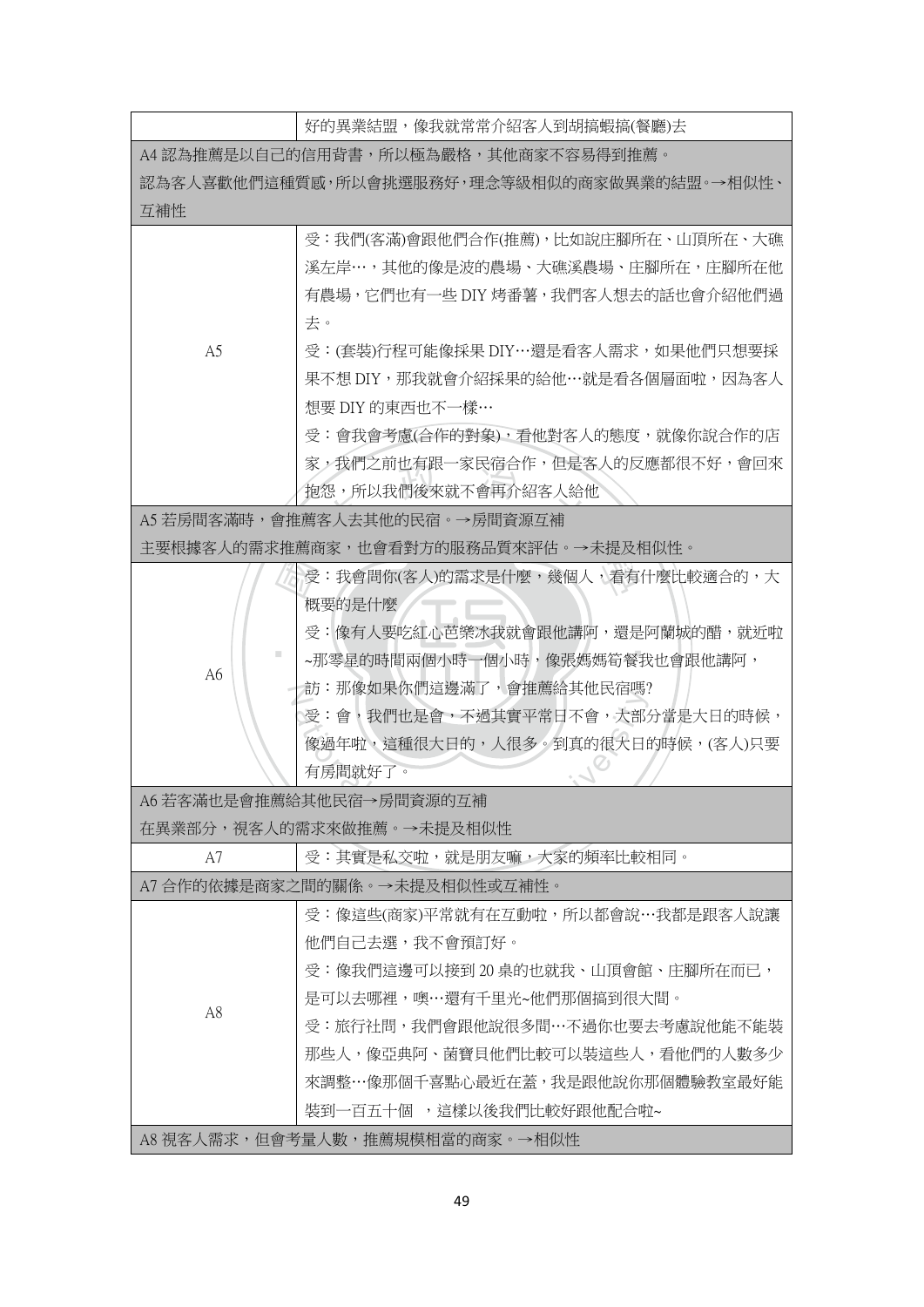|                                     | Factor                           | Item                                    |                |                                       | Definition / Evidence |        |                |
|-------------------------------------|----------------------------------|-----------------------------------------|----------------|---------------------------------------|-----------------------|--------|----------------|
|                                     | Moderating                       | IT-enabled collaboration                |                | 商家透過 IT 與其他業者互動的程度                    |                       |        |                |
|                                     | variables                        | with partners                           |                | 不用 IT 互動/基本交流/溝通合作事宜                  |                       |        |                |
| A1                                  | A2                               | A <sub>3</sub>                          | A4             | A <sub>5</sub>                        | A <sub>6</sub>        | A7     | A <sub>8</sub> |
| Medium                              | Low                              | Low                                     | Medium         | Medium                                | Low                   | Medium | Low            |
|                                     |                                  |                                         |                | 受:我(Facebook)現在裡面有一千多人,主要還是民宿業者、貨是我們在 |                       |        |                |
| A1                                  |                                  |                                         |                | 地的,也有一些外面的啦,但是會在互動的還是那幾個。             |                       |        |                |
|                                     |                                  |                                         |                | 受:商家之間的關係都是不錯的,會來按個讚阿留言阿。             |                       |        |                |
|                                     |                                  | A1 電腦能力還不錯,會用 FB 跟其他商家進行基本的交流。→medium   |                |                                       |                       |        |                |
|                                     |                                  |                                         |                | 受:像以前老爺酒店是直接來我們休閒農業區跟總幹事接洽,我們總幹       |                       |        |                |
|                                     |                                  | 事提供行程給他們選。                              |                |                                       |                       |        |                |
|                                     |                                  |                                         | 訪:所以都是透過當面的方式? |                                       |                       |        |                |
|                                     | A2                               |                                         |                | 受。對對,他們也很慎重阿,會帶整個部門的人來玩一次看看。          |                       |        |                |
|                                     |                                  |                                         |                | 受:從網站這樣看(其他商家的資訊),是會有幫助,但那個還只是皮毛,     |                       |        |                |
|                                     |                                  |                                         | 應該最主要還是現場去看。   |                                       |                       |        |                |
|                                     |                                  |                                         |                | 受:也是會 FB 啦但是很少,大部分都是同業,還有其他休閒農業區的     |                       |        |                |
|                                     |                                  | 也有,認識的。                                 |                |                                       |                       |        |                |
|                                     |                                  | A2 合作的洽談是面對面的,少有網路互動的方式。→low            |                |                                       |                       |        |                |
| A <sub>3</sub>                      |                                  |                                         |                | 受:為像我之前做網頁,也有台北那邊的幾家餐廳阿看到就跟我們訂貨。      |                       |        |                |
|                                     | A3 有部落格做好放著很久沒更新,工作忙沒有時間用電腦。→low |                                         |                |                                       |                       |        |                |
| 受:FB 上商家會有什麼樣的互動呢…怎麼講,像我在 FB 上的應用是自 |                                  |                                         |                |                                       |                       |        |                |
|                                     |                                  | 然而然的,不是很商業行為的…那互動好像比較少啦。像如果有人在我         |                |                                       |                       |        |                |
|                                     | A4                               | FB 留太商業行為的話我也都是直接砍,包括他跟他的朋友都隔絕掉。        |                |                                       |                       |        |                |
|                                     |                                  | 受:我也會看網路上的評論阿,像民宿的話也都會稍微 search,我在網     |                |                                       |                       |        |                |
|                                     |                                  | 路上的功課做的還蠻多的。                            |                |                                       |                       |        |                |
|                                     |                                  | A4 不刻意去宣傳,自然而然形成互動,能善用網路了解其他 商家。→medium |                |                                       |                       |        |                |
|                                     |                                  |                                         |                | 受:(商家間)都是用打電話,主要還是這邊的商家…              |                       |        |                |
| A5                                  |                                  | 受:FB 有,就是用個人帳號那後面有寫隱居山林,                |                |                                       |                       |        |                |
|                                     |                                  | 受:偶爾有(用 FB 跟商家互動),就在 FB 上按個讚阿說你的照片很漂亮   |                |                                       |                       |        |                |
|                                     |                                  | 阿…就比較朋友間的。                              |                |                                       |                       |        |                |
| A5 透過 FB 與商家維持朋友間的互動。→medium        |                                  |                                         |                |                                       |                       |        |                |
|                                     |                                  |                                         |                | 受: FB 的話…就是跟我自己的朋友, 沒有跟其它的商家, 因為我用自   |                       |        |                |
|                                     |                                  |                                         | 己的名字不是用山頂所在啦。  |                                       |                       |        |                |
|                                     | A <sub>6</sub>                   |                                         |                | 受:有時候交流也會知道,喔有什麼奧客阿~不過都是面對面的啦,透       |                       |        |                |
|                                     |                                  | 過網路的就比較少。                               |                |                                       |                       |        |                |
|                                     |                                  |                                         | 受:大部分還是面對面。    |                                       |                       |        |                |
|                                     |                                  | A6 商家的互動幾乎都是面對面的,不會用網路跟其他商家互動。→low      |                |                                       |                       |        |                |
| A7                                  |                                  |                                         |                | 受:我們這邊有枕頭山休閒農業區的官網,但是後來就是價格的問題,       |                       |        |                |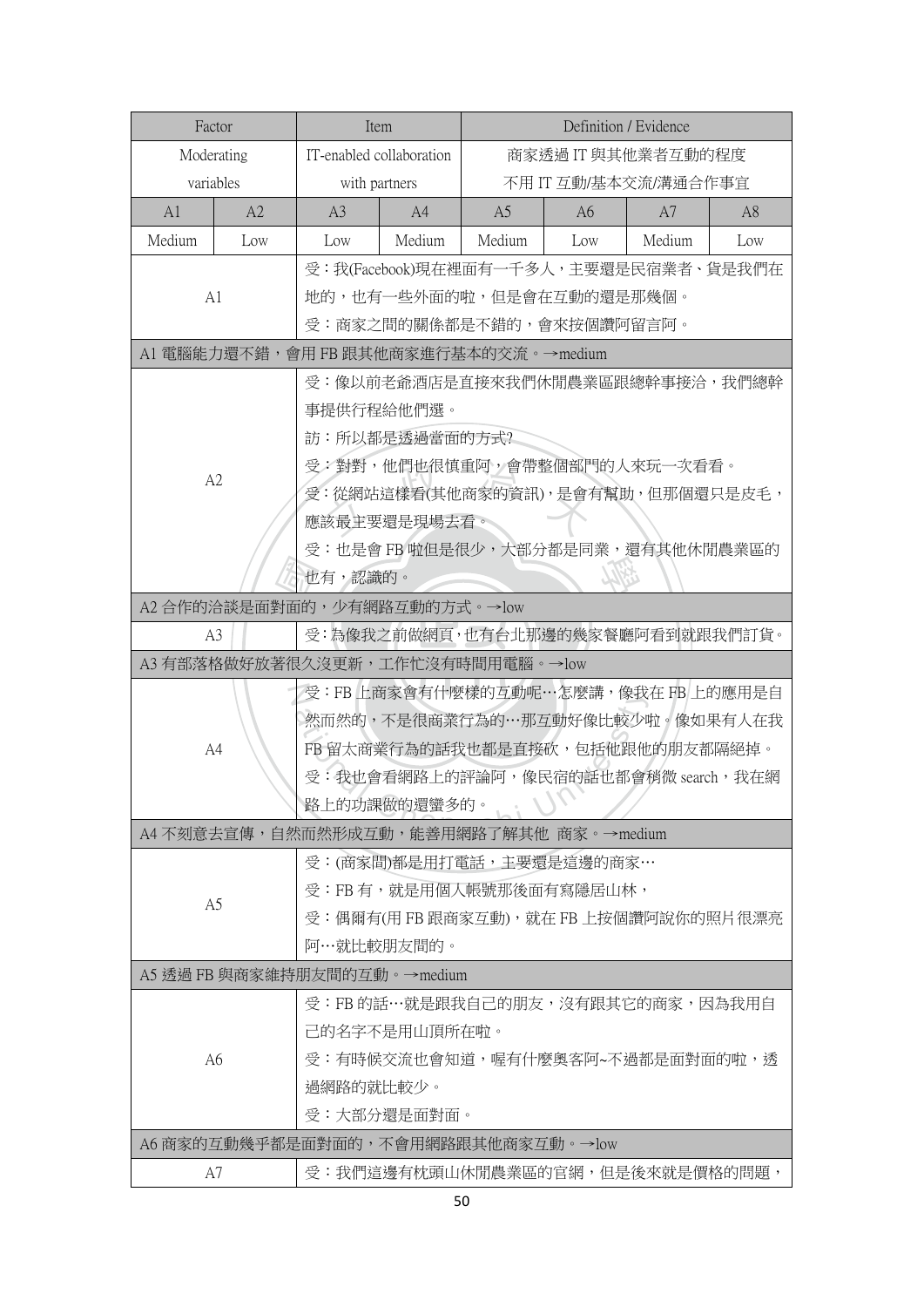|                                 | 那一年的維護費阿還蠻高的,因為他也達不到什麼效益,所以後來很多    |  |  |
|---------------------------------|------------------------------------|--|--|
|                                 | 就退出。                               |  |  |
|                                 | 受:FB 有,YAM 天空也有,就是枕頭山這邊…也會跟其他商家互動。 |  |  |
|                                 | 受:我們還是開會比較多啦,網路上面的串連好像就用 FB 而已。    |  |  |
|                                 | A7 會用 FB 等與其他商家作互動串連。→medium       |  |  |
| A8                              | 受:(商家間)都打電話啦,不然就叫客人直接跟他們聯絡         |  |  |
| A8 幾乎不去用電腦,所以也不會用 IT 與商家連絡。→low |                                    |  |  |

| Factor         |        | Item                                 |                     | Definition / Evidence                           |                |                                       |     |
|----------------|--------|--------------------------------------|---------------------|-------------------------------------------------|----------------|---------------------------------------|-----|
| Moderating     |        | IT-enabled collaboration             |                     | The frequency of the firm to communicate with   |                |                                       |     |
| Variables      |        | with customers                       |                     | customers through the IT-enabled collaboration. |                |                                       |     |
| A1             | A2     | A3                                   | A4                  | A <sub>5</sub>                                  | A <sub>6</sub> | A7                                    | A8  |
| Medium         | Medium | Low                                  | <b>High</b>         | Medium                                          | Low            | Medium                                | Low |
|                |        |                                      | 訪:您在使用電腦方面的頻率?      |                                                 |                |                                       |     |
|                |        |                                      |                     |                                                 |                | 受:我上班幾乎都是電腦,然後下班也是會偶爾看一下 Facebook 或部落 |     |
|                |        |                                      |                     | 格,如果有上就是看一兩個小時這樣。                               |                |                                       |     |
|                |        |                                      |                     | 訪:會不會使用電腦和之前的客人互動?                              |                |                                       |     |
|                |        |                                      |                     |                                                 |                | 受:之前我常跟他們互動啦,像來這邊的客人我會拍照片上傳部落格,       |     |
|                |        |                                      |                     |                                                 |                | 然後寄給他們。可是後來我就懶得…反正我就不是很想經營啦…。以前       |     |
| A1             | ш      |                                      | 會常常做,現在就懶得做。        |                                                 |                |                                       |     |
|                |        |                                      |                     | 訪:您在留言板上與顧客的回應頻率多嗎?                             |                |                                       |     |
|                |        | 受:之前有啦,但後來我幾乎很少去看它。                  |                     |                                                 |                |                                       |     |
|                |        | 受:我會在部落格上放一系列的照片、當天的心情、與顧客互動的情形      |                     |                                                 |                |                                       |     |
|                |        | 等等。像望龍埤是我先介紹出來的,所以有很多顧客會看到然後打電話      |                     |                                                 |                |                                       |     |
|                |        | 來詢問。                                 |                     |                                                 |                |                                       |     |
|                |        | 受:之前過年或什麼節日會送個賀卡給顧客,現在都沒弄。           |                     |                                                 |                |                                       |     |
|                |        |                                      | 受:我很少用 Email 跟顧客聯絡。 |                                                 |                |                                       |     |
|                |        | A1 之前很常與顧客互動,近期較少,平均而言頻率尚可。 → Medium |                     |                                                 |                |                                       |     |
|                |        |                                      | 訪:留言板你大概是多久會去看?     |                                                 |                |                                       |     |
| A2             |        |                                      |                     |                                                 |                | 受:信箱每天都會看,留言板我會設定有留言的話會寄到信箱,再去做       |     |
|                |        | 回覆。                                  |                     |                                                 |                |                                       |     |
|                |        | A2 每天會收信,偶爾與顧客互動。 → Medium           |                     |                                                 |                |                                       |     |
|                |        | 受:網路行銷這些都是我老婆和我女兒幫我處理。               |                     |                                                 |                |                                       |     |
|                |        |                                      |                     |                                                 |                | 受:之前做了網頁之後,有台北幾家顧客(大戶)來訂,之後我就很忙,      |     |
| A <sub>3</sub> |        |                                      |                     |                                                 |                | 哪有時間去看那個網頁,所以整個零售商這一塊就整個中斷掉。那當然       |     |
|                |        |                                      |                     | 將來我那一邊做的話就不能忽略這一塊。                              |                |                                       |     |
|                |        |                                      |                     |                                                 |                | 受:留言是一定有,只是目前比較少,因為你…坦白講,人就是有新的       |     |
|                |        |                                      |                     | 東西比較有吸引力,現在我們就是沒有去更新…                           |                |                                       |     |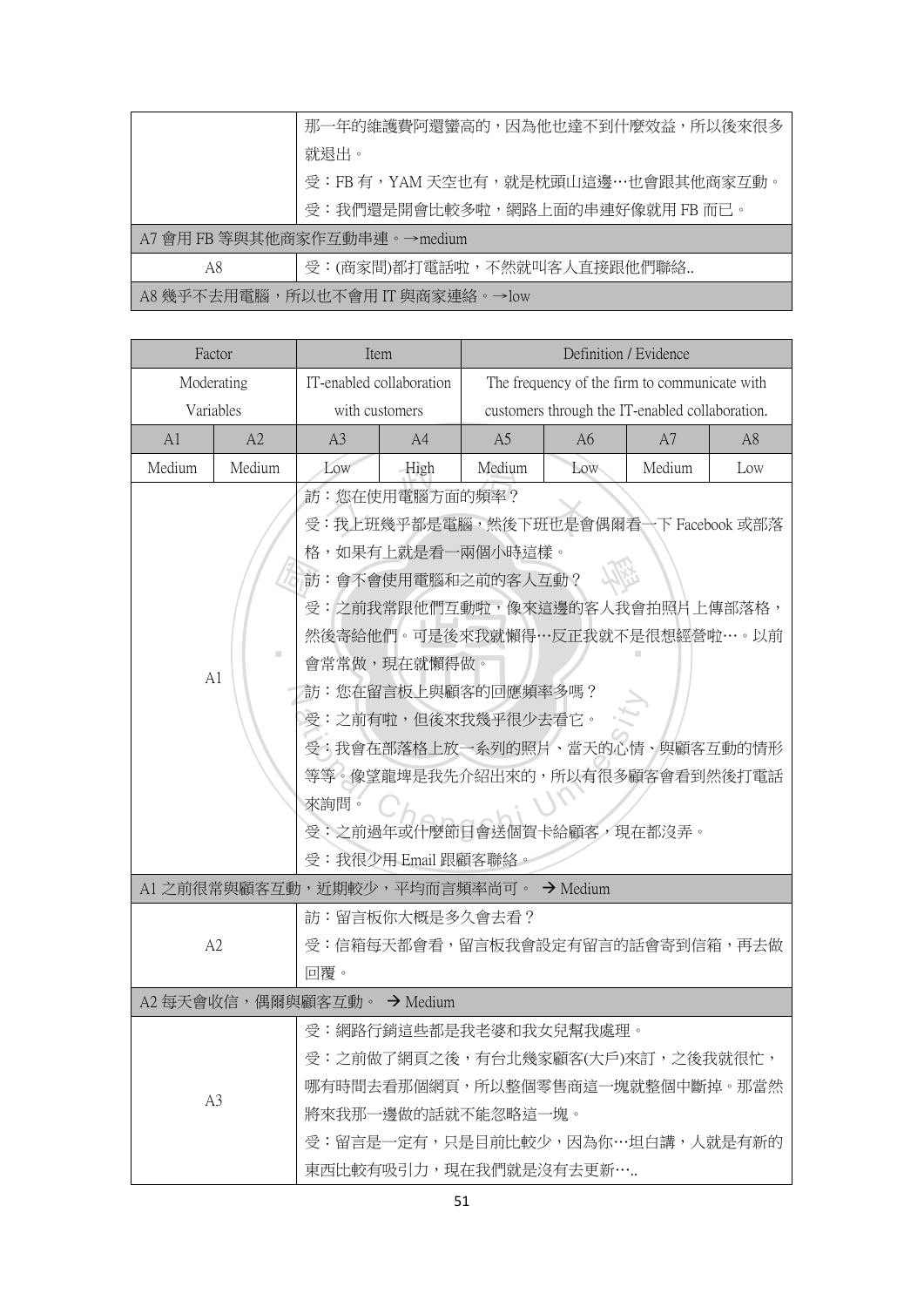|                | 受:(留言)通常是由我老婆做回應,但是可能不高啦。               |
|----------------|-----------------------------------------|
|                | A3 互動由家人處理,且非目前主力,頻率極低。 → Low           |
|                | 受:我會利用很多很多不同的資訊廣告幫民宿做 Push。             |
|                | 受:讓民宿的粉絲群,自然而然地認識民宿的周遭事物,不是強烈的置         |
|                | 入性。其實就是我把我生活的一些過程 show 在(FB)上面。像有很多     |
| A4             | 人就說老闆你可以當望龍埤的代言人。                       |
|                | 受:我都會去 google 搜到網友文章。我把它(某一篇它搜尋到的網友文    |
|                | 章)PO 在網路上面的時候,每個人解讀不一樣。這會把我的感覺寫出來。      |
|                | A4 每天都會透過各種平台與顧客互動與了解顧客。 → High         |
|                | 受:我會(定期)更新民宿資訊,然後每天大概就是上網看一下有誰寄信        |
|                | 給我。                                     |
|                | 訪:所以您跟客人大部分都是透過 Email 來溝通嗎?             |
|                | 受:很少,大部分都是接電話,因為其實客人也很少用 Email。         |
|                | 受:偶爾會透過 facebook 跟客人互動, 但是比較少。像是上一次客人來, |
|                | 他們感覺不錯,然後後來他們就看到我們門口那個歌仔戲的照片,然後         |
|                | 他們就跟那個照片合照,合照了以後他們就上那個 facebook,就把照片    |
| A <sub>5</sub> | 貼上去,然後我就會在上面說讚,然後跟他們說歡迎再來。然後後來他         |
|                | 們那個主辦人來宜蘭還專程做蘿蔔糕送來給我。                   |
|                | 受:有客人在留言版上跟我留言。                         |
| ш              | 受:然後也有客人透過 facebook,就是跟我說,因為他曾經問我說他們    |
|                | 過年想要去哪一家餐廳吃,來宜蘭吃飯,我就推薦給他,然後他後來就         |
|                | 透過 facebook 跟我謝謝,因為那一家真的又好吃又便宜。         |
|                | 受:有一兩個客人會在 facebook 上說生日快樂,老闆娘最近好不好。然   |
|                | 後會有客人在部落格跟我說我的早餐很好吃。                    |
|                | A5 有些許顧客會與之互動,頻率尚可。 → Medium            |
|                | 訪:那有你需要帳號密碼登入的平台嗎?                      |
|                | 受:沒有耶,那些我不會操作所以…。                       |
|                | 訪:那有部落格嗎?                               |
|                | 受:我沒用耶。之前也許有我也不知道,好像有一個,但如果沒持續          |
|                | 直用,斷掉就沒用了啊。                             |
|                | 訪:那有用像 facebook 嗎?                      |
| A6             | 受:facebook….現在沒耶。用我自己的名字而已。跟我自己的朋友聊-    |
|                | 下而已。                                    |
|                | 訪:那有來過這裡的顧客會加你 facebook 嗎?              |
|                | 受:恩…他不知道我。                              |
|                | 受:我會固定收信。                               |
|                | 訪:那會有顧客寄 Email 給你嗎?頻率多嗎?                |
|                | 受:會會。不多,大部分還是打電話。                       |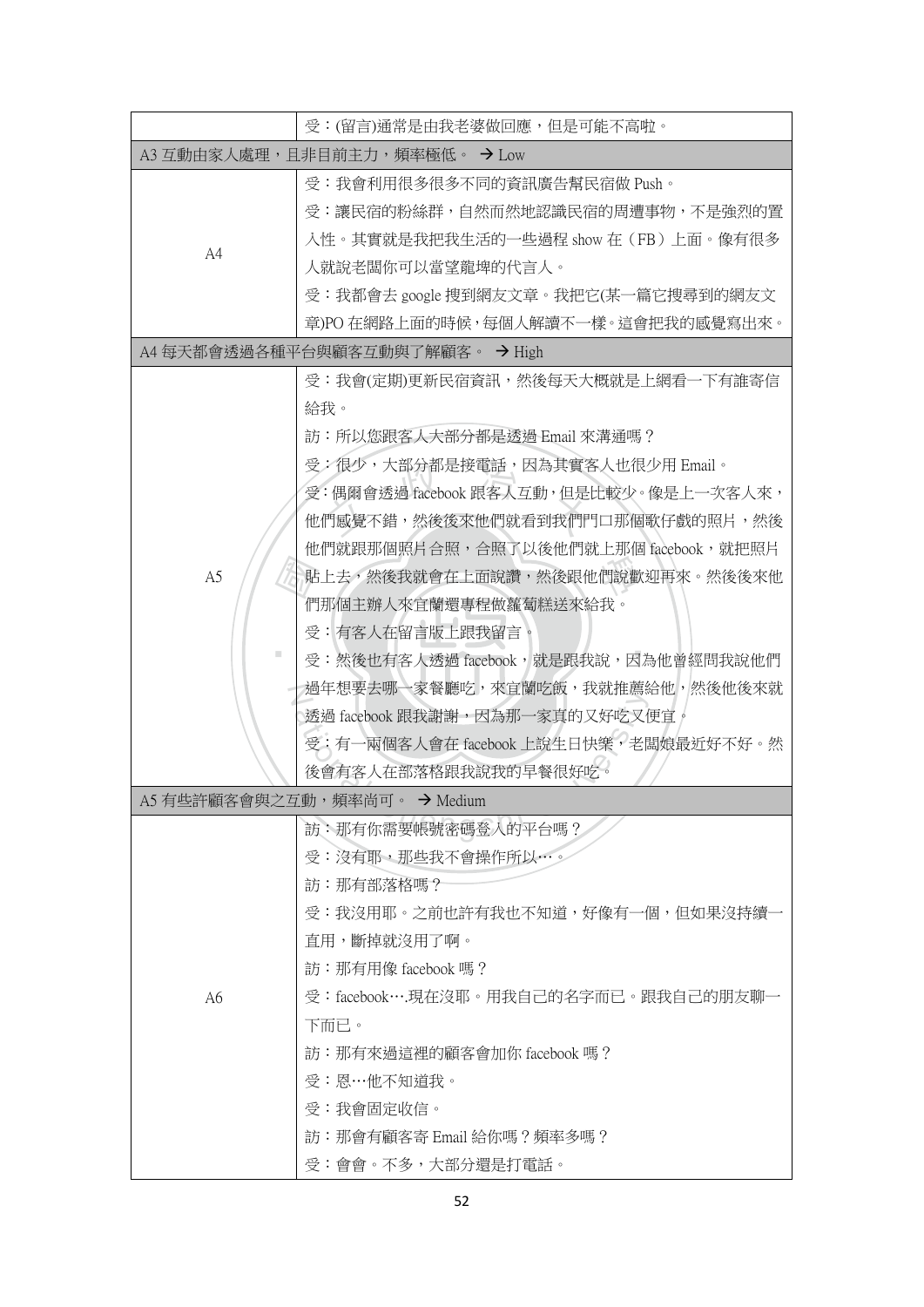|                              | 受:之前有留言版,客人說有留言,但就沒有看到。所以我很生氣,就 |                                        |  |  |  |  |
|------------------------------|---------------------------------|----------------------------------------|--|--|--|--|
|                              | 沒有用了。                           |                                        |  |  |  |  |
|                              |                                 | 受:有一些比較工夫(費力)的會寄(透過 Email)幾張照片給他們(客人)。 |  |  |  |  |
| A6 僅與極少數顧客透過 Email 互動。 → Low |                                 |                                        |  |  |  |  |
|                              | 訪:會用平台與顧客互動留言嗎?                 |                                        |  |  |  |  |
| A7                           | 受:互動嗎?會阿會阿,留言阿什麼的。              |                                        |  |  |  |  |
|                              |                                 | 受:像留言板應該是很好用,像就跟我們反應這邊蚊子很多,我就要快        |  |  |  |  |
|                              |                                 | 點處理,像有人說很髒亂阿,我就要趕快掃一掃。                 |  |  |  |  |
|                              | A7 認為留言板很好用,有時與之互動。→ Medium     |                                        |  |  |  |  |
|                              |                                 | 訪:你們有什麼部落格嗎?會在上面更新東西嗎?                 |  |  |  |  |
|                              | 受:有啦,都我大兒子在用,不然就上次都我女兒在用。有時候會用不 |                                        |  |  |  |  |
|                              | 然都沒用。                           |                                        |  |  |  |  |
| A8                           | 受,我以前在做總幹事時,我會每天去給它看上面的那個網站,我現在 |                                        |  |  |  |  |
|                              | 沒做總幹事我就沒去看。現在都叫我兒子去用。           |                                        |  |  |  |  |
|                              | 訪:有人會在(平台)上面問說你這邊…?             |                                        |  |  |  |  |
|                              | 受:沒沒沒,都打電話。在網路上看到然後他打電話給我。如果你沒透 |                                        |  |  |  |  |
|                              | 過電話要來吃我也不讓他吃。                   |                                        |  |  |  |  |
| A8 有互動平台但幾乎沒有在使用。 → Low      |                                 |                                        |  |  |  |  |
|                              |                                 |                                        |  |  |  |  |
| Factor                       | Definition / Evidence<br>Item   |                                        |  |  |  |  |

|                     | Factor<br>Item |                                       |                               | Definition / Evidence |     |                                                      |     |  |
|---------------------|----------------|---------------------------------------|-------------------------------|-----------------------|-----|------------------------------------------------------|-----|--|
| Dependent Variables |                |                                       | Performance                   | ٠<br>收入增加/顧客關係/商家關係   |     |                                                      |     |  |
| A <sub>1</sub>      | A <sub>2</sub> | A <sub>3</sub>                        | A4                            | A5                    | A6  | A7                                                   | A8  |  |
| Medium              | Low            | Low                                   | High                          | Medium                | Low | Low/Medium                                           | Low |  |
|                     |                |                                       | 訪:有因為透過 Facebook 認識原本不認識的商家嗎? |                       |     |                                                      |     |  |
|                     |                |                                       | 受:也是有啦不過基本上就是讚一下,留言這樣子。       |                       |     |                                                      |     |  |
|                     |                |                                       | 訪:所以其實商家之間的關係還不錯?             |                       |     |                                                      |     |  |
|                     |                |                                       | 受:有阿有阿,我們都是有在互動。              |                       |     |                                                      |     |  |
| A <sub>1</sub>      |                | 訪:是透過什麼在販賣商品?                         |                               |                       |     |                                                      |     |  |
|                     |                | 受:現在在 Facebook 上有一個社團是專門在販賣的,做公益,所以我現 |                               |                       |     |                                                      |     |  |
|                     |                | 在是希望有一個平台可以專門販售,因為 Facebook 一定要有帳號才能使 |                               |                       |     |                                                      |     |  |
|                     |                | 用。                                    |                               |                       |     |                                                      |     |  |
|                     |                |                                       |                               |                       |     | A1 透過 Facebook 與商家維持不錯的互動關係,並且利用此增加商品部分的銷售金額。→Medium |     |  |
|                     |                |                                       | 訪:接觸的客人廣泛嗎?                   |                       |     |                                                      |     |  |
|                     |                | 受:有阿,外國的也有新加坡、大陸的。                    |                               |                       |     |                                                      |     |  |
|                     | A2             | 訪:會不會利用這樣的互動平台找到旅遊產業的新朋友?             |                               |                       |     |                                                      |     |  |
|                     |                |                                       | 受:會阿會阿,會想阿,就要多認識阿。            |                       |     |                                                      |     |  |
|                     |                |                                       | 訪:會希望可以透過這樣互動?                |                       |     |                                                      |     |  |
|                     |                | 受:對,一定是要互動很好有交情人家才會根你講深入一點,沒有交情       |                               |                       |     |                                                      |     |  |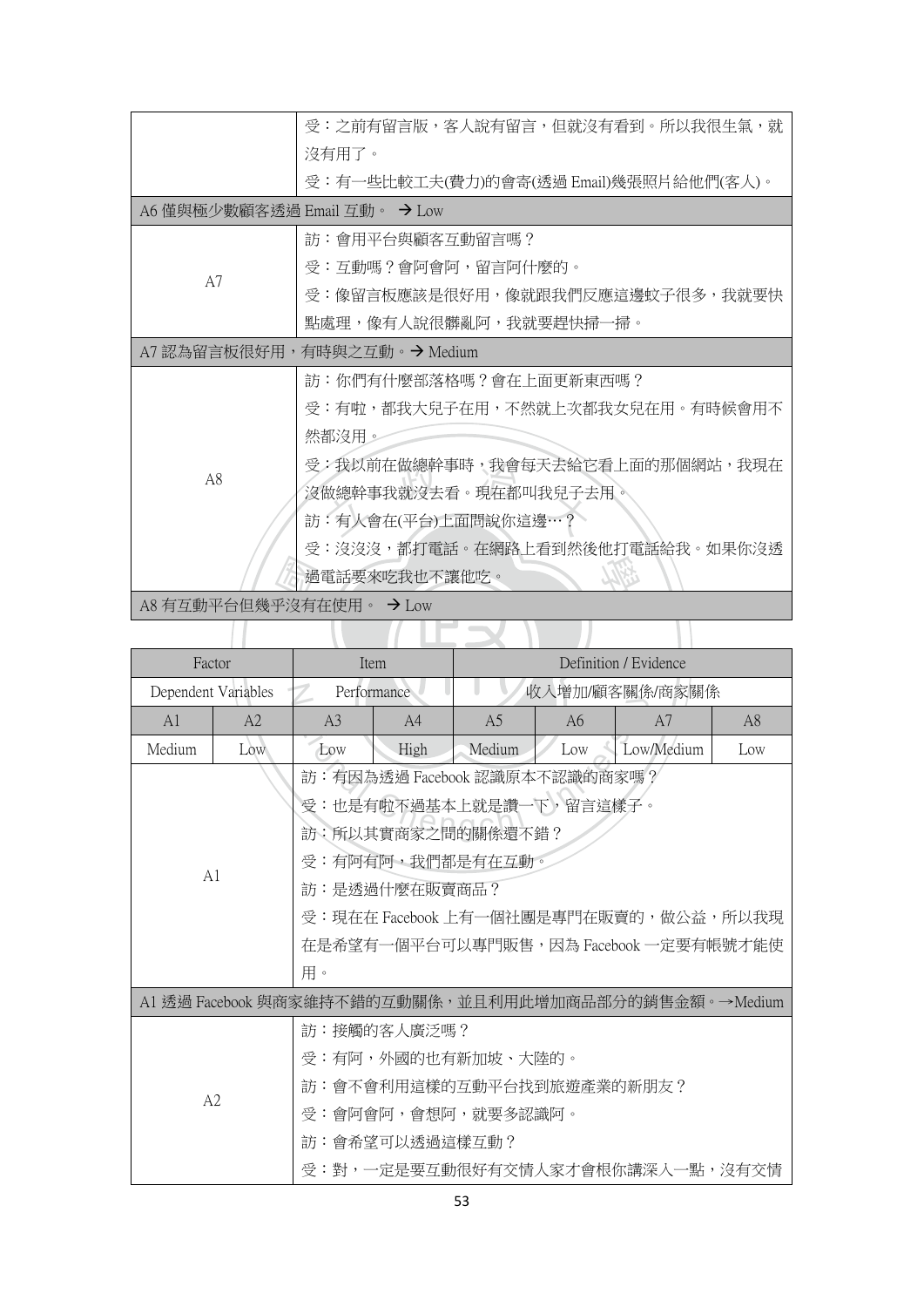|                     | 沒人教,生意就會不好了阿。                                 |  |  |  |  |
|---------------------|-----------------------------------------------|--|--|--|--|
|                     | A2 來訪消費的顧客相當廣泛,非常注重與其他商家的關係,希望可以從中學習到經營上的一些   |  |  |  |  |
| 方法,但目前僅限於面對面。→Low   |                                               |  |  |  |  |
|                     | 受:台北那邊都是從平台得到我們的資訊這樣,看到我們的產品,就打               |  |  |  |  |
| A <sub>3</sub>      | 電話來問這樣,就有進貨試一下,阿不錯就繼續訂這樣。                     |  |  |  |  |
|                     | A3 很少用資訊科技相關的東西,所以並沒有太大績效成長→Low               |  |  |  |  |
|                     | 受:卡幄汀很大的優勢就在三、四年前部落格盛行的時候,我可以說累               |  |  |  |  |
|                     | 積下來了好幾百篇的文章,那個就是幫我們背書,消費者一定會去做搜               |  |  |  |  |
|                     | 尋。                                            |  |  |  |  |
|                     | 受:像我都會運用一些免費的資訊科技來行銷。                         |  |  |  |  |
| A4                  | 受:現在我的 FB 朋友有 900 多個,從 200 多個後我就沒主動加人了,一      |  |  |  |  |
|                     | 般的商家或是顧客我會評估一下,不是太商業行為的話我會同意加入他               |  |  |  |  |
|                     | 好友。                                           |  |  |  |  |
|                     | 受:很多人會加我朋友,粉絲群我是沒經營,但其實這個互動是很不錯               |  |  |  |  |
|                     | 的,你不用很商業行為,但就會讓人覺得好想要再來。                      |  |  |  |  |
|                     | A4 利用部落格和 FB 等免費的平台成功增加許多收入和降低了成本,同時也與商家和顧客建立 |  |  |  |  |
| 了不錯的互動關係(非商業)。→High |                                               |  |  |  |  |
|                     | 受:偶而會跟附近的商家用 Facebook 互動,照片讚一下這樣。             |  |  |  |  |
|                     | 訪:是否有認識其他地區的商家然後互動?                           |  |  |  |  |
| ш                   | 受:其他的區有,像內城那邊有,我們有時會幫他按讚。                     |  |  |  |  |
| A5                  | 訪:透過這些資訊科技平台是否能夠有新的顧客來訪嗎?                     |  |  |  |  |
|                     | 受:會,但覺得不多,因為現在各種平台太多了。                        |  |  |  |  |
|                     | 受:然後也有客人透過 Facebook,就是跟我說,因為他曾經問我說他們          |  |  |  |  |
|                     | 過年想要去哪一家餐廳吃,來宜蘭吃飯,我就推薦給他,然後他後來就               |  |  |  |  |
|                     | 透過 Facebook 跟我謝謝,因為那一家真的又好吃又便宜。               |  |  |  |  |
|                     | A5 利用這些平台並沒有增加太多的收入,但是認識了許多商家與顧客,互動性也相當良好,維   |  |  |  |  |
| 持著不錯的關係。→Medium     |                                               |  |  |  |  |
|                     | 訪:會不會用 Facebook 跟顧客或是商家互動?                    |  |  |  |  |
|                     | 受:不會耶,就自己的朋友這樣。                               |  |  |  |  |
| A6                  | 受:跟其他家交流阿,比較不會。                               |  |  |  |  |
|                     | 受:不太善於在沒看到人的情況下去表達。                           |  |  |  |  |
|                     | 受:大部分還是網路看到來的客人啦。                             |  |  |  |  |
|                     | A6 收入主要來自於網路或是朋友介紹,但其實也非常有限。對於顧客和商家的關係上少有互動   |  |  |  |  |
|                     | 或是交流,也沒有意願要認識更多商家。→Low                        |  |  |  |  |
|                     | 訪:您有透過像資訊平台或是 Facebook 因此認識原本不認識新的業者?         |  |  |  |  |
| A7                  | 受:其實 Facebook 該怎麼講, 有的都是看共同朋友, 對阿, 如果共同朋      |  |  |  |  |
|                     | 友很多就會知道我是誰,因為我都是用假的名字阿。其實他可以透過誰               |  |  |  |  |
|                     | 誰誰這樣知道我是誰。                                    |  |  |  |  |